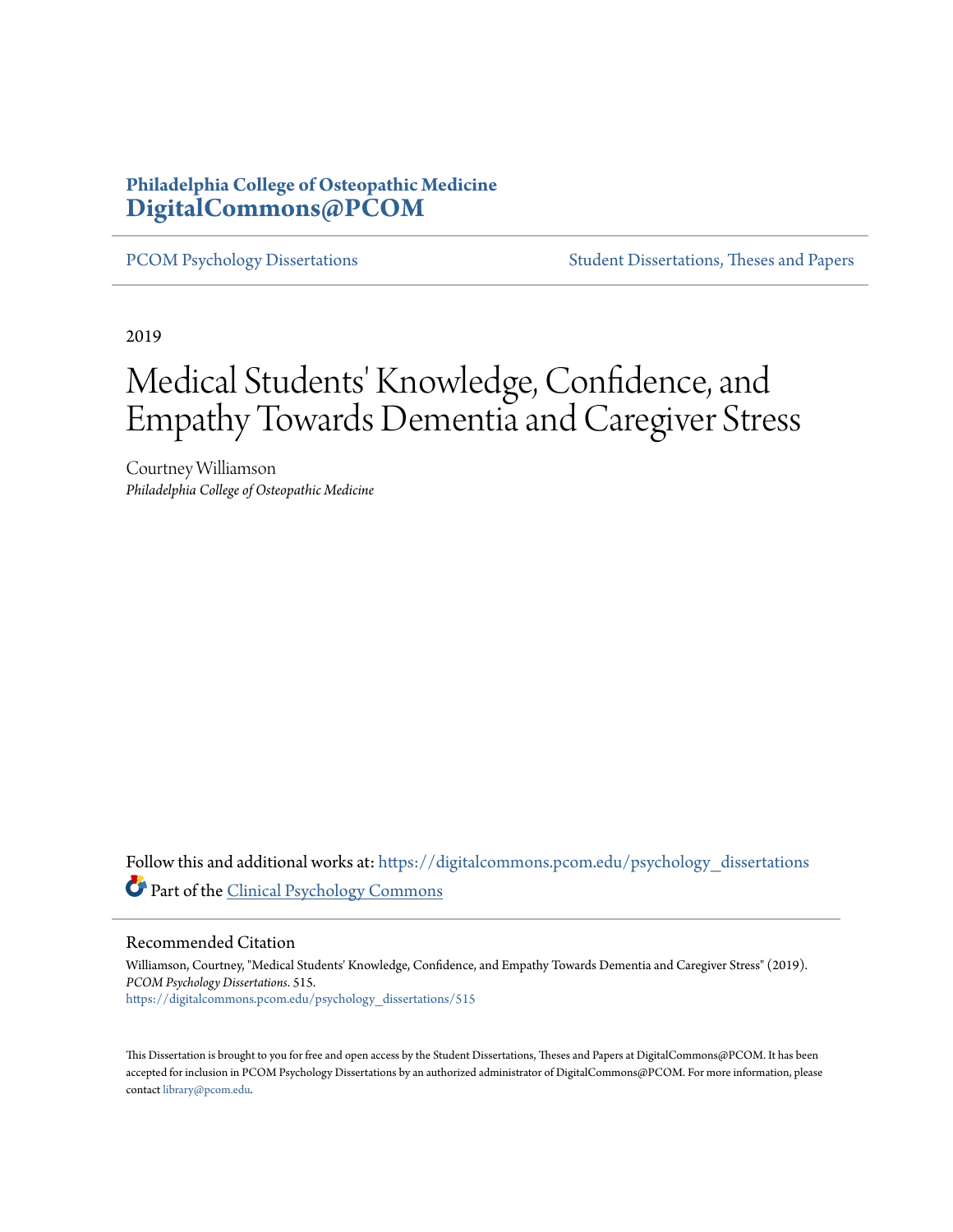Philadelphia College of Osteopathic Medicine School of Professional and Applied Psychology

## MEDICAL STUDENTS KNOWLEDGE, CONFIDENCE, AND EMPATHY TO-WARDS DEMENTIA AND CAREGIVER STRESS

By Courtney Williamson, M.S.

Submitted in Partial Fulfillment of the Requirements for the Degree of

Doctor of Psychology

May 2019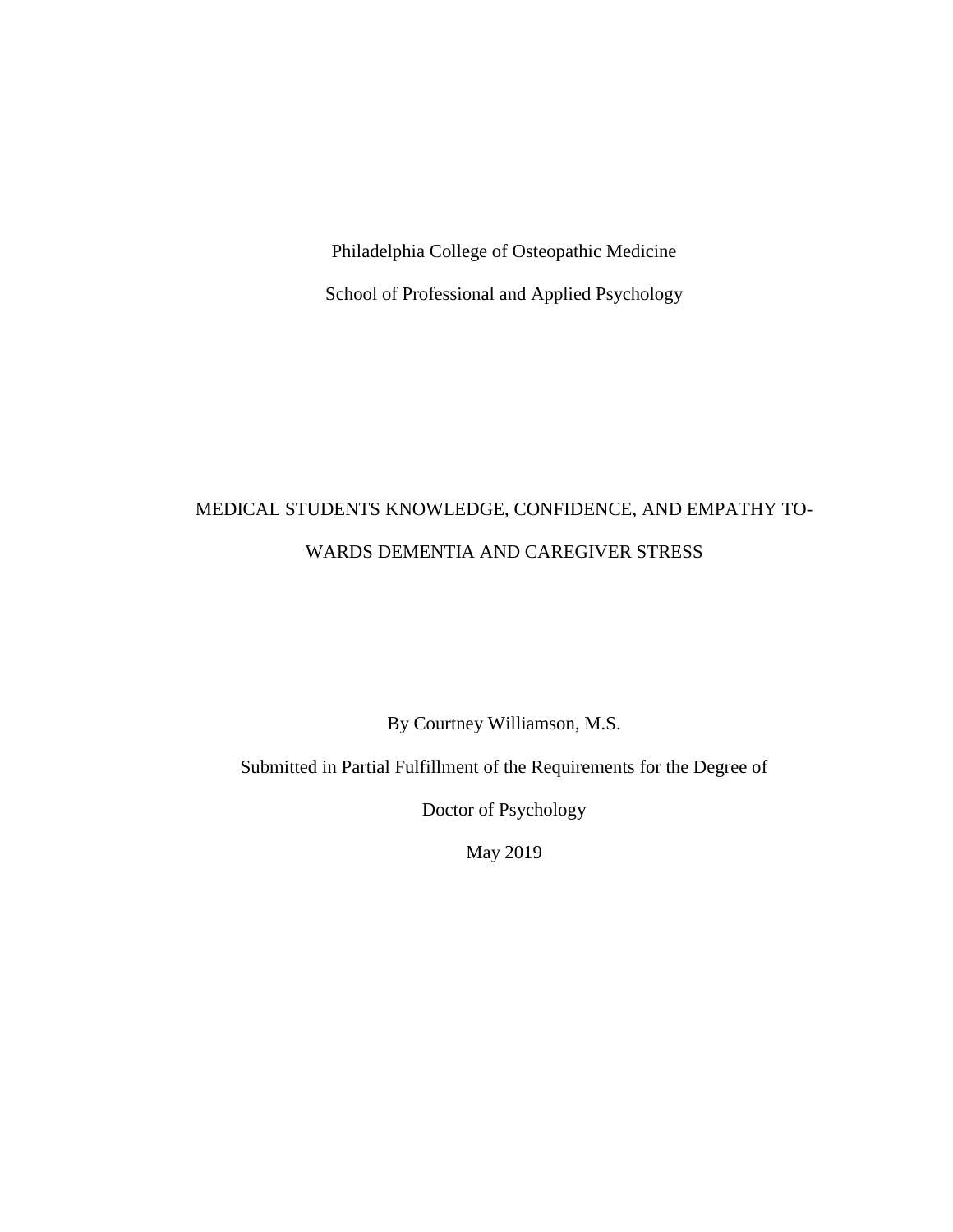## PHILADELPHIA COLLEGE OF OSTEOPATHIC MEDICINE DEPARTMENT OF PSYCHOLOGY

#### **Dissertation Approval**

This is to certify that the thesis presented to us by \_\_\_\_\_\_\_\_\_\_\_\_\_\_\_\_\_\_\_\_\_\_\_\_\_\_\_

on the \_\_\_\_\_\_ day of \_\_\_\_\_\_\_\_\_\_\_\_\_\_\_\_\_, 20\_\_\_, in partial fulfillment of the require-

ments for the degree of Doctor of Psychology, has been examined and is acceptable in

both scholarship and literary quality.

Committee Members' Signatures:

 $\mathcal{L}_\text{max}$  and  $\mathcal{L}_\text{max}$  and  $\mathcal{L}_\text{max}$  and  $\mathcal{L}_\text{max}$ 

 $\frac{1}{2}$  ,  $\frac{1}{2}$  ,  $\frac{1}{2}$  ,  $\frac{1}{2}$  ,  $\frac{1}{2}$  ,  $\frac{1}{2}$  ,  $\frac{1}{2}$  ,  $\frac{1}{2}$  ,  $\frac{1}{2}$  ,  $\frac{1}{2}$  ,  $\frac{1}{2}$  ,  $\frac{1}{2}$  ,  $\frac{1}{2}$  ,  $\frac{1}{2}$  ,  $\frac{1}{2}$  ,  $\frac{1}{2}$  ,  $\frac{1}{2}$  ,  $\frac{1}{2}$  ,  $\frac{1$ 

\_\_\_\_\_\_\_\_\_\_\_\_\_\_\_\_\_\_\_\_\_\_\_\_\_\_\_\_\_\_, Chairperson

**\_\_\_\_\_\_\_\_\_\_\_\_\_\_\_\_\_\_\_\_\_\_\_\_\_\_\_\_\_\_,** Chair, Department of Psychology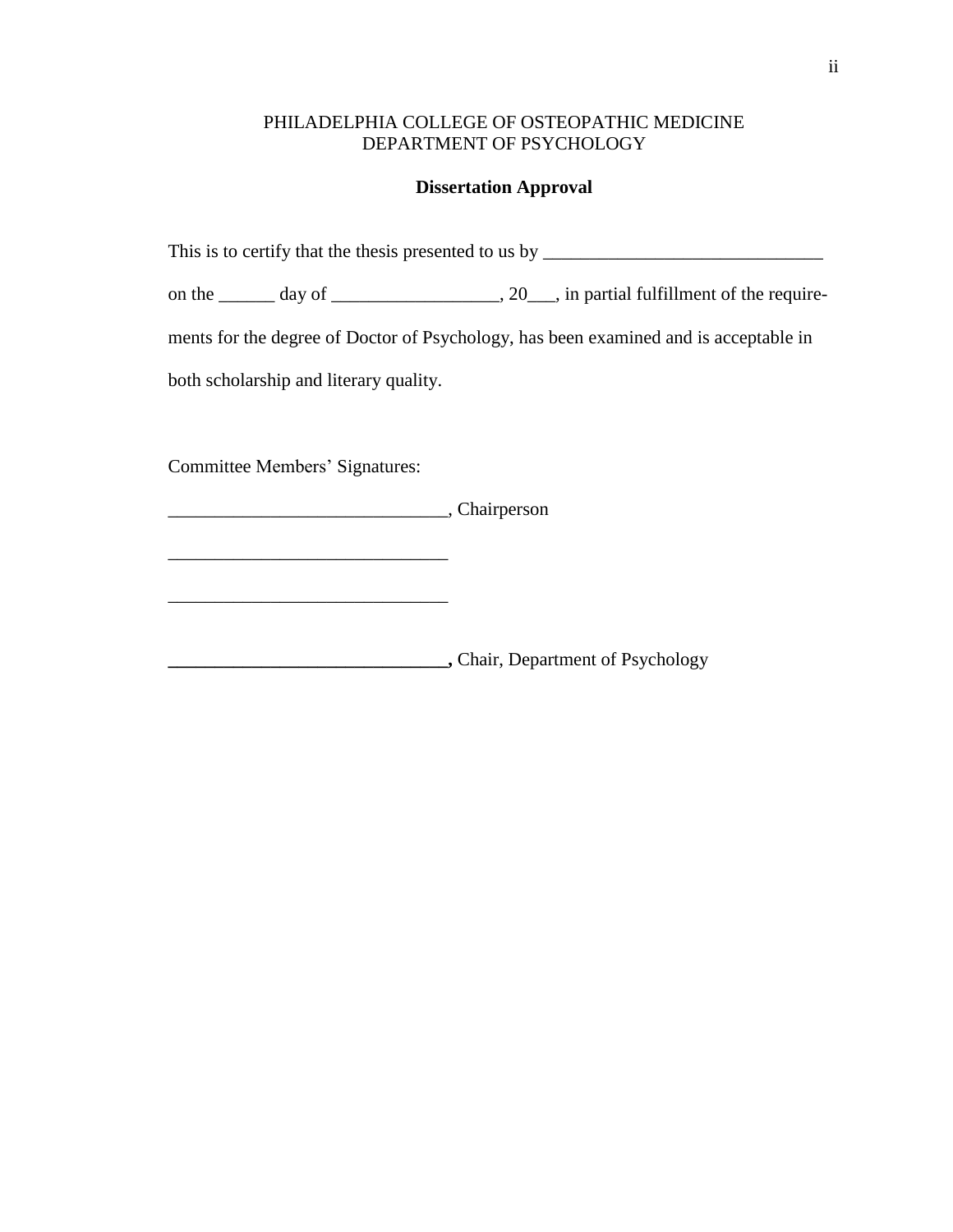#### **Acknowledgements**

I would like to thank my committee members, Dr. Donald Masey, Dr. Robert Di-Tomasso, and Dr. Katherine Galluzzi, for their guidance and support throughout the dissertation process. To Dr. Masey, thank you for riding this wave with me, and always being supportive and encouraging through the process. I would not have been able to get through this without your knowledge, guidance and support. To Dr. DiTomasso, thank you for all of your help, especially with the statistics aspect of this study. Your willingness to jump in towards the end was/is greatly appreciated. To Dr. Galluzzi, your knowledge and help throughout the course of this process has been greatly appreciated and valued. I truly appreciate how involved you were during the process. Additionally, I would like to thank Dr. Stephen Scheinthal from Rowan School of Osteopathic Medicine for helping me through the process of obtaining data from their institution and providing additional support.

To my family, I know this has been a long journey to get to this point, and I thank you so much for sticking it out with me. I would not have been able to get through these last 5 years without your love, support, and encouragement. To my mother Linda, your undying love and support has never gone unnoticed. Thank you for always believing in me, and giving me the strength and confidence to not only reach my goals, but go beyond them. I would not be where I am without you. To Joe, your support through this process has been incredible, and always appreciated. You mean the world to me, and having your support through this journey has made stressful times much easier.

Last, I would like to thank my friends, co-workers, classmates and supervisors. This is not an easy process, but we have gone through it together and came out the other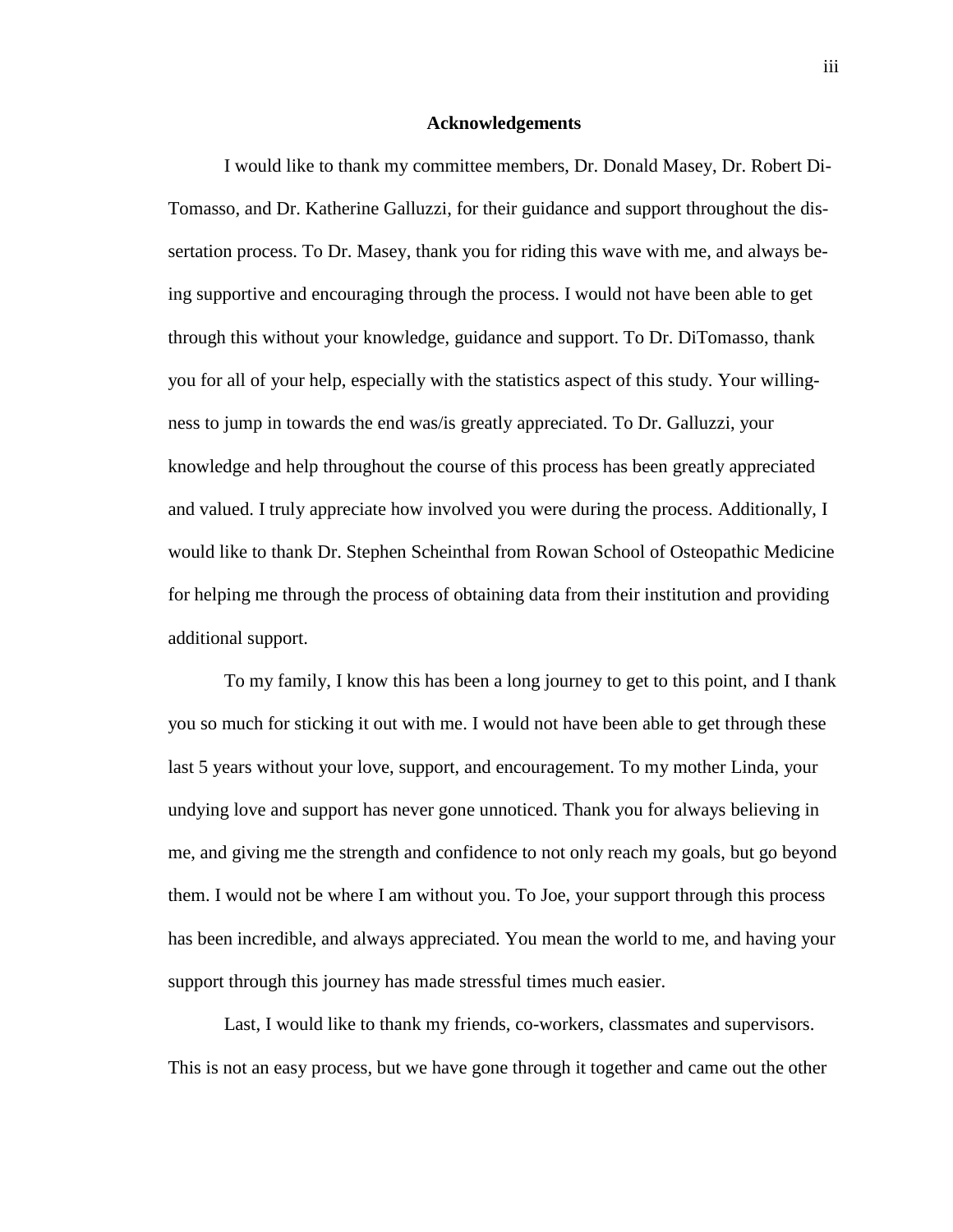end. My fellow interns, I will always be grateful for the laughs and friendships we have formed. I will always be eternally grateful for everyone who has been there through the doctorate journey!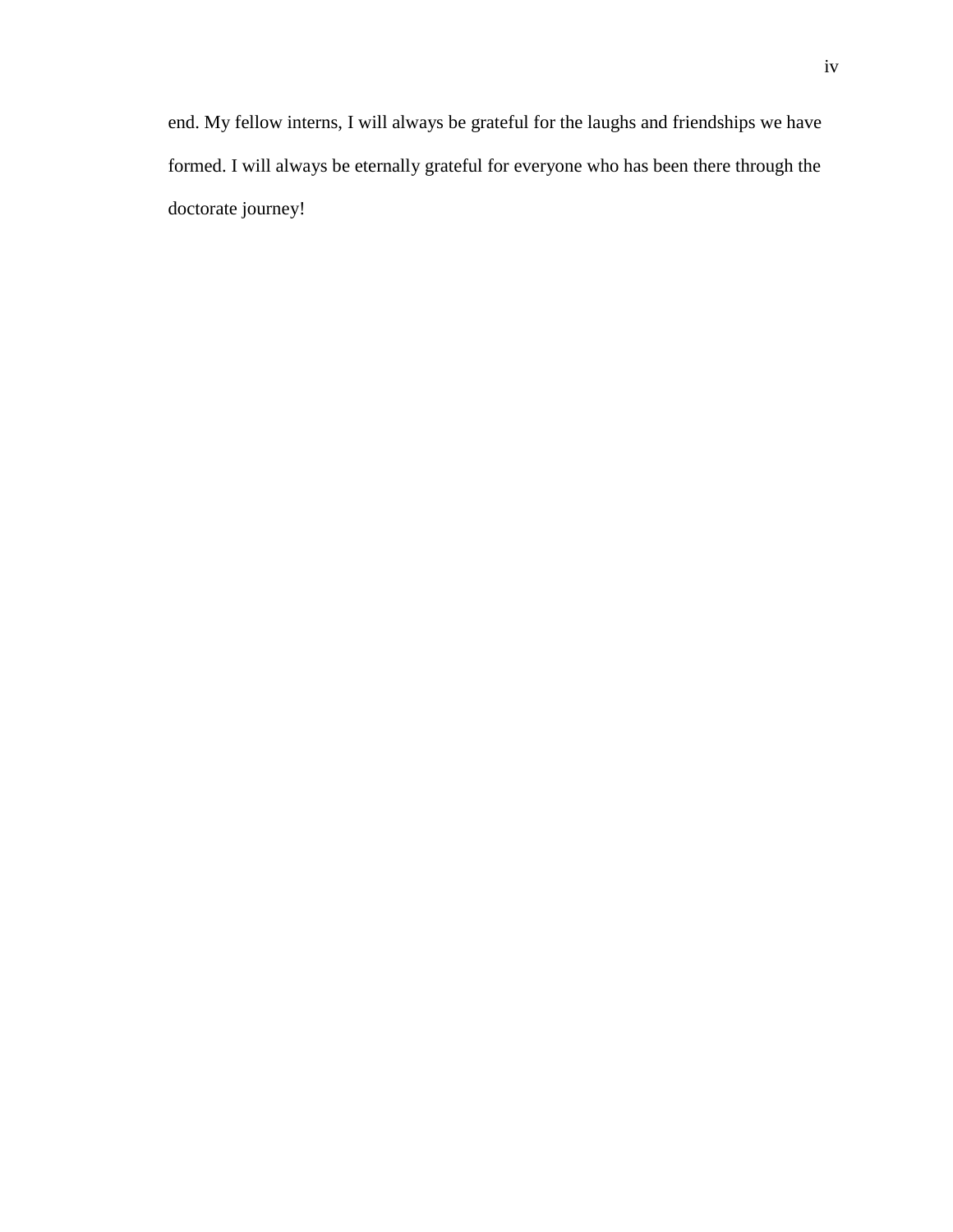#### **Abstract**

Early diagnosis of dementia and dementia-related illnesses provides increased time for treatment, which is aimed at maintaining patient function and delaying decline (Teel, 2004). Empirical studies have shown a decline in empathy during undergraduate and graduate medical education (Hojat et al., 2009). This study examines differences between 2<sup>nd</sup> and 4<sup>th</sup> year Doctor of Osteopathic Medicine (DO) students' knowledge, empathy and confidence in working with individuals diagnosed with dementia and addressing caregiver stress. Students from Philadelphia College of Osteopathic Medicine and Rowan University School of Osteopathic Medicine completed an online survey which included the Knowledge in Dementia Scale (KIDE), Jefferson Scale of Empathy-Medical Student Version (JSE-S), Confidence in Dementia Scale, and a vignette focused on caregiver stress. Data analysis included165 individuals who met inclusion criteria and completed the survey. Findings indicated no significant difference between  $2<sup>nd</sup>$  year and  $4<sup>th</sup>$  year DO students' levels of knowledge. However, the  $2<sup>nd</sup>$  year cohort reported higher levels of empathy and lower levels of confidence compared with the 4<sup>th</sup> year students, who reported lower levels of empathy and higher levels of confidence in working with caregivers and patients with dementia. There was a positive correlation between higher levels of empathy and rating the vignette as stressful for the patient caregivers. These findings highlight the need for continued education and dementia care skill building for medical students. This research address implications for medical education and proposes that future research include continuity examination of a cohort of students over the course of medical education to better delineate the factors contributing to the observed changes.

v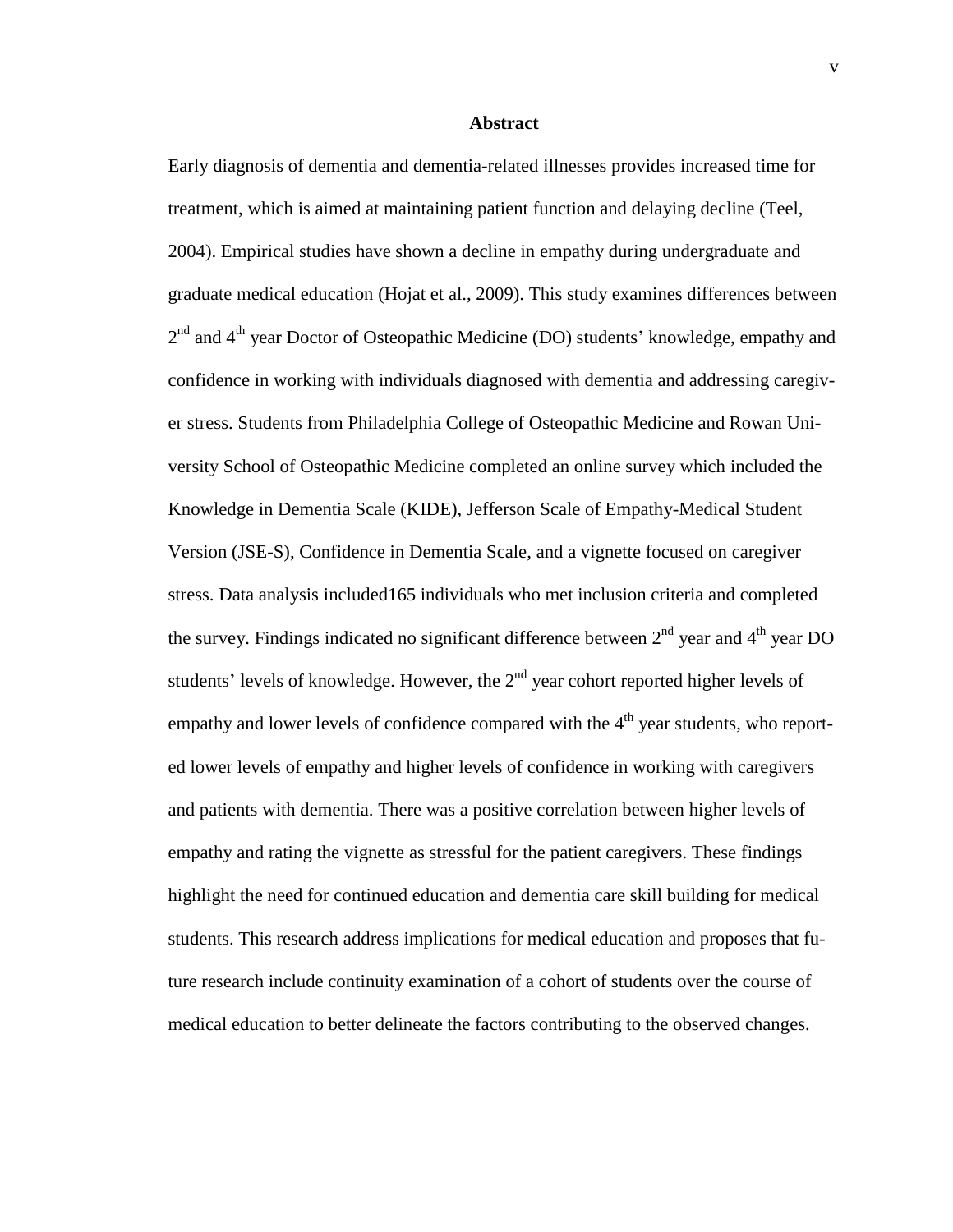## **Table of Contents**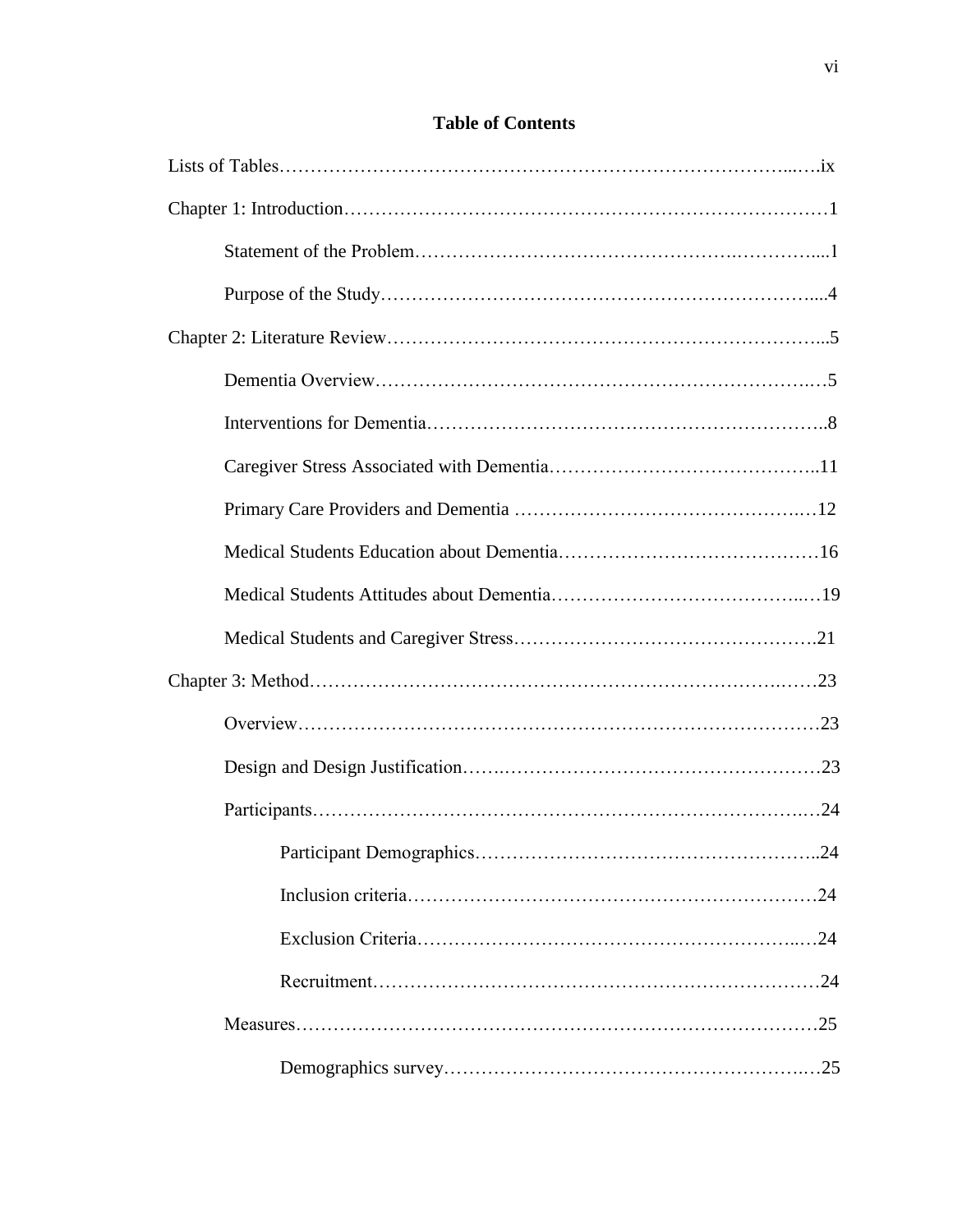| Jefferson Scale of Physician Empathy-Medical Student Version26 |  |
|----------------------------------------------------------------|--|
|                                                                |  |
|                                                                |  |
|                                                                |  |
|                                                                |  |
|                                                                |  |
|                                                                |  |
|                                                                |  |
|                                                                |  |
|                                                                |  |
|                                                                |  |
|                                                                |  |
|                                                                |  |
|                                                                |  |
|                                                                |  |
|                                                                |  |
|                                                                |  |
|                                                                |  |
|                                                                |  |
|                                                                |  |
|                                                                |  |
|                                                                |  |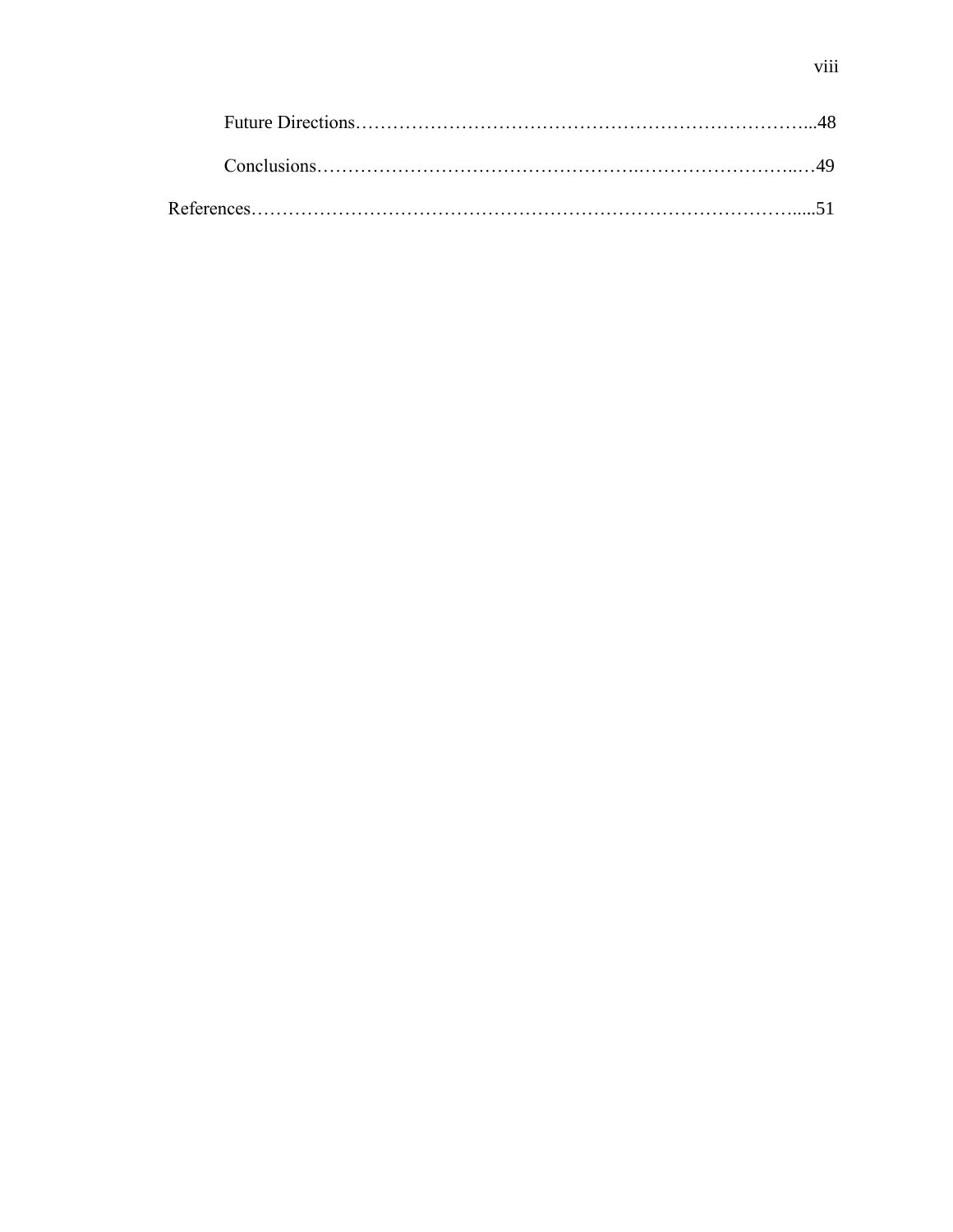## **List of Tables**

| Table 1. Year of medical school participants meeting inclusion criteria 34  |  |
|-----------------------------------------------------------------------------|--|
|                                                                             |  |
| Table 3. Intended Specialties of participants meeting inclusion criteria 35 |  |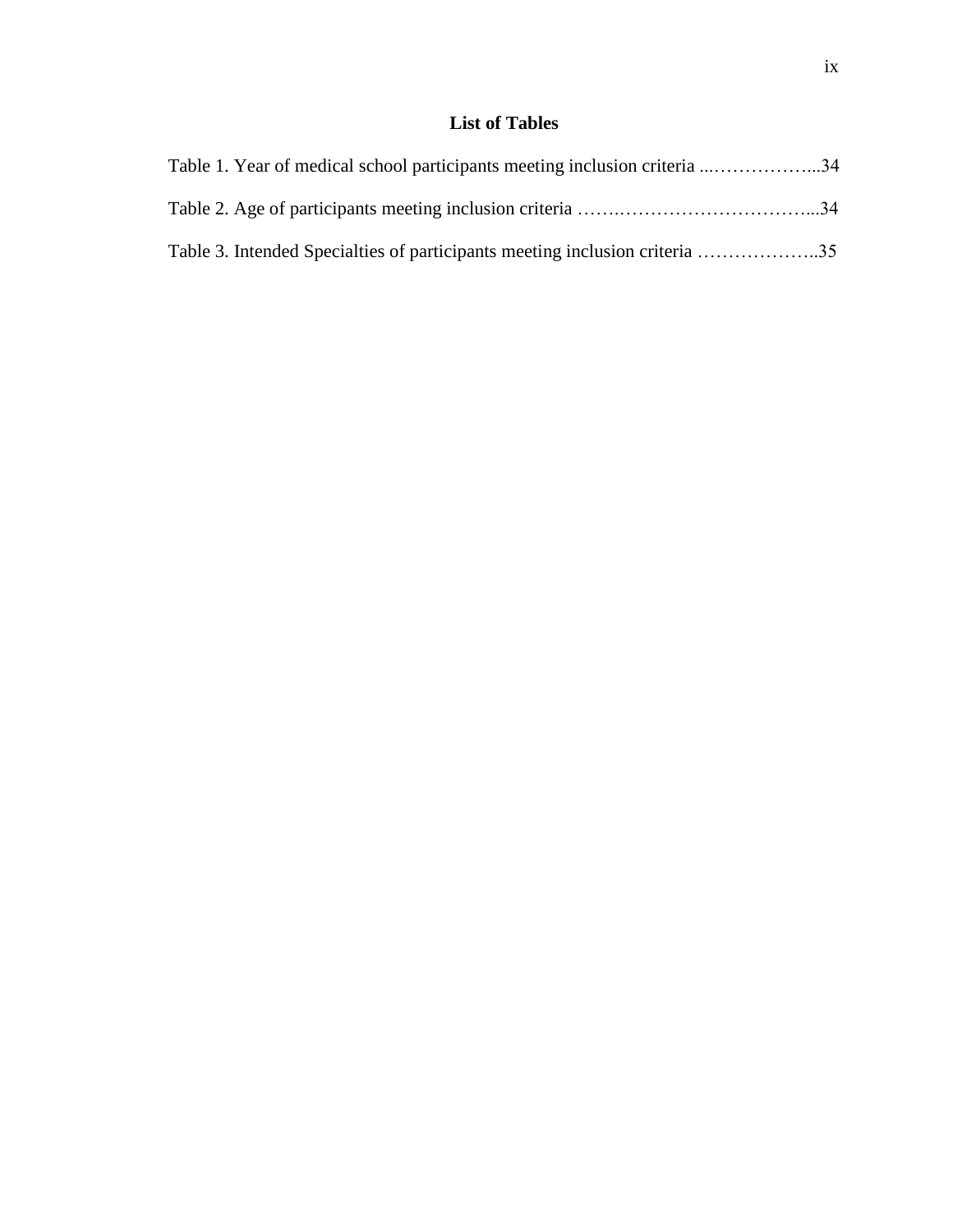#### **Chapter 1: Introduction**

#### **Statement of the Problem**

The process of aging for an individual comes with many different, new adjustments and stages of life. When aging becomes complicated by additional areas of cognitive and behavioral difficulty, many individuals struggle with adjusting to a life in which they have less control over daily functions. One particular group of disorders which afflicts individuals later in life is dementia. Dementia is characterized by changes in three main areas: cognitive dysfunction, psychiatric and behavioral problems, and reduced ability to perform activities of daily living (ADLs). Areas of cognitive dysfunction include memory, language, attention, thinking, orientation, calculation and problem solving (Quinn, 2014). Basic ADLs include dressing, bathing/grooming, ambulating, toileting and feeding. Individuals with dementia are also likely to develop difficulty with Instrumental ADLs such as using transportation, shopping, bill paying, meal preparation and other activities involving executive function. (Katz, Lawton-Brody et al.)

Only 40% of primary care physicians report assessing their patients for cognitive impairment when seeing them for other circumstances (Day, et al., 2012). The most frequently reported barriers to addressing cognitive impairment were time constraints and lack of reimbursement (31.9%), limited scientific evidence or proven treatments (26.3%), and patients' more immediate health issues (24.6%) (Day, et al., 2012). Due to comorbid medical issues, the elderly population has increased visits to physicians; however, research shows that only 40% of physicians are assessing the possibility of declining cognitive function or behavioral changes in these patients.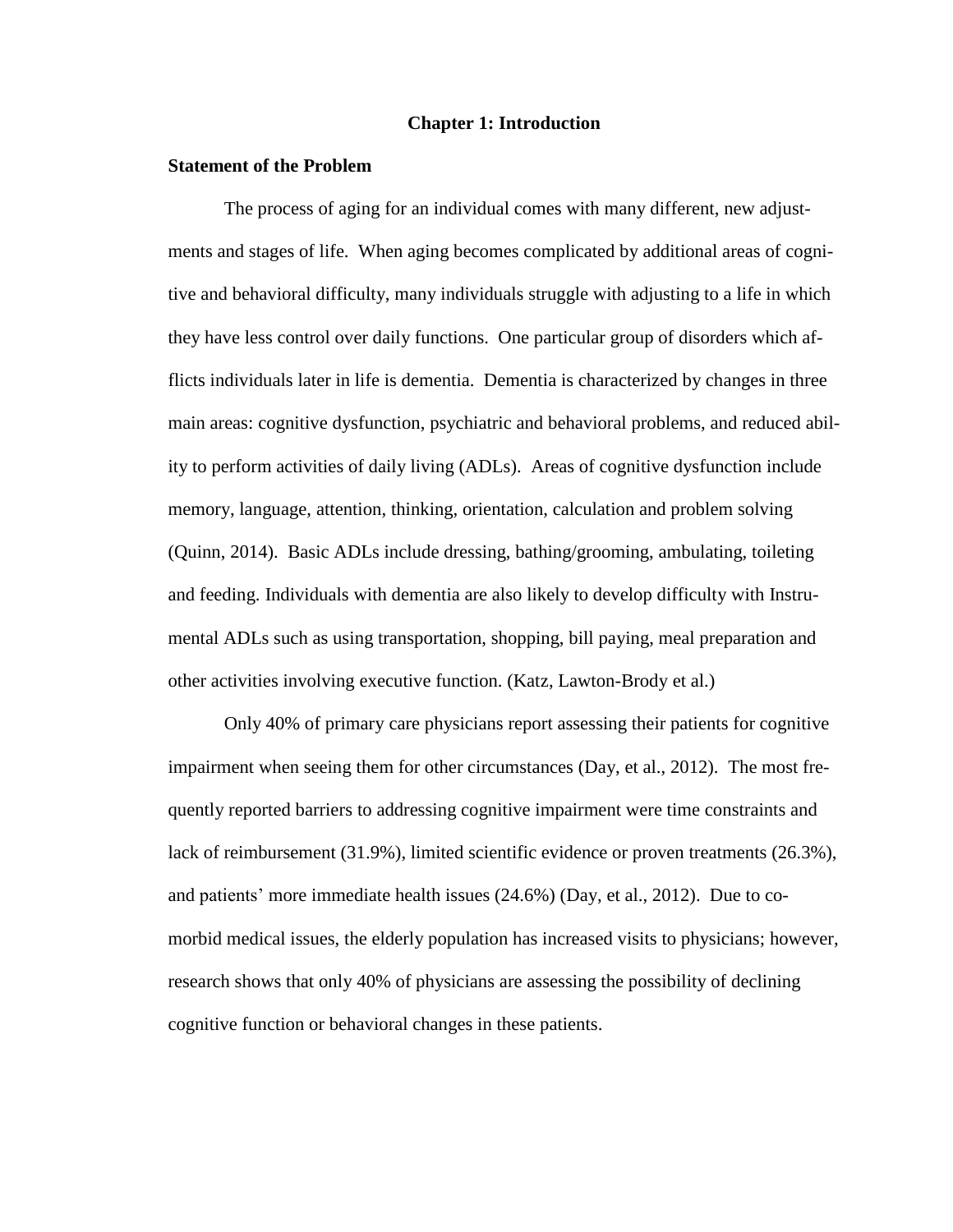Early diagnosis of dementia and dementia-related illnesses provides increased time for treatment, which is aimed at maintaining patient function and delaying decline (Teel, 2004). Additionally, early intervention in this population allows for family members to become fully educated on the disease and what is needed for continued management. Physicians are encouraged to consider seven Dementia Care Protocols including formal memory testing, imaging, laboratory testing, interventions, counseling, community service, and specialist referrals (Sivananthan, Puyat & McGrail, 2013).

Despite research showing the importance of early diagnosis and access to support to help maintain patient functioning, many individuals' family members report not receiving the support they feel they need from their loved ones' physicians. Primary Care Providers (PCPs) are reluctant to work with these patients to their fullest capability and to give their full attention to the diagnosis (Mason, et al., 2016). In a study measuring physicians' perceptions of their role in treating Dementia-related behavior problems in nursing homes, physicians reported feeling as though their current and ideal role would be only to determine if the individual has a medical problem that could be causing their behavior changes (Cohen-Mansfield & Jensen, 2008). Additionally, they stated that the least important aspect of their role as the treating physician was a referral to a mental health specialist (Cohen-Mansfield & Jensen, 2008).

Mason et al. (2016) speculates that the observation of physicians not giving their full attention to this population may be due to negative attitudes in working with a disorder with no cure. PCPs state that they feel hesitant to identify and make a formal diagnosis of dementia for a patient and are also hesitant to refer the patient to a more qualified medical specialist (Mason, et al., 2016). Because physicians are reporting hesitance both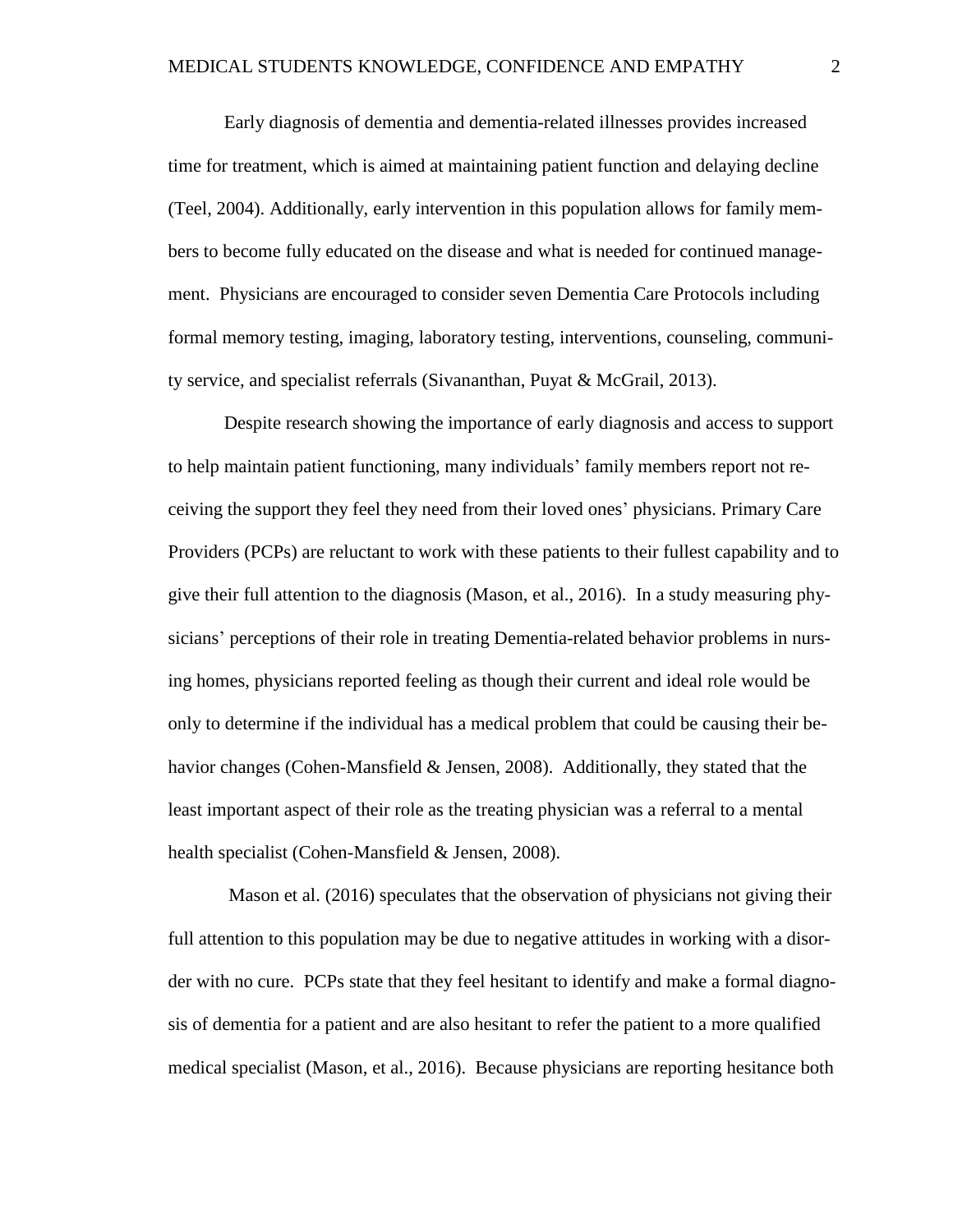in working with and in referring this population for more specialized services, affected individuals and their family members are left to fend for themselves in terms of services and support that is so desperately needed.

First experiences with the geriatric population and dementia related concerns happen while in medical school. One of the most common issues medical students report having with dementia patients is empathy. Empirical studies have shown a decline in empathy during undergraduate and graduate medical education (Hojat, Vergare, Maxwell, Brainard, Herrine, Isenberg & Gonnella, 2009). Research done by Chen and colleagues reported a decline in the empathy score measured by the Jefferson Scale of Empathy, JSE, in third year medical students as compared with second year students (Chen, Lew, Hershman & Orlander, 2007). Hojat and colleagues (year) found statistically significant results showing that mean empathy scores during medical school were at the lowest at the end of the third year, with orientation day at 114.3, end of year one at 115.8, end of year two at 115.7, end of year three at 108.5 and end of year four at 110.5.

Family members caring for loved ones with cognitive and/or behavioral decline are reporting that dementia symptoms have been mistaken for depression, midlife concerns, marital conflict or psychiatric conditions. This reflects the fact that PCPs state that they ideally would play a minimal role in working with the dementia population, and additionally, they self-report not giving their full attention to these clients; hence, these caregivers have not received much support (Diehl-Schmid, et al., 2013). Caregivers must care for a family member lacking an appropriate diagnosis of dementia; these may show diminished, if not inappropriate emotions, apathy, lack of self-awareness and difficulty with communication, all of which can damage the relationship (Caceres, et al., 2016). In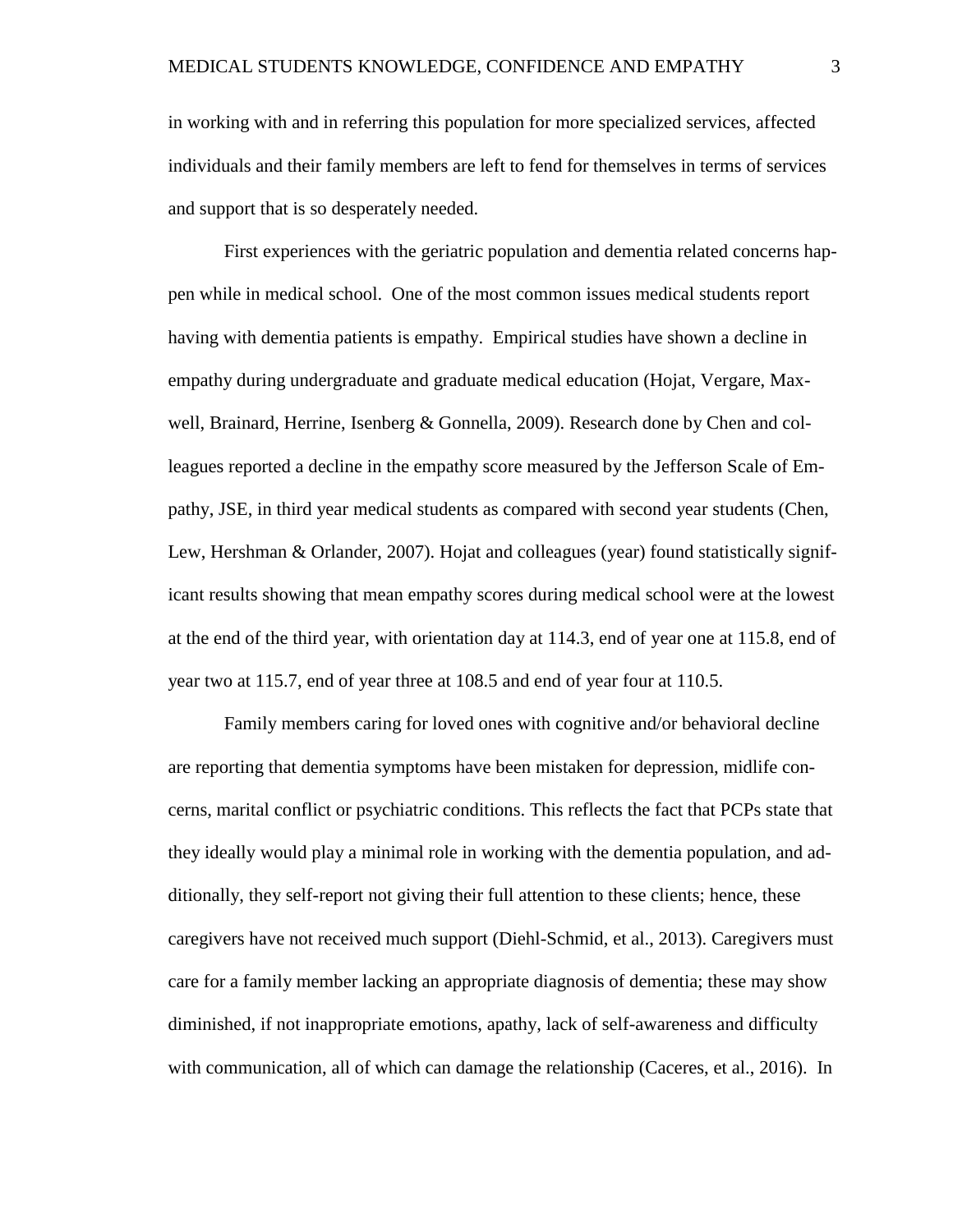previous research, caregivers report that what is helpful to them is information about the disorder, psychosocial support by trained personnel, and outside of the home assistance (Diehl-Schmid, et al., 2013). Additionally, they believe that a complete and thorough explanation of the diagnosis and continued support by a doctor who understands the disease process would be beneficial in alleviating some of the stress and burden (Diehl-Schmid, et al., 2013). There is a plethora of research on the topics of caregiver stress and physicians' perceptions of dementia, but little is known about medical students' attitudes towards dementia, or about their perceptions and attitudes about the unique caregiver stress associated with dementia.

#### **Purpose of the Study**

Although much of the literature on attitudes about dementia focus on practicing physicians who have years of experience working with the population, little is known about medical students' attitudes and understanding of dementia or caregiver stress for this population. This present study examined the relationship between medical students' knowledge of and attitudes towards dementia and the stress of caregivers. Because the research shows mixed results, this study helped to clarify if medical students are experiencing negative or positive attitudes, and will elicit their abilities to recognize a stressful situation for caregivers of this population. A better understanding of these factors may help to ensure that medical students receive the optimal amount of support and education which will assist them in developing strategies for working with this population in a caring, informed and confident fashion during their medical careers.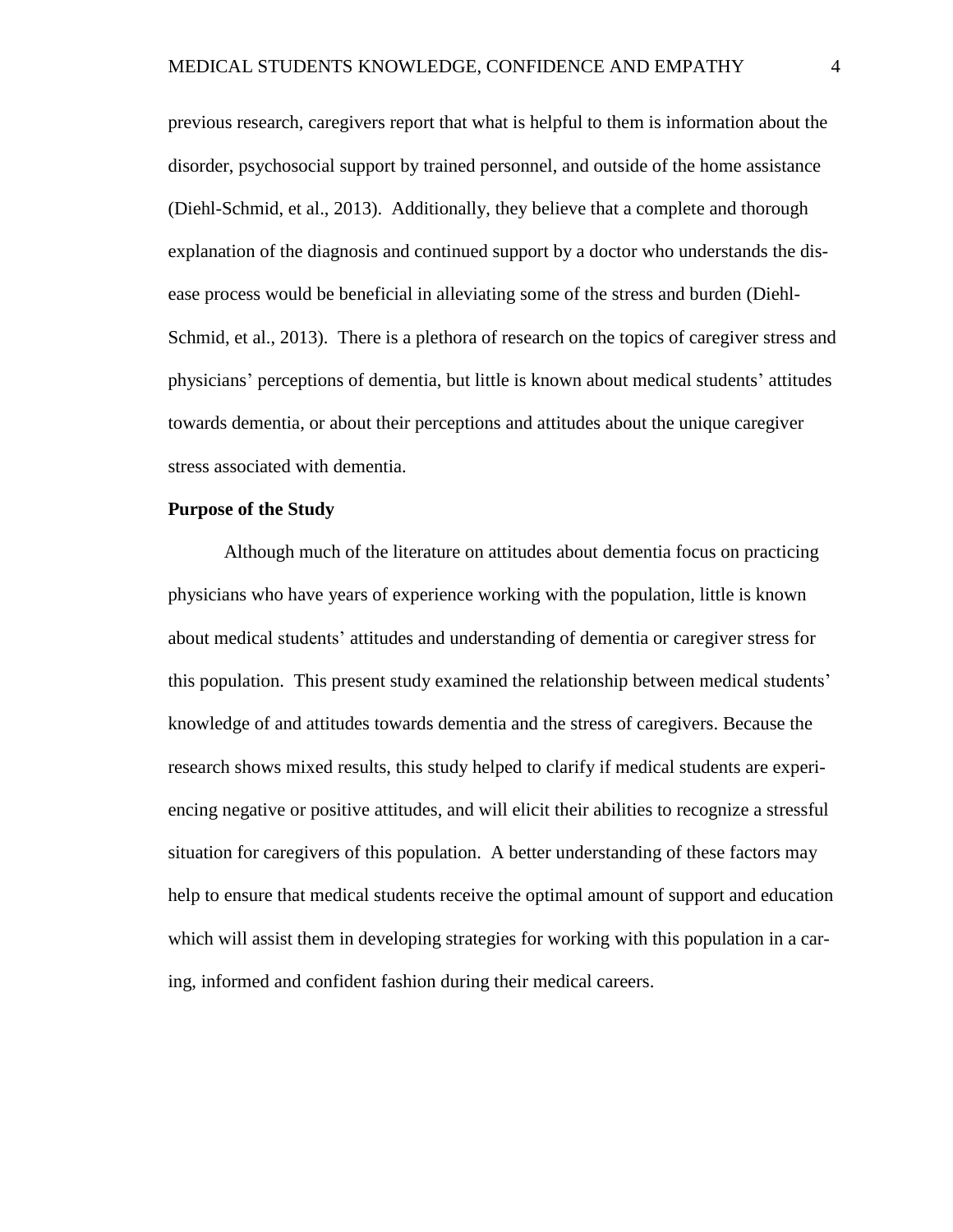**Dementia Overview**

## **Chapter 2: Literature Review**

As of 2015, 47 million people worldwide are struggling to cope with progressively debilitating effects of dementia (Dementia: Turning fine aspirations into measurable progress, 2015). Dementia is a syndrome in which multiple cognitive impairments are severe enough to significantly impact everyday functioning (Quinn, 2014). For a DSM-5 diagnosis of dementia, one must have memory impairment, and one additional area of cognitive impairment including aphasia, apraxia, agnosia, and executive functioning. In 2010, dementia was estimated to affect 35.7 million people, which means in a five year span, approximately ten million additional people were affected (Quinn, 2014). A diagnosis of dementia increases mortality risk and leads to a debilitated state.

The cause of dementia involves damage of the nerve cells in the brain, which can occur in several different areas of the brain. How a person develops symptoms depends on the area of the brain affected by the nerve damage. The different forms of dementia are grouped, based on the areas of the brain that have been affected.

 After a review of 323 studies on risk factors for developing dementia, the following risk factors have been compiled: heavy cigarette smoking (operationalized as being between 55.5 and 156 packs a year), high blood pressure, depression, carotid atherosclerosis, low education level, high total homocysteine levels, neuroticism, and frailty (Rae-Grant, Fedorowicz & Ehrlich, 2017). Additionally, a review of 62 observational studies looking for modifiable risk factors for conversion to dementia in patients with mild cognitive impairment showed that neuropsychiatric symptoms and diabetes were associated as increased risk of dementia in individuals with mild cognitive impairment (Rae-Grant, Fedorowicz & Ehrlich, 2017).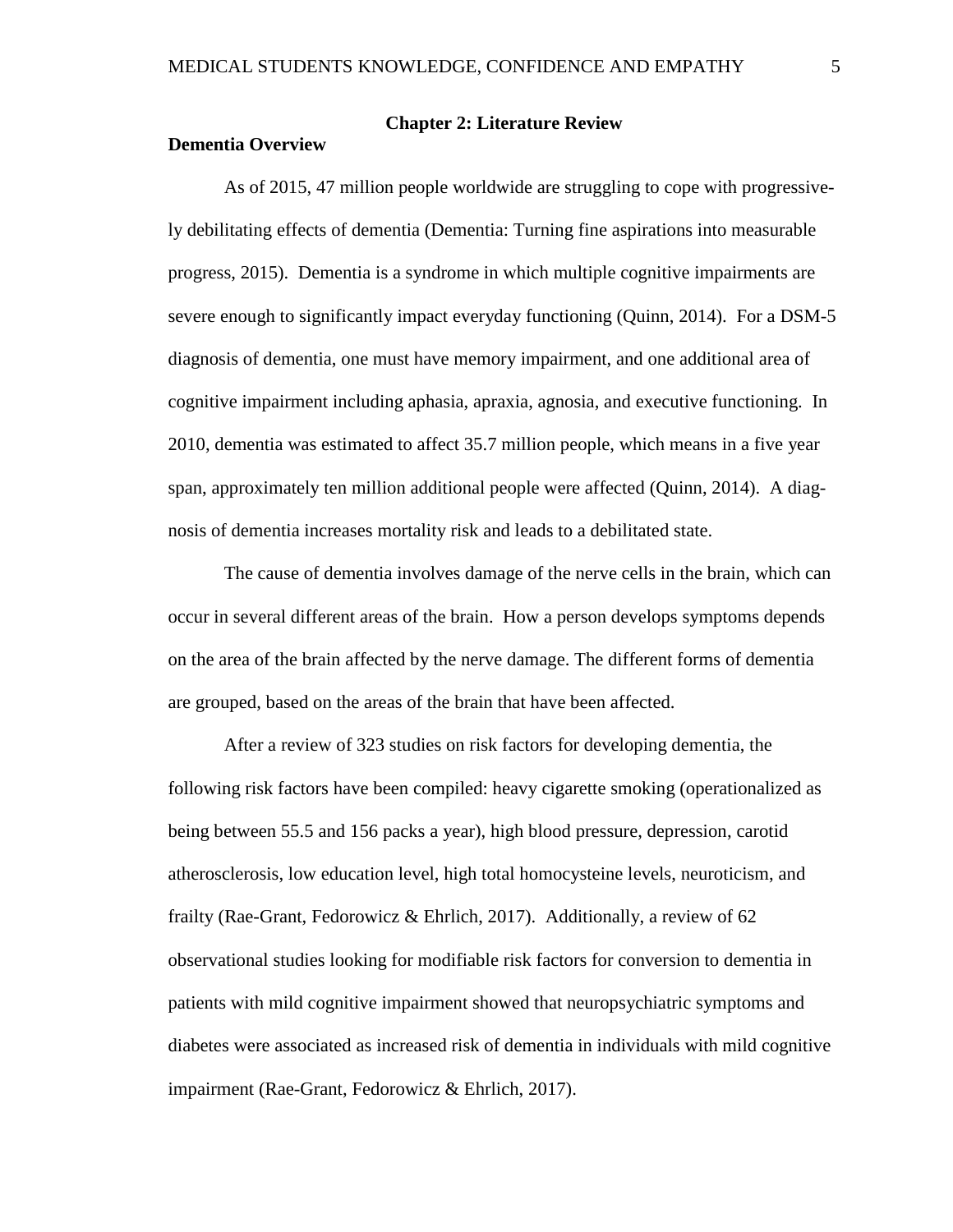The most common type of the dementia disorders is Alzheimer's disease (AD). AD presents with progressive memory impairment, which involves executive and visuospatial functioning (Quinn, 2014). When diagnosing, there should be no other cause of cognitive impairment, such as delirium or psychiatric disorder, which can often mimic the symptoms of dementia. Additionally, there may also be behavioral changes which interfere with functioning, such as aggressive behavior and illegal behavior. Often, individuals meet the criteria for more than one form of dementia, or meet criteria for one specific form of dementia, but have biomarkers present for a different one (Quinn, 2014). Psychiatric and behavioral symptoms include depression, hallucinations, delusions and agitation. Alzheimer's disease comes in two distinct forms, an early onset form that is genetically determined, and a late onset form that is not. The predominant characteristics of the neuropathology associated with the late onset form of AD are neuritic senile plaques and neurofibrillary tangles (Balin & Hudson, 2014).

Approximately 12.5% of adults over the age of 65 are diagnosed with Alzheimer's disease, making that 5.1 million Americans. Of that 5.1 million, only 65,000 had dementia listed as the cause of death in 2004. Dementia diagnoses will cost \$600 billion dollars worldwide (Dementia: Turning fine aspirations into measurable progress, 2015).

 Vascular dementia is the second most common type of dementia, which occurs when there is damage to the vessels that supply blood to the brain after a vascular episode has been deemed to be present (Quinn, 2014). This form of dementia has an acute onset and stepwise decline, with focal neurological symptoms. Merely having vascular risk factors is not enough for an individual to be diagnosed with this form of dementia. The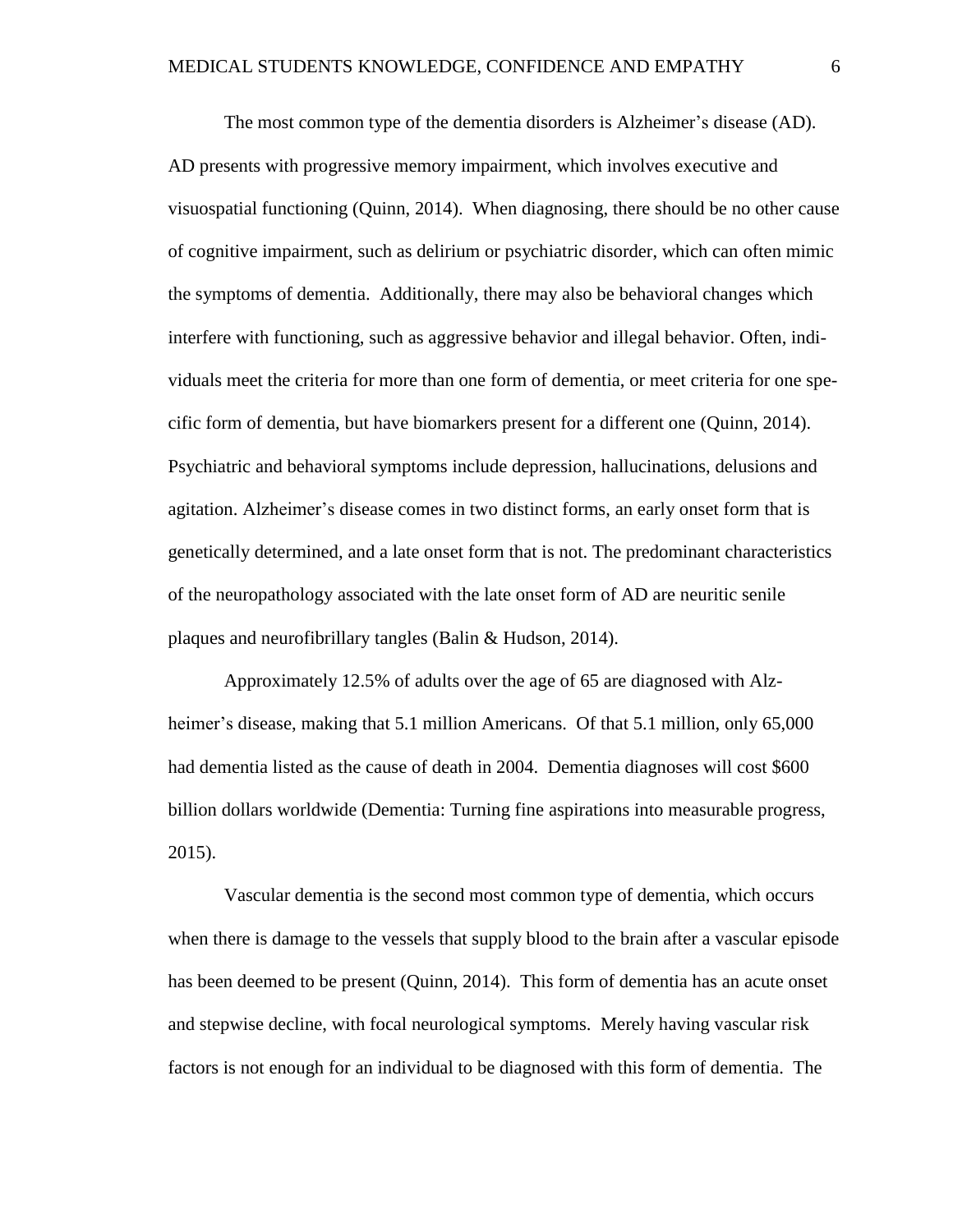brain's parenchyma has to be damaged by infarcts in order for a proper diagnosis to be made (Quinn, 2014). Additionally, changes to diffuse white matter, also known as leukoaraiosis, can lead to vascular cognitive impairment (Quinn, 2014).

Less common is Lewy body dementia, a progressive dementia severe enough to interfere with normal social and occupational function (Walker, Possin, Boeve  $\&$ Aarsland, 2015). This form of dementia produces deficits in attention, executive functioning, and visuospatial abilities. Core features of this dementia include fluctuating cognition, recurrent visual hallucinations, and spontaneous Parkinsonism. Lewy body dementia is classified as having α-synuclein neuronal inclusions, accompanied by neuronal loss (Walker, Possin, Boeve & Aarsland, 2015). What is referred to as Parkinsonism in Lewy body dementia occurs in the absence of the rest tremor, and does not respond to dopaminergic drugs. Patients with Lewy body dementia initially present with cognitive impairments, and often extrapyramidal symptoms (EPS), although EPS is not required for a diagnosis (Gnanalingham, Byrne, Thornton, Sambrook & Bannister, 1997).

Frontotemporal dementia may present in an individual who has a language impairment or a behavioral variant (Quinn, 2014). Progressive aphasia due to frontotemporal dementia is characterized by progressive non-fluent speech or a loss of knowledge of the meaning of items. This form of dementia typically has a young onset and behavior changes are primarily the first symptoms to emerge (Quinn, 2014). Criteria for behavior variant frontotemporal dementia (bvFTD) includes prominent behavioral features such as disinhibition, apathy, loss of sympathy and empathy, compulsions, hyperorality and deficits in executive functioning (Quinn, 2014).

#### **Interventions for Dementia**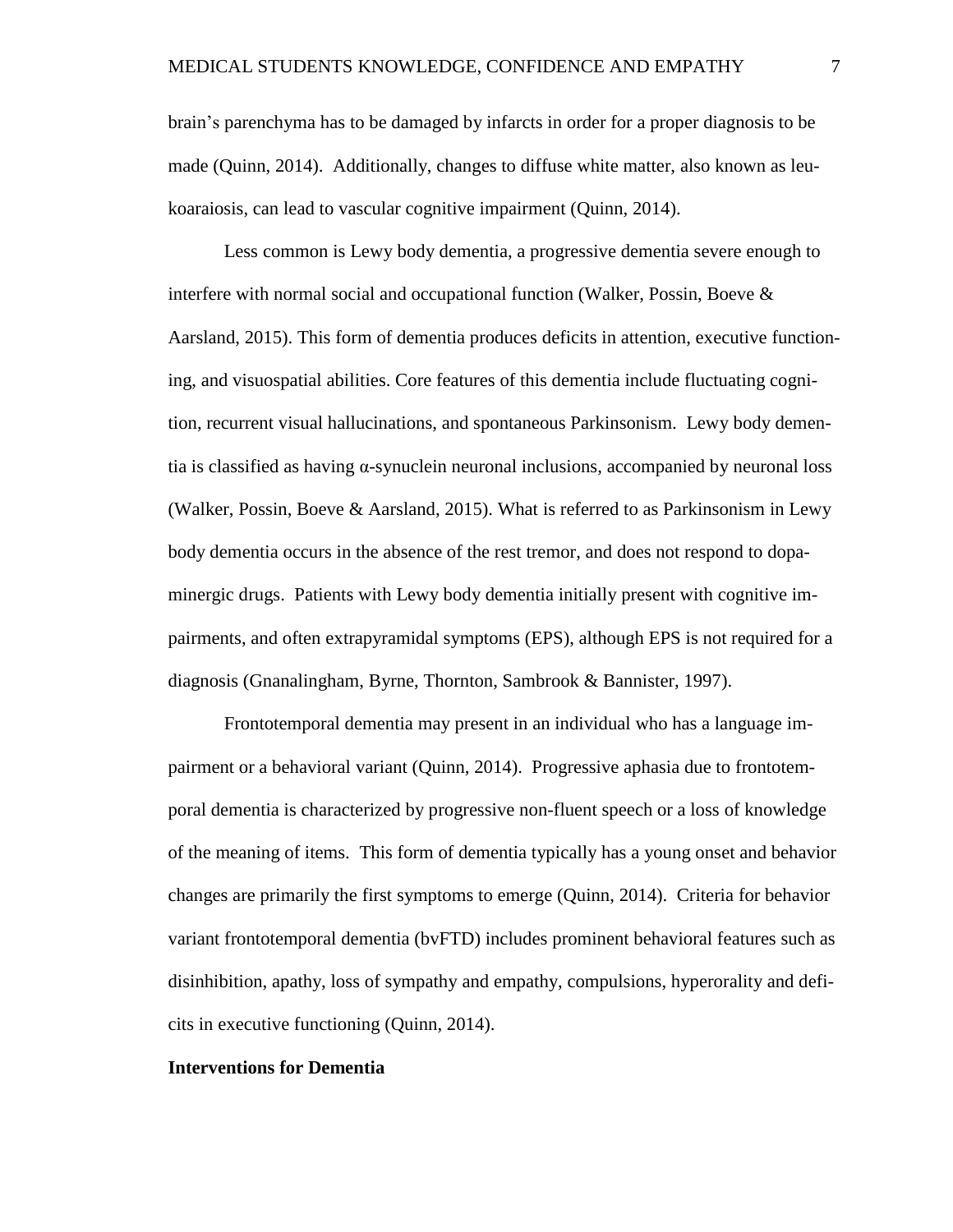Possibly the most important aspect of intervention for the dementia population is decision making capacity and safety, specifically driving safety (Dementia: Turning fine aspirations into measurable progress, 2015). Evaluations can be done to ensure that an individual diagnosed with dementia is still able to comply with driving safety laws, and that functions such as processing speed and sustained attention are intact. Although it will come as a blow to the person's independence, it is important to make sure that the individual is not putting him or herself or others at risk. Exercise programs have been shown to improve cognition, as well as ability to perform ADLs. Participants in a study looking at the effects of exercise on the Alzheimer's population reported that physical activities are appreciated and meaningful, and that these give them a sense of relaxation and pleasure (Cedervall, Torres & Åberg, 2015). Previous studies have found that physical activity, including walking, improves brain health, decreases symptoms of depression among older adults, and moderates stress levels in dementia (Cedervall, Torres & Åberg, 2015). Some psychological interventions can be used to assist with lessening anxiety and depression, as well as cognitive stimulation to improve quality of life and communication in patients with mild to moderate dementia.

One therapeutic approach being utilized in long term care homes for these populations are Snoezelen rooms. When in this room, individuals are exposed to the effects of touch, lights and colors, sounds, smells and tastes to stimulate and to soothe (Klages, Zecevic, Orange & Hobson, 2011). This room is beneficial because it is a sensory environment that places few demands on complex cognitive abilities but capitalizes on remaining sensorimotor capacities of people with dementia.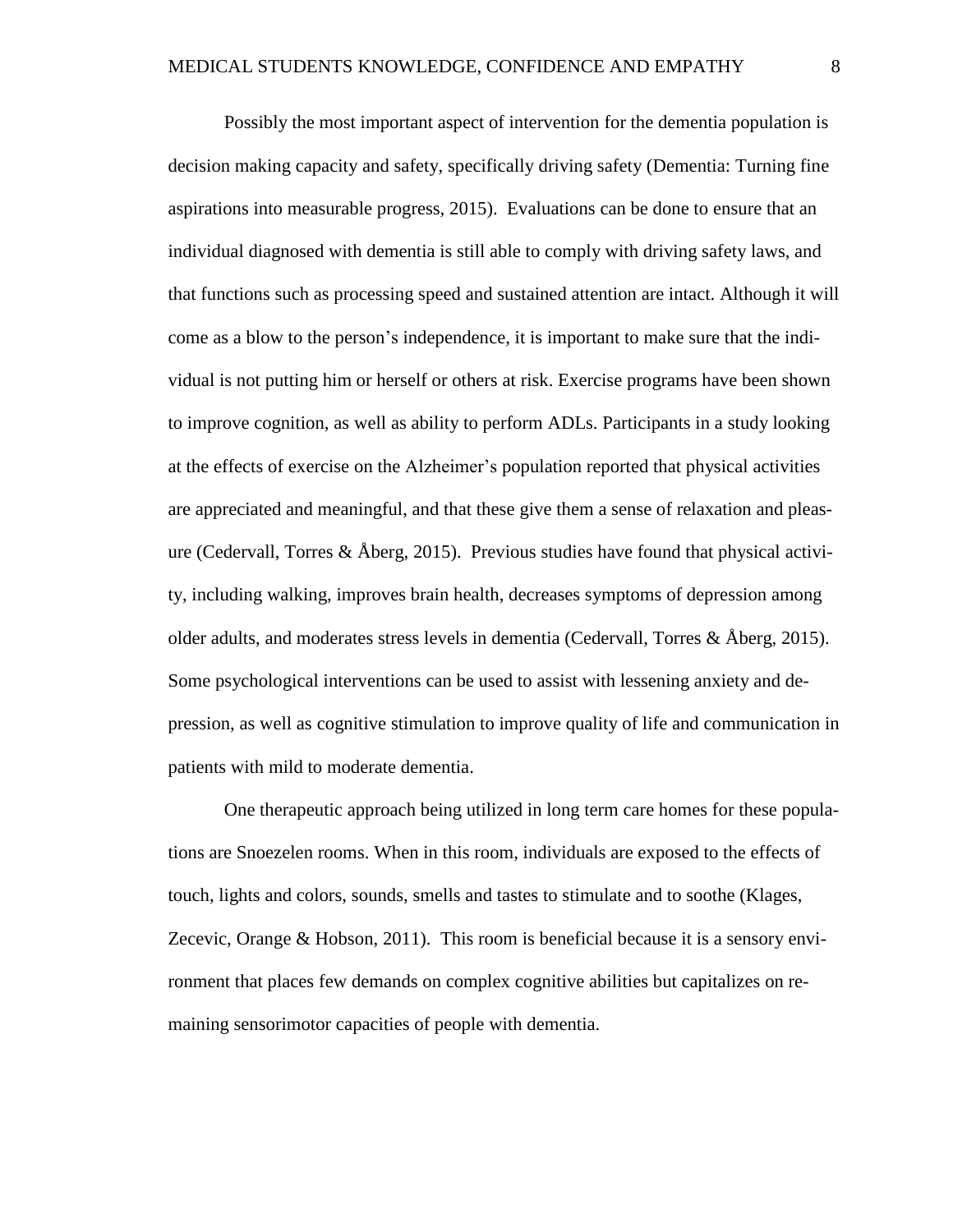When looking at clinical dementia guidelines, there is sufficient evidence for the efficacy of some drugs, such as cholinesterase inhibitors, in the symptomatic therapy (Holle, Grässel, Ruckdäschel, Wunder, Mehlig, Marx & Lauterberg, 2009). These drugs aim to delay the disease progress. On the contrary, the evidence for nonpharmacological interventions is inconclusive; this could be for a variety of reasons such as intervention types, population, settings, study designs and outcomes (Holle, Grässel, Ruckdäschel, Wunder, Mehlig, Marx & Lauterberg, 2009).

Cholinesterase inhibitors appear modestly effective for mild to moderate Alzheimer disease in terms of cognitive outcomes, activities of daily life and behavior changes. Donepezil (Aricept<sup>TM</sup>), galantamine and rivastigmine, are approved for the treatment of mild to moderate dementia (Small & Bullock, 2011). This class of medications has been proven to be effective in 3 different domains of functioning: activities of daily living, behavior, and cognitive functioning (Small & Bullock, 2011). Postmortem research indicates that neocortical cholinergic deficits, which cholinesterase inhibitors aim to combat, are minimal in mild dementia stages and do not progress until later in the course. Thus, patients with more severe dementia tend to exhibit greater treatment response to cholinesterase inhibitors than those with a mild form of the disease (Burns, Spiegel & Quarg, 2004).

Memantine (Namenda™), a low to moderate affinity N-methyl-D-asparate receptor antagonist, is also available for dementia treatment (Wong, 2016). It works by regulating the activity of glutamate to prevent overstimulation from the receptor caused by excessive glutamate. This medication has been approved in the United States and Europe for moderate to severe AD dementia. Benefits of memantine were noted for up to 26 to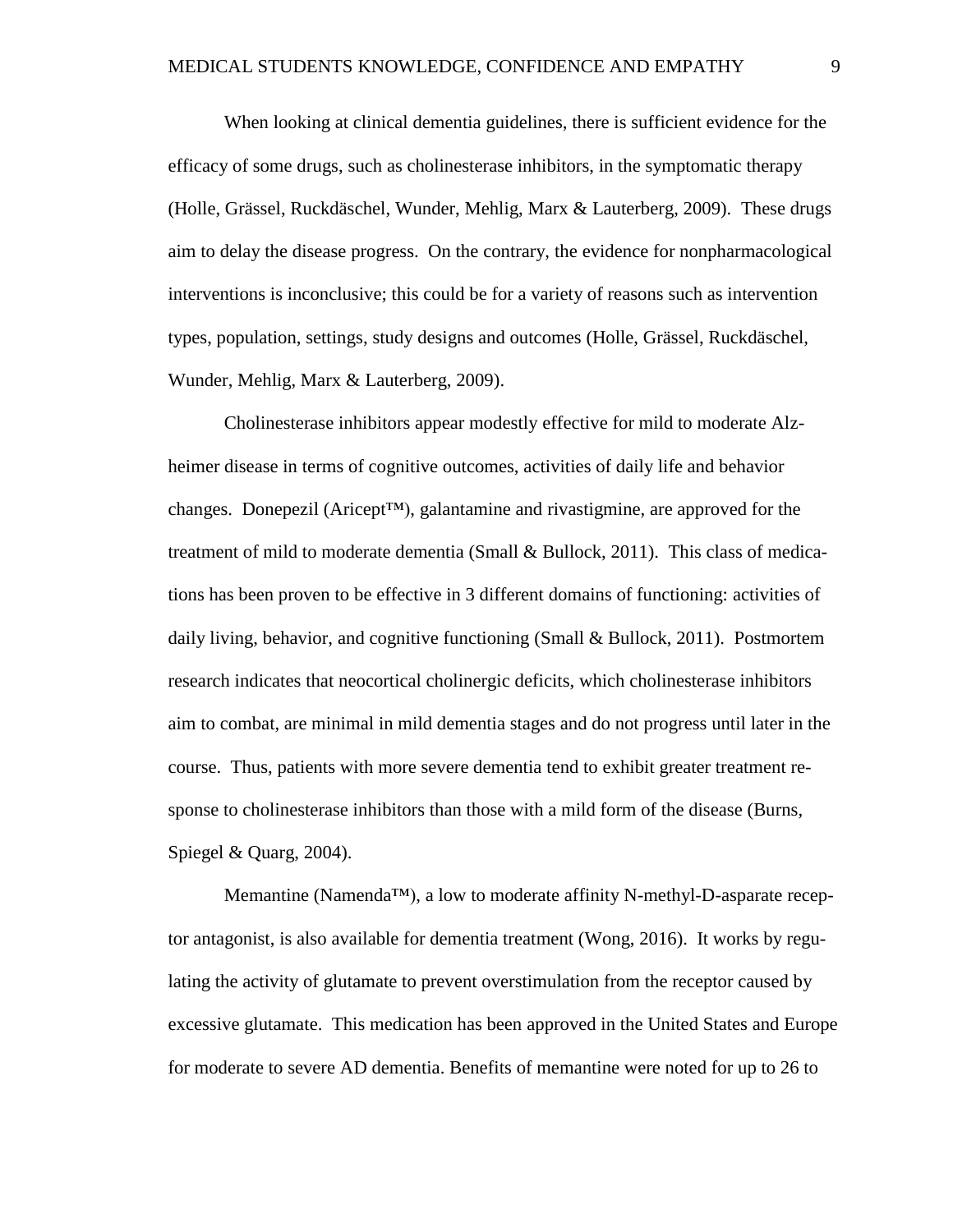28 weeks in patients, and it demonstrated a consistent benefit on behavioral outcome with delusion, agitation, aggression, and irritability (Wong, 2016).

Recent research has shown that there is a connection between dementia and nicotine acetylcholine receptors in the brain. Alzheimer's disease includes a loss of cholinergic tone and acetylcholine levels in the brain, which are thought to be responsible for the cognitive decline in the Alzheimer's brain (Lombardo & Maskos, 2015). Current medication is used only to enhance cholinergic signals, but the nicotinic acetylcholine receptor family (nAChR) and the muscarinic acetylcholine receptor family (mAChR) are also affected. Alpha 7 agonists used to target the nicotinic acetylcholine receptor may be a promising approach to the treatment of dementia (Lombardo & Maskos, 2015).

Many physicians initiate treatment during the early stages of dementia because it has the greatest possibility to improve long-term outcomes. Treatment is directed at preserving the patients' functional levels while cognitive symptoms and impairment of daily living are still in the mild stages (Small & Bullock, 2011). Despite recognition of the importance of beginning treatment in the early stages, an estimated 50% of primary care patients are not being diagnosed by their PCPs, and those individuals are not being diagnosed until moderate symptoms have developed (Small & Bullock, 2011). Patients, families and physicians seem reluctant to recognize and diagnose dementia due to it being a serious, progressive condition without a cure, and also with a stigma (Small  $\&$ Bullock, 2011). Small & Bullock, (2011) report a nihilistic approach, the belief that nothing can help, in the treatment of dementia. Evidence suggests that this attitude may be on the decline, however.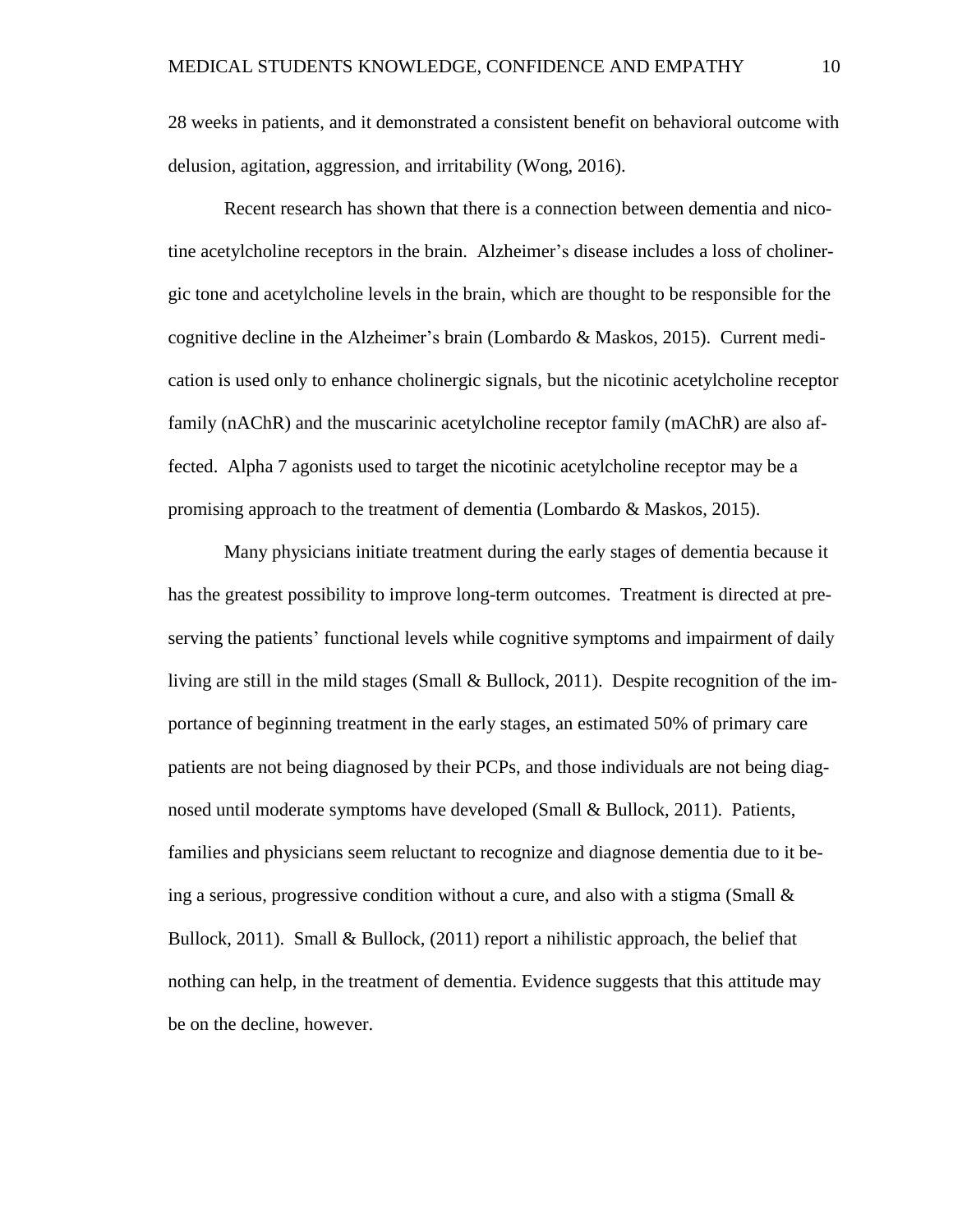Education and counseling about the basis of the disease can offer some relief to frustrated friends and family members when it comes to adjusting to the changes (Pressman & Miller, 2014). Safety is a serious concern due to the possibility of impulsivity and impaired judgment. Financial guidance and driving safety need to be addressed as the course of the disease plays out. Exercise has been shown to benefit mood, cognition, and overall health in patients with dementia (Pressman & Miller, 2014). Speech therapy may have some benefits for individuals with language deficits, and problematic behavior can be handled with a combination of redirection, distraction and simple choices (Pressman & Miller, 2014). Most people benefit from a structured environment.

#### **Caregiver Stress Associated with Dementia**

As previously mentioned, there is a high level of deterioration in daily function that occurs with progression of dementia, making caregiver stress and burden more prevalent than with other diseases. The cognitive, behavioral and affective losses associated with this progression make it more difficult and burdensome than caring for loved ones with other chronic conditions (Ory, Hoffman, Yee, Tennstedt & Schulz, 1999). Research has found that dementia caregivers are more involved than non-dementia caregivers in number of hours per week they spend on caregiver tasks, as well as number of daily living tasks with which they assist. They are more negatively affected by their responsibilities in terms of employment complications, caregiver strain, mental and physical health problems, time for leisure and for other family members, and family conflict (Ory, Hoffman, Yee, Tennstedt & Schulz, 1999).

Son, Erno, Shea, Femia, Zarit & Stephens (2007) found that exposure to chronic stress of caregiving can lead to changes in an individual's sympathetic arousal and cardi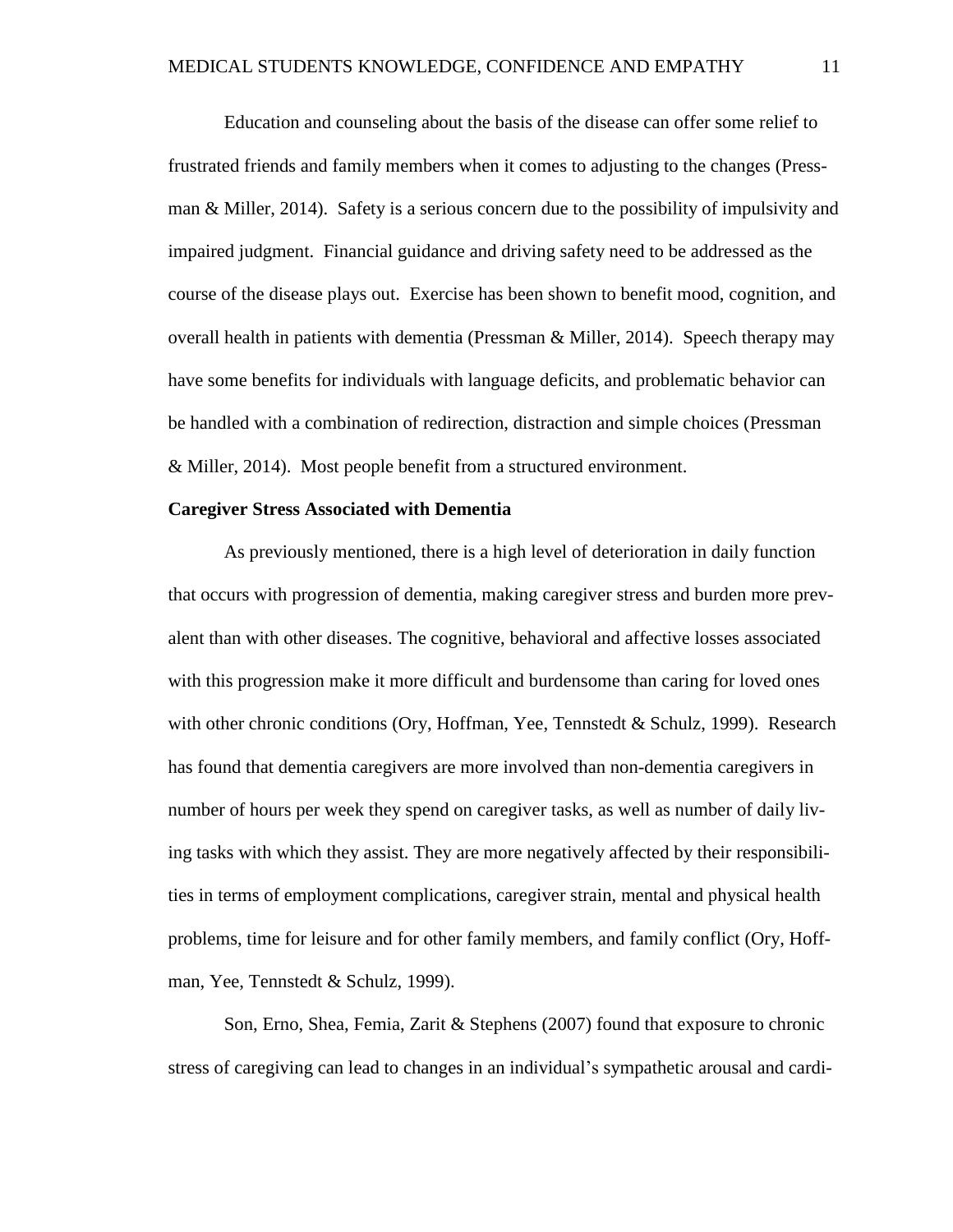ovascular reactivity. These changes can produce a predisposing risk for hypertension and cardiovascular disease. Also, self-care behaviors are often not exercised by caregivers due to the high demands on time and energy. They may start to neglect their own selfcare by sleeping less, eating too much or too little, not exercising, or not managing their own health problems (Son, Erno, Shea, Femia, Zarit & Stephens, 2007).

Caregivers become the primary resource for transporting dementia patients to and from their doctors' appointments due to the patients' cognitive decline. They may also take on the roles of decision maker and treatment planner. At some point, the physicians managing care must start working with the family members more and with the patient less.

#### **Primary Care Providers and Dementia**

 Primary Care Providers (PCPs) play a unique role in diagnosing dementia because they are generally the first physicians that individuals visit when they are experiencing any type of cognitive decline or behavior changes. It has been long established that a PCP plays a key role in early identification and subsequent management of dementia (Milne, Hamilton-West & Hatzidimitriadou, 2005). Detection rates for dementia vary between state to state, and country to country. In Sweden, it has been reported that the detection rate of dementia by general practitioners is 25%, but in Australia the rate is 50% (Milne, Hamilton-West & Hatzidimitriadou, 2005). Physicians take on the role of primary doctor for individuals with dementia, and are often left to oversee the long-term care for the individual. They are in the position to diagnose, make decisions about clinical care, and influence the use of services such as home based supports and nursing homes (Sivananthan, Puyat & McGrail, 2013).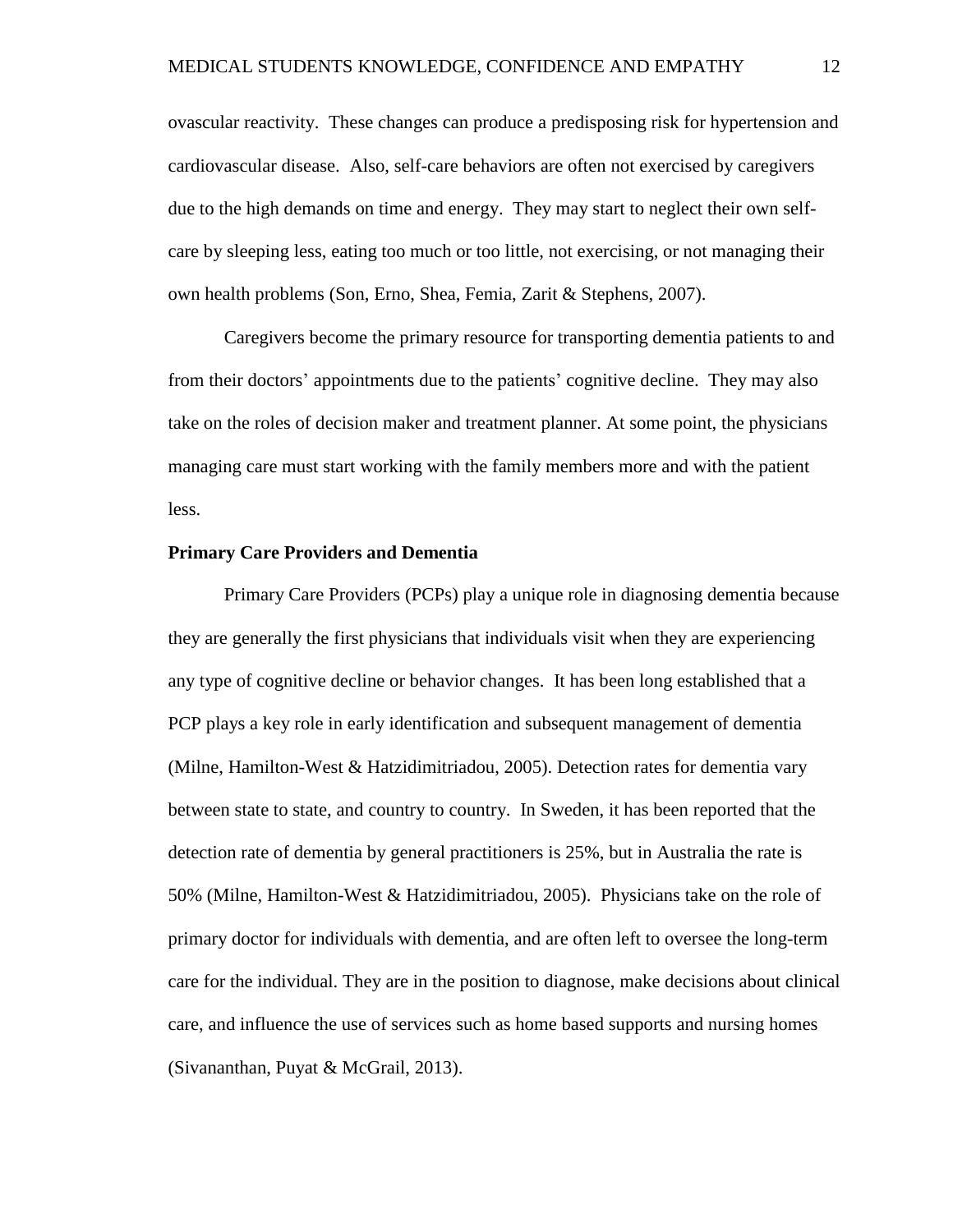Identifying individuals who show the initial changes of Alzheimer's disease and initiating appropriate interventions early in the course of the disease, when there is still time for them to benefit, is one of the main challenges of physicians and other clinicians who care for older persons (Galluzzi, Appelt & Balin, 2010). Dementia is, categorically, one of the more difficult diagnoses to impact because there is no good prognosis for the individual. For this reason, PCPs, who are the first to come in contact with these individuals under most circumstances, are reluctant to work with these patients to their fullest capability and give their full attention to the diagnosis. (Mason, et al., 2016). Milne, Hamilton-West & Hatzidimitriadou (2005) state that reasons for reluctance to diagnosis dementia are grounded in physicians' concerns that making an accurate diagnosis is difficult, treatment options are limited, and that it may cause undue stress to the patient. General practitioners state that they feel hesitant to identify and make a formal diagnosis of dementia for a patient and are also hesitant to refer the patient to a more qualified medical specialist (Mason, et al., 2016).

Attitudes towards dementia are also reported as key determinants of physician engagement with a possible presentation of dementia (Mason et al., 2016). Mason, et al., 2016 cite that Kaduszkiewicz et al. found that physicians with a negative attitude towards caring for patients with dementia reported a lack of belief in their ability to improve the patients' quality of life, but the opposite was true for those with a positive attitude. Because of these findings, researchers developed the General Practitioner Attitudes and Confidence Scale (GPACS–D) for dementia and used as a way of looking at attitudes and perceptions about working with this population. The scale looks at multiple components including confidence in clinical abilities, support for quality of life and care, communica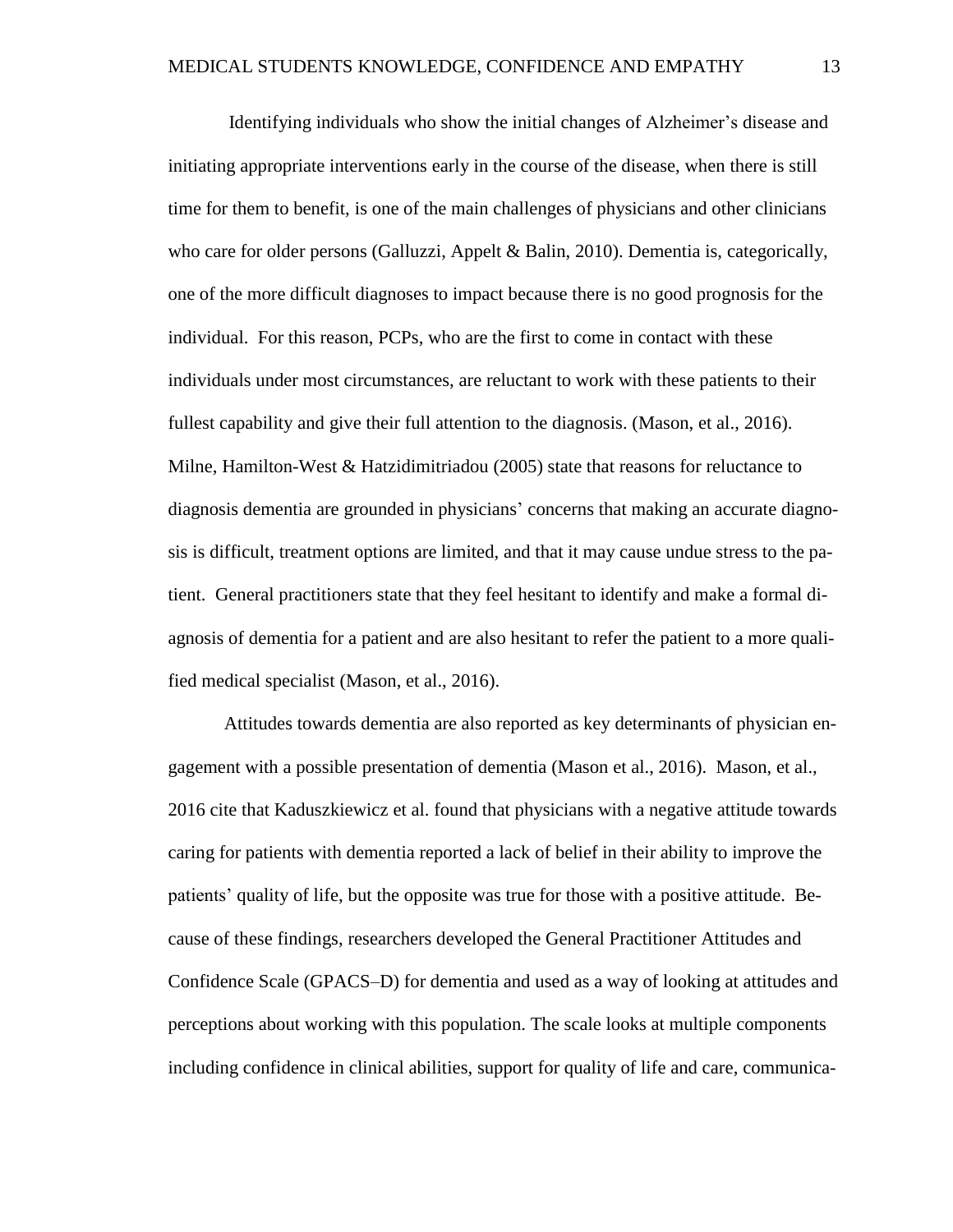tion about dementia progression, and fears and frustrations. All four of these areas displayed moderate to good internal consistency, which suggests that they do accurately reflect their underlying constructs (Mason, et al., 2016).

In a study on rural physicians' practices for early diagnosis of dementia, physicians reported that they often rely on the family members' recognition of symptoms as a way of early detection (Teel, 2004). They face limitations when working with the population that includes limited access to outside support and consultations, and nonexistent community support and educational resources. The physicians believed this greatly impeded their ability to diagnose dementia accurately and in a timely manner (Teel, 2004). These physicians also reported that if the family members were absent or uncooperative, they had challenges; but if the family members were present and supportive, the patient care experience was improved.

In the past, families have expressed concern over interactions with physicians regarding their loved ones' diagnoses. In research interviews, families report that physicians frequently do not recognize or diagnose dementia in their patients (Maslow, Selstad & Denman, 2002). Maslow, Selstad & Denman (2002) also report that families say they were given their relatives' diagnoses and were informed that there was nothing to be done and that they should spend some time looking for nursing homes for their loved ones. Additionally, some reported that they were not given any information about dementia, available medicines, or ways of managing behavioral symptoms the individual may be experiencing.

Some physicians reported that they are, indeed, unsure of their ability to diagnose dementia properly, and are skeptical about the value of diagnosing these conditions be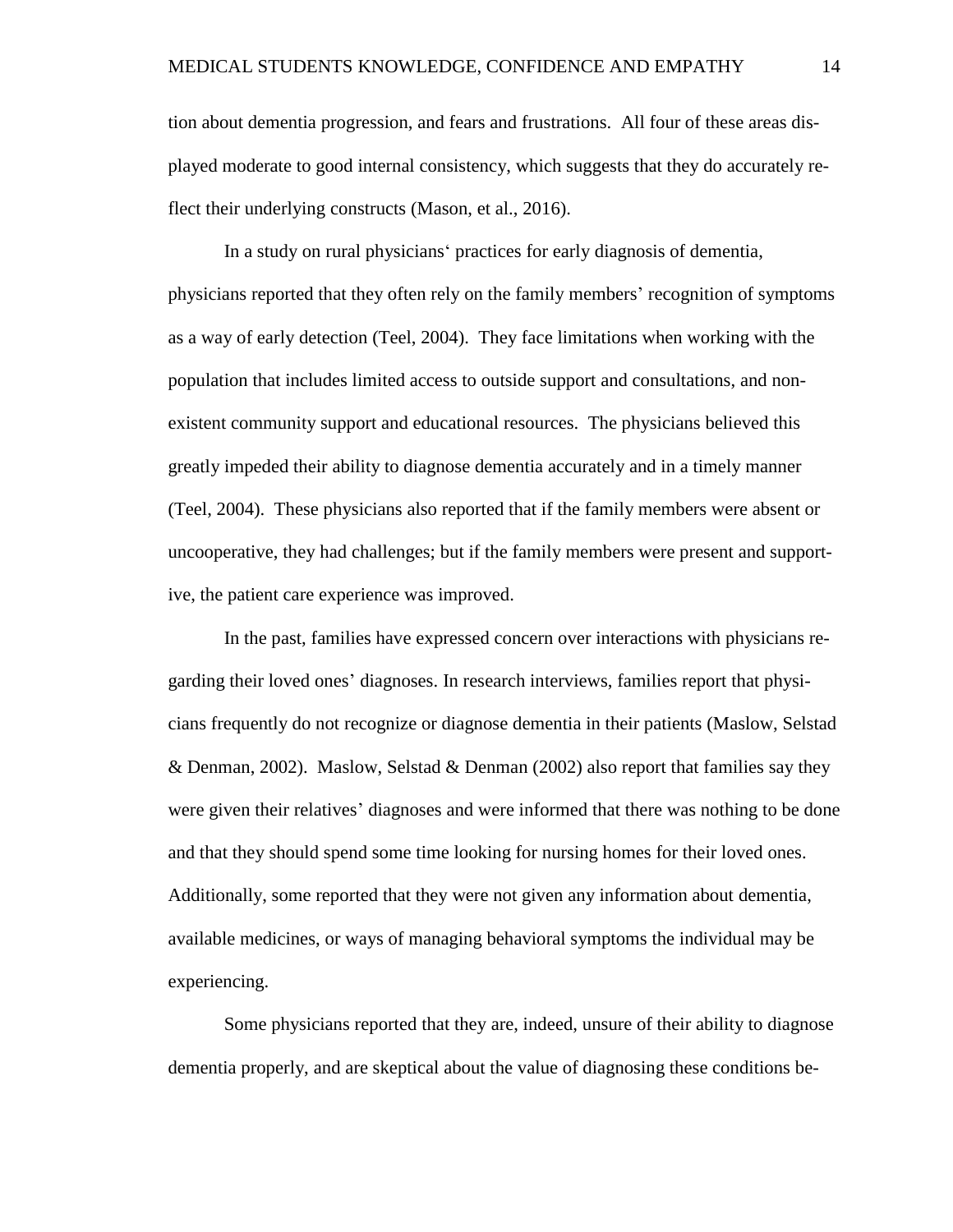cause they believe the diagnoses convey a hopeless prognosis and that there is nothing to do for the patient and family (Maslow, Selstad & Denman, 2002). Physicians state that they are particularly uncomfortable giving advice about behavioral symptoms and say there are no effective treatments for the conditions (Maslow, Selstad & Denman, 2002). Due to this, families felt abandoned and felt as though they lacked the advice needed to help their family members in the best way possible (Maslow, Selstad & Denman, 2002).

More recent studies on physician practices indicate that there is a variation in screening methods and responses regarding the care processes of dementia (Sivananthan, Puyat & McGrail, 2013). Sivananthan, Puyat & McGrail, report that there is a large body of literature on physician perceptions in regard to dementia, but a smaller number of studies on physician care practices. With the possibility of varying practices in diagnosis and treatment that differ from the guidelines recommended, poor detection and management could put people with dementia in a position to lack resources in psychosocial interventions, routine monitoring or multidimensional approaches to addressing cognitive and functional challenges (Sivananthan, Puyat & McGrail, 2013).

One thousand, two hundred and sixty four studies were identified in 2013 in an initial search of physicians and dementia, but for Sivananthan, Puyat & McGrail's specific research question, 1,222 were excluded for various reasons; these included studies that addressed caregiver practice, and qualitative studies, and studies that looked at physician prescription patterns only. After additional clarification, 12 studies met the final inclusion criteria. A wide variation was seen in the formal memory testing process within the studies, with higher proportions of physicians assessing mental status, but not formal or written memory tests (Sivananthan, Puyat & McGrail, 2013). Consensus guidelines rec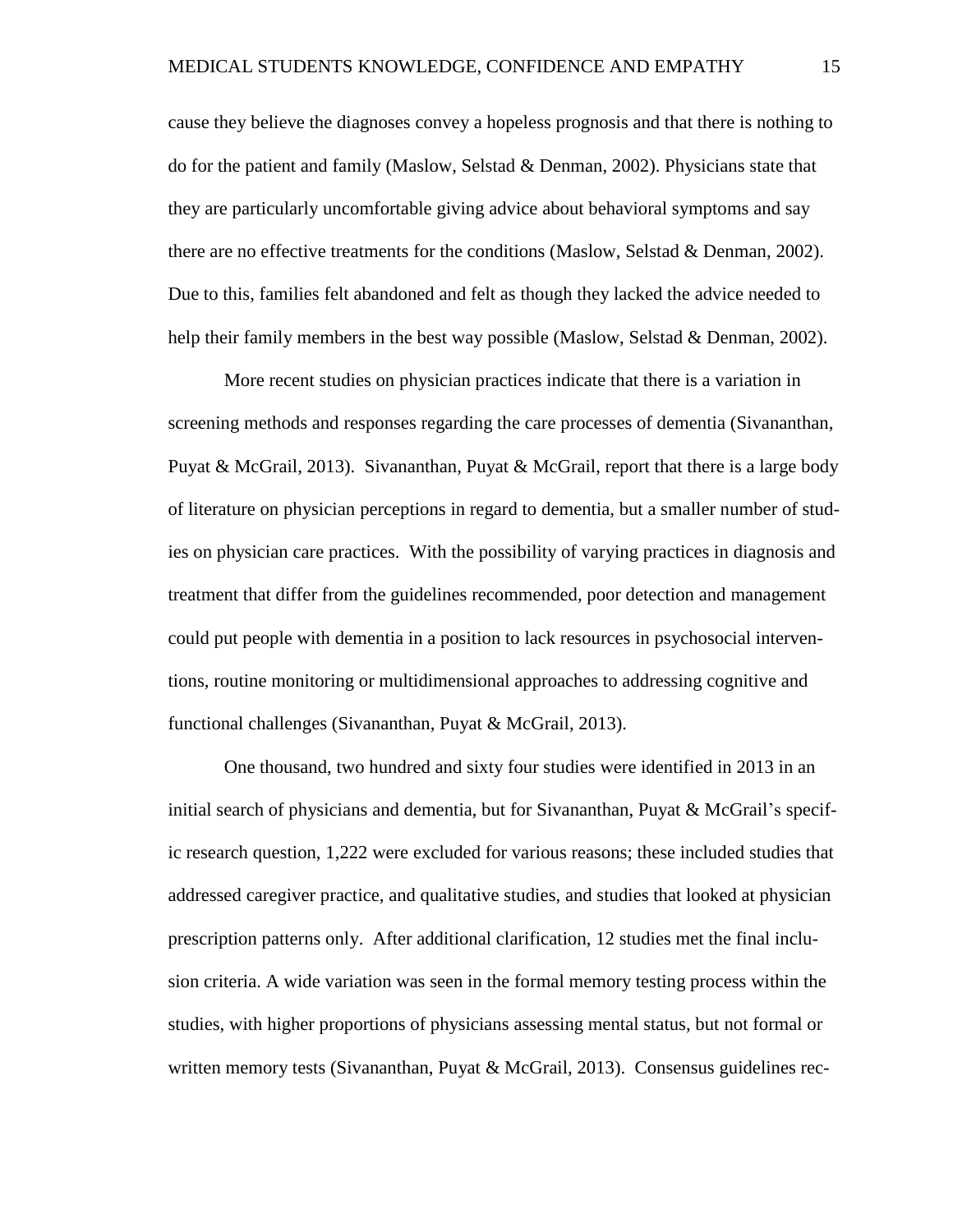ommend brain imaging and blood work as a diagnostic aid, and 33% of physicians in this study reported using imaging tools. The proportion of physicians who reported providing some form of counseling was more than 80%, whereas community service referrals ranged from 26% to 83% within studies. Newer studies, after 2000, reported higher rates of specialist referrals, ranging from 12% to 81% (Sivananthan, Puyat & McGrail, 2013).

#### **Medical Students Education about Dementia**

With the increase in the older adult population mirroring the increased incidence of people living with dementia, health care educators are looking at the training of health care professionals. Early career professionals, including medical, nursing, pharmacy, and social work, report struggling when it comes to issues that may arise with dementia and end of life care (Nguyen, Jansen, Hughes, Rasmussen & Weckmann, 2015). The care of patients with dementia is an often complex and challenging task, which requires various skills that not all physicians feel comfortable utilizing.

According to the American Academy of Neurology (AAN), there is a shortage of practicing neurologists in the United States, which is estimated to worsen from one in 18,000 to one in 21,000 by year 2020 (Kamour, Han, Mannino, Hessler & Kedar, 2016). The cause of this shortage, in part, has been attributed to a limited number of residency positions for 4th year medical students. The 2015 match provided by the National Residency Match Program (NRMP) reported that 7.6% of 4th year US medical students applied to a residency position for one of 10 brain related programs, including child neurology, medicine-neurology, medicine-psychiatry, neurodevelopmental disorder, neurosurgery, adult neurology, pediatric triple board, psychiatry, psychiatry-family medicine and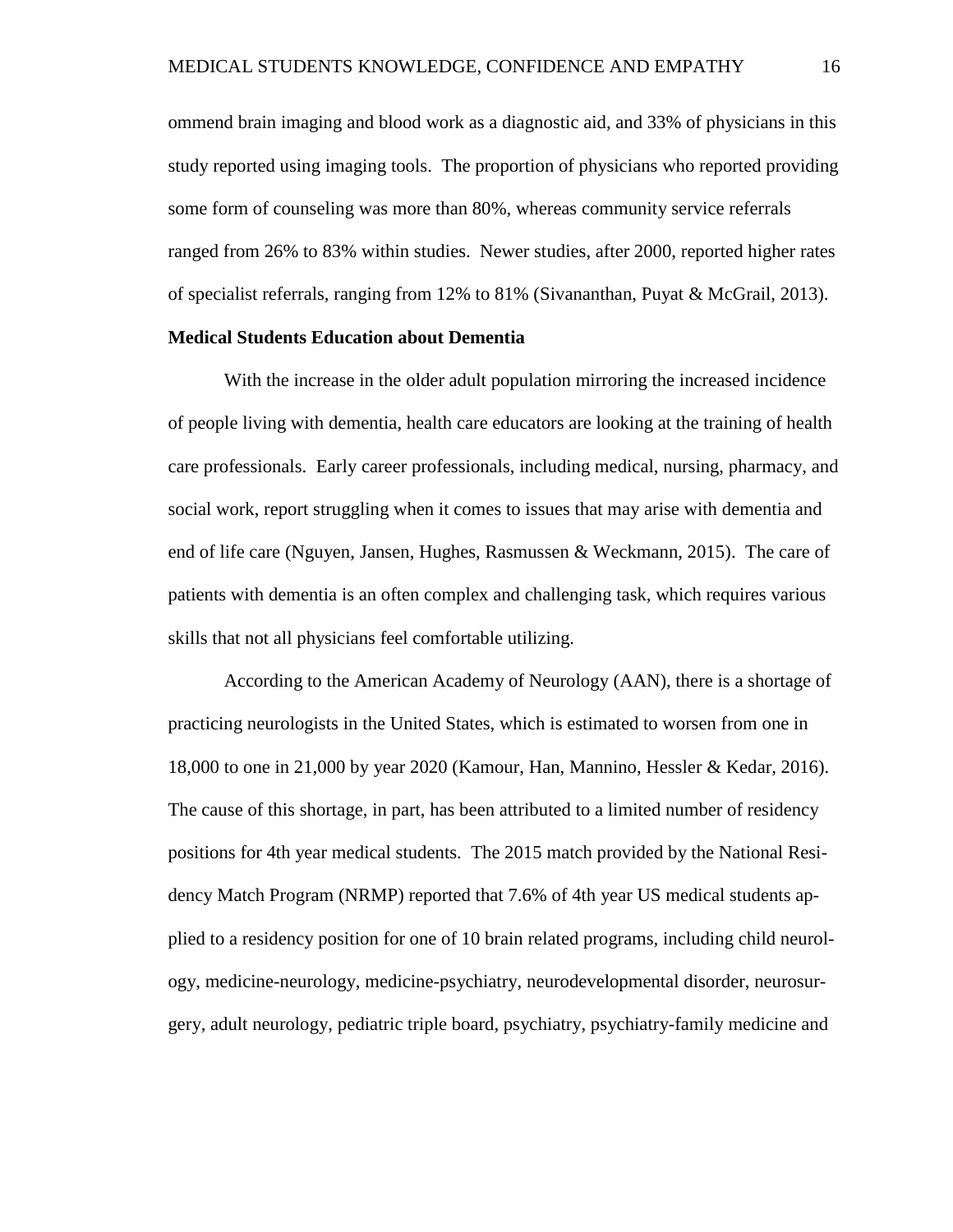psychiatry-neurology (Kamour, Han, Mannino, Hessler & Kedar, 2016). Of that 7.6%, only 5.1% matched into one of those specialties.

Interdisciplinary research has been done to look at the influence of personality, values, and economic factors on the specialty choices of medical students (Li, 2018). Variables that have been associated with one's intended career choice have been close or have been related to altruism, including agreeableness and empathy. These types of traits have been found to be associated with choosing more "humane" fields such as Psychiatry, Internal Medicine, and Pediatrics (Li, 2018). One study by Li, (2018), found that medical students with lower degrees of altruism were more likely to choose high-income specialties, defined as having an annual average income ≥\$300,000.

Ralph Jozefowicz introduced a term referred to as "neurophobia," which he stated was "a fear of the neural sciences and clinical neurology that is due to the students' inability to apply their knowledge of basic sciences to clinical situations" (Kamour, Han, Mannino, Hessler & Kedar, 2016, pg. 313). This is one possible reason the authors hypothesize for the sparsity of medical professionals and medical students choosing specialties in brain related sciences. Additionally, they mention life experiences and financial well-being as influences in specialty training (Kamour, Han, Mannino, Hessler & Kedar, 2016).

After looking at 1167 medical trainees, which included 482 medical students and 685 house staff, using a 46 question self-administered questionnaire, they found that the most important self-reported factors for developing an interest in brain related specialties was previous neuroscience experiences, neuroscience courses in medical school, current debt level, annual personal household income and parents' education level (Kamour,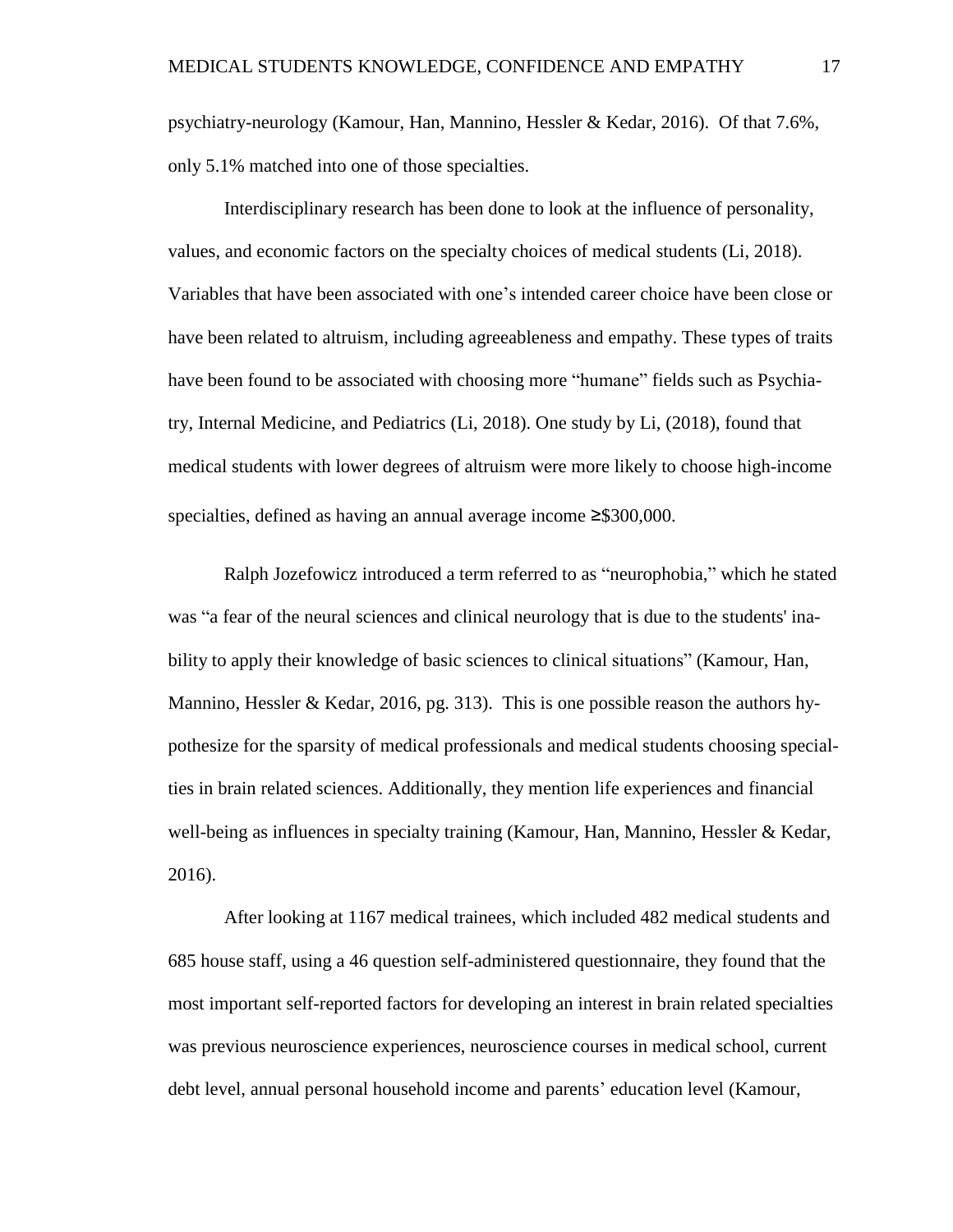Han, Mannino, Hessler & Kedar, 2016). Additionally, they found that 30% of participants in the study reported having the idea of "neurophobia," this being the main reason why they have a lack of interest in brain related disorders. Little to no aptitude, "complicated" and difficult training were also listed as the most important self-reported factors for participants not developing an interest in these specialties (Kamour, Han, Mannino, Hessler & Kedar, 2016).

Continuum: Lifelong Learning in Neurology is a publication published by the American Academy of Neurology for continuing education in the field (Isaacson, Safdieh & Ochner, 2011). It is published six times per year and includes a variety of issues for continuing education; these include diagnostic and treatment outlines, case studies, and patient problem solving. This Continuum has been specifically developed for practicing clinicians, but information in this structured, evidence-based manner could be particularly helpful for medical students. Due to this, a medical student version of the continuum was developed, and dementia was chosen as the topic because it was next in the series to be published (Isaacson, Safdieh & Ochner, 2011). An initial pilot study was performed, suggesting that the medical student version led to increases in medical knowledge.

A single-blind. randomized control trial incorporated a 2x2 mixed factorial design to assess the effectiveness of the continuum in providing additional knowledge based resources for medical students (Isaacson, Safdieh & Ochner, 2011). Third and fourth year medical students at the University of Miami Miller School of Medicine and the Joan and Sanford I. Weill Medical College of Cornell University, a total of 226 medical students enrolled in the study. The students completed the curriculum and were assessed, using a combination of multiple choice questions and fill in the blank questions. They found that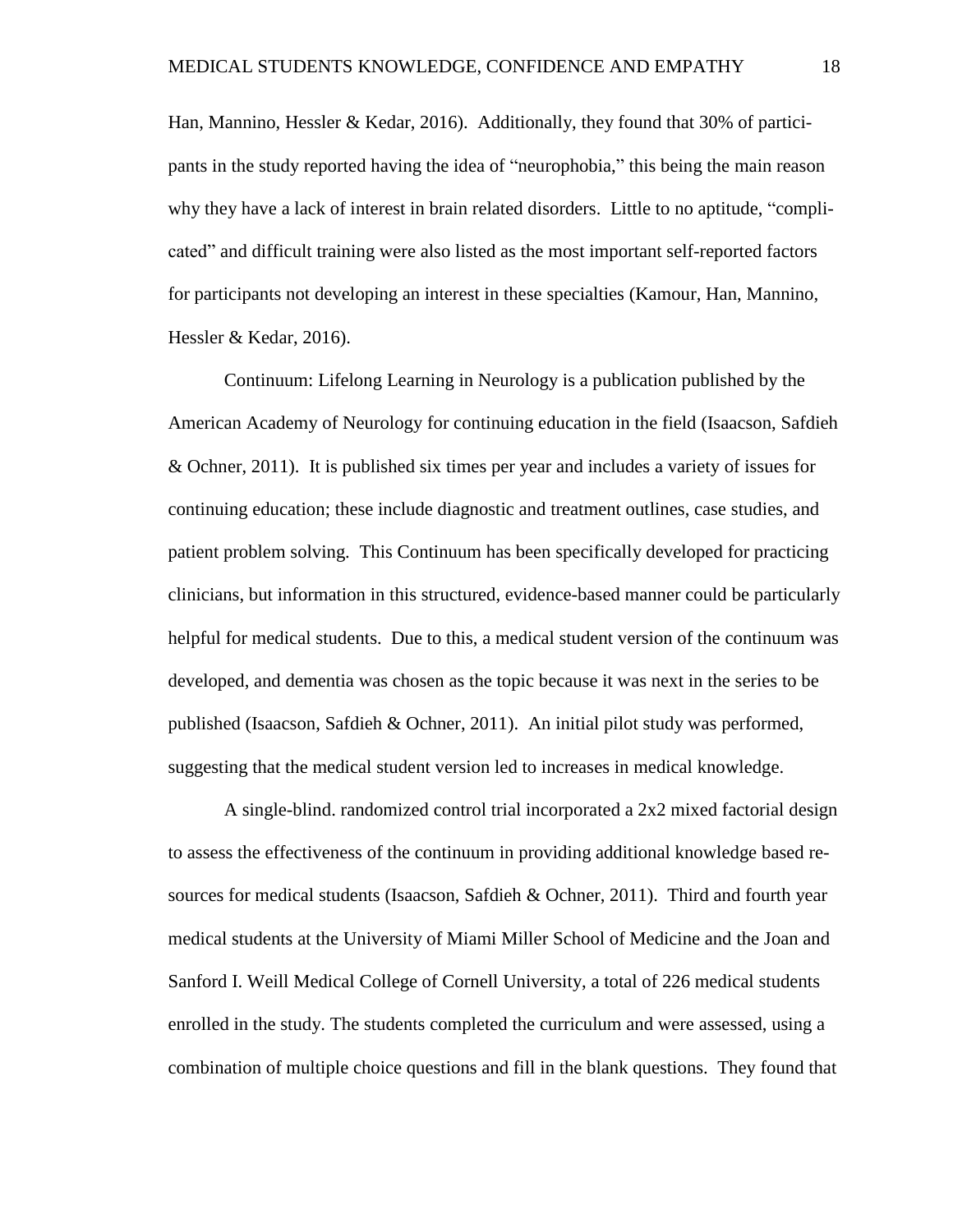students who received the curriculum scored higher on the post testing and had greater score increases from pre to post testing (Isaacson, Safdieh & Ochner, 2011). These findings suggest that medical students who receive additional training and teaching material on dementia have an increased knowledge and skill set for this population.

#### **Medical Students Attitudes about Dementia**

 An attitude is defined by Merriam Webster Dictionary as a settled way of thinking or feeling about someone or something, typically one that is reflected in a person's behavior. Care for the elderly requires specific knowledge, attitudes, and skills that develop through medical school, through post graduate training, and is culturally diffuse (Muangpaisan, Intwalapapron & Assantachai, 2008). Previous studies have shown that medical students have mixed attitudes towards the elderly and their care, but also have a low interest in working in geriatric medicine (Muangpaisan, Intwalapapron & Assantachai, 2008). Muangpaisan, Intwalapapron & Assantachai (2008) report that the change in attitude may emerge when the students are exposed to elderly patients in their medical rotations. The aim of their study was to look at the difference in attitudes toward care of the elderly between medical students prior to exposure to elderly patients, and later, as residents in training after a few years of clinical exposure (Muangpaisan, Intwalapapron & Assantachai, 2008).

A distinguishing factor about this study is that the participants were medical students and residents in Thailand. The researchers did not find any significant differences between the medical students' and residents' attitudes towards the elderly, which was different from what previous research showed to be true. The researchers hypothesize that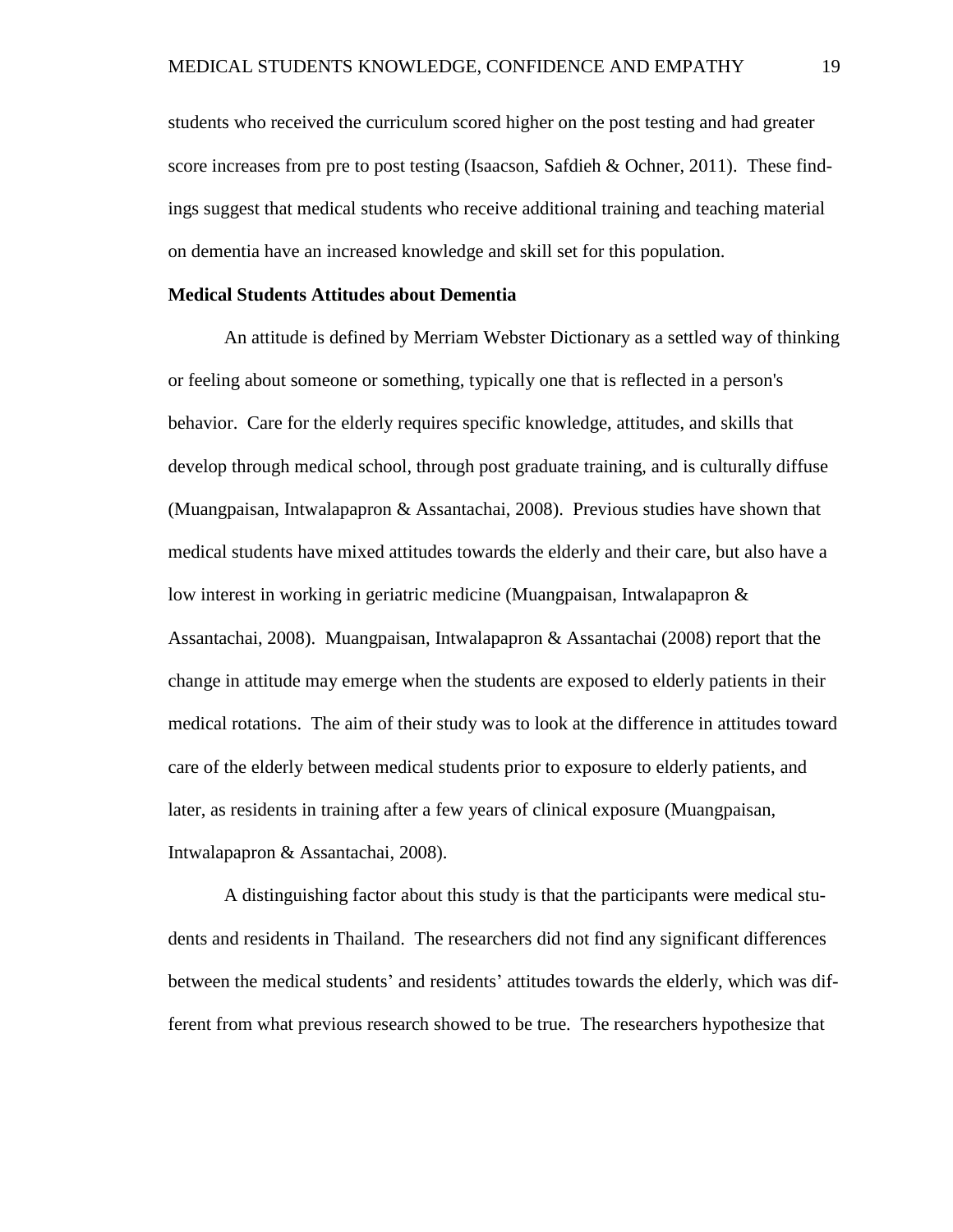this can be explained by the Asian culture, by their views towards the elderly and "respecting their seniors."

When looking at young professionals' ideas of those skills that are important when working with the dementia population, 94 medical, nursing, and pharmacy students were given open and closed ended questions to look at attitudes related to caring for dementia patients at the end of life, and those skills and knowledge that were needed to provide them with the best form of care (Nguyen, Jansen, Hughes, Rasmussen & Weckmann, 2015). Many common issues emerged from the study including knowledge, patience, empathy, understanding, compassion, medication knowledge, respect for patient autonomy, communication, and quality of life (Nguyen, Jansen, Hughes, Rasmussen & Weckmann, 2015). Medical students mentioned compassion more frequently as a crucial skill than did pharmacy students.

 Conflicting research results have emerged in the area of medical students and their changing attitudes about dementia over the course of their medical programs. Some research on the topic of medical students and their attitudes about dementia has found that when medical students are exposed to the older adult population while they are in medical school they develop worsening attitudes about that population, their empathy decreases, and their negative regard for the population carries over into their future practices (George, Stuckey & Whitehead, 2014). These attitudes that are generated ultimately influence the care that is provided to older patients from health professionals. Many medical students have reported that they feel as though their communication with the elderly is time consuming, challenging, lacking intellectual stimulation, and complex (George, Stuckey & Whitehead, 2014).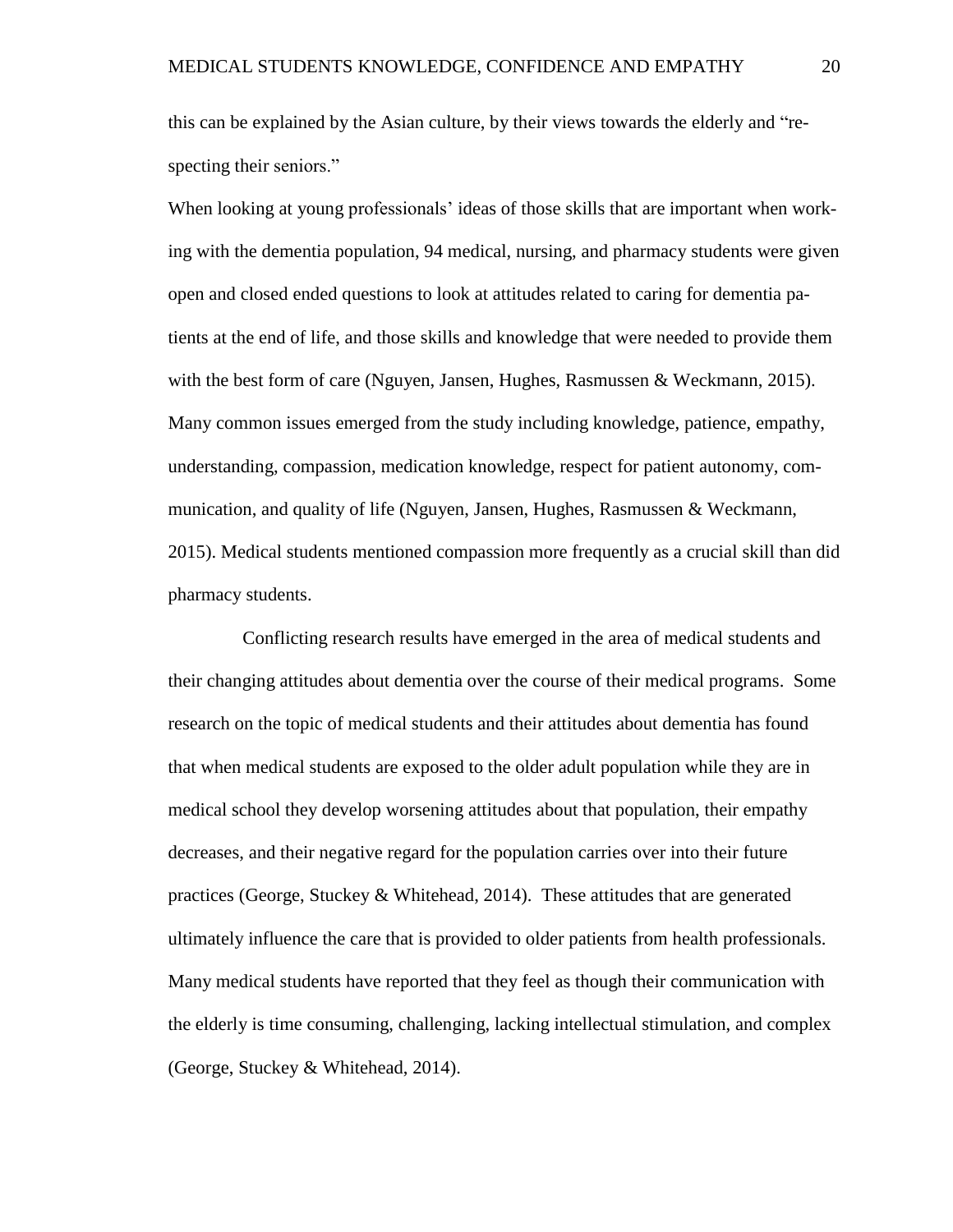In an effort to change the way medical students feel about the elderly population, a variety of non-clinical interventions have been tried by schools including home visits, intergenerational programs, aging simulations, and community contact programs (George, Stuckey & Whitehead, 2014). From this previous research, it has been suggested that residential care settings and community based venues should be core teaching sites for medical students and residents. George, Stuckey & Whitehead, 2014, looked to see if a creative arts program would serve to modify medical students' feelings, on the basis that engaging in creative arts can enhance mood, emotions and other psychological states. The study had quantitative and qualitative results, which found that creative storytelling can significantly improve attitudes, and providing arts based education experiences for students can foster more positive attitudes by allowing a less formal relationship to evolve between the medical students and the elderly (George, Stuckey  $\&$ Whitehead, 2014).

 A similar pilot study was designed to change medical students' perceptions of dementia by having them partake in a museum based arts program in New York City (Childress & Chen, 2015). Medical students were paired with individuals diagnosed with dementia and their caregivers for a 90 minute session of activities including talking about the gallery works and creating their own art. After pre- and post-tests utilizing the Dementia Attitude Scale, students reported a positive change in attitude, with the most notable change being in comfort level (Childress & Chen, 2015).

#### **Medical Students and Caregiver Stress**

Few students aspire to a specialty focus in geriatrics, which leaves this population in the hands of PCPs, as previously mentioned. The needs and perspectives of a patient's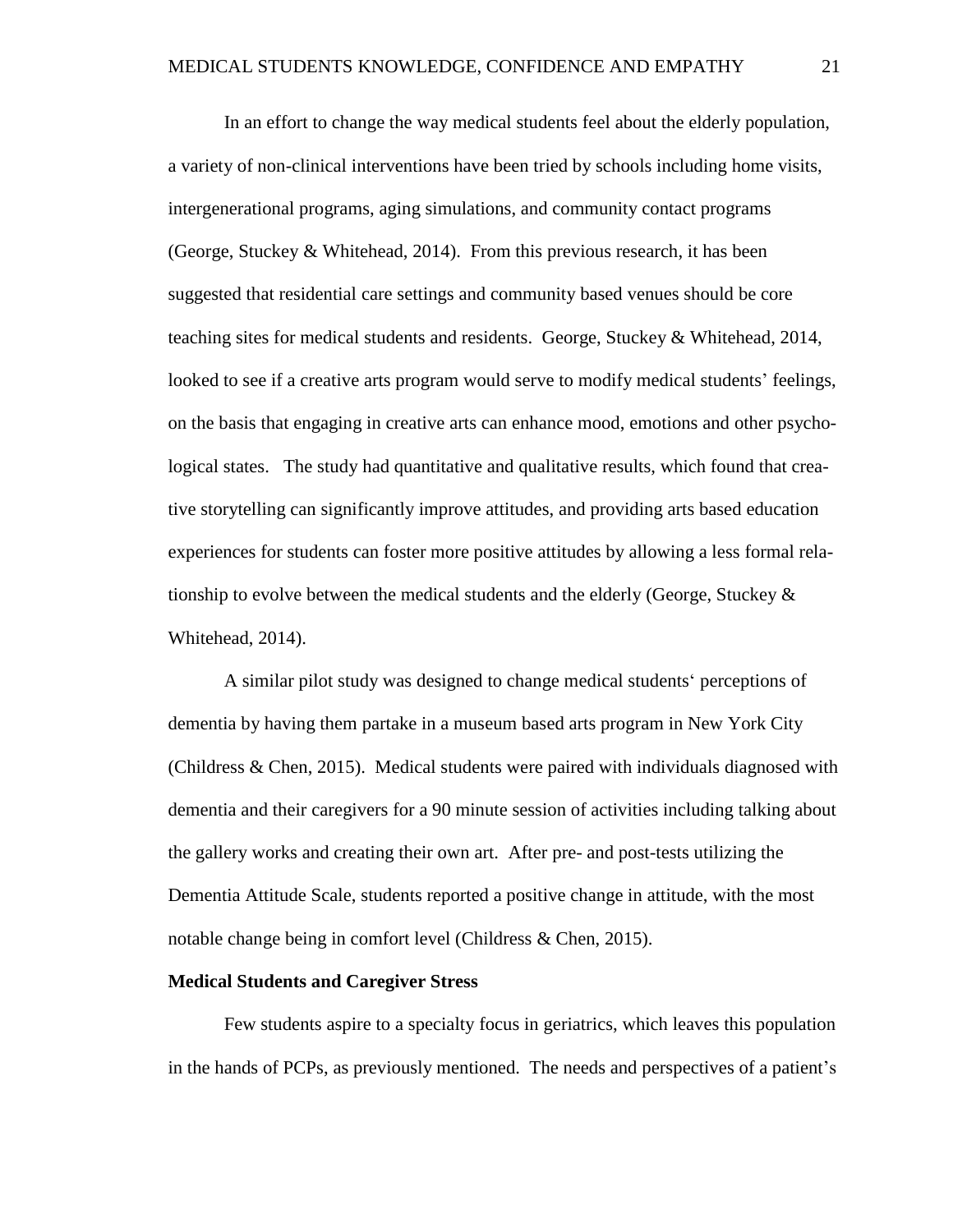family or caregiver is an aspect of patient care that is often neglected in medical education (Bailey, Currin, Ellis & Hite, 2013). Bailey, Currin, Ellis & Hite, 2013, designed an educational intervention to increase students' awareness of the needs of the caregiver population. The intervention took place at a local hospital house for families and caregivers of adult patients being treated for critical medical issues. The researchers believed that the health professionals would be able to provide a higher quality of care for their patients if they had a higher awareness of the challenges their caregivers faced.

Students were assigned readings related to caregiver needs and had to prepare a 5 minute presentation on any topic pertaining to caregiving (Bailey, Currin, Ellis & Hite, 2013). After discussing their readings, the students also participated in interviews with family members or caregivers of the patients they were working with. After the interview, the students were instructed to recommend some form of self-care strategies to the family members or caregivers, based on their needs.

The results of this study showed that the students reported feeling more comfortable with including caregivers in the treatment of their patients. Seventy-four percent of the students involved indicated that the sessions enhanced their ability to relate to the patients and their caregivers (Bailey, Currin, Ellis & Hite, 2013). The feedback provided by the students after the study confirmed that they identified a need for more humanistic experiences in their training, and felt that the current study of caregiver-focused sessions filled that requirement. At present, minimal additional research has been conducted on the attitudes that medical students possess about caregiver stress and the burden that comes with taking care of a loved one.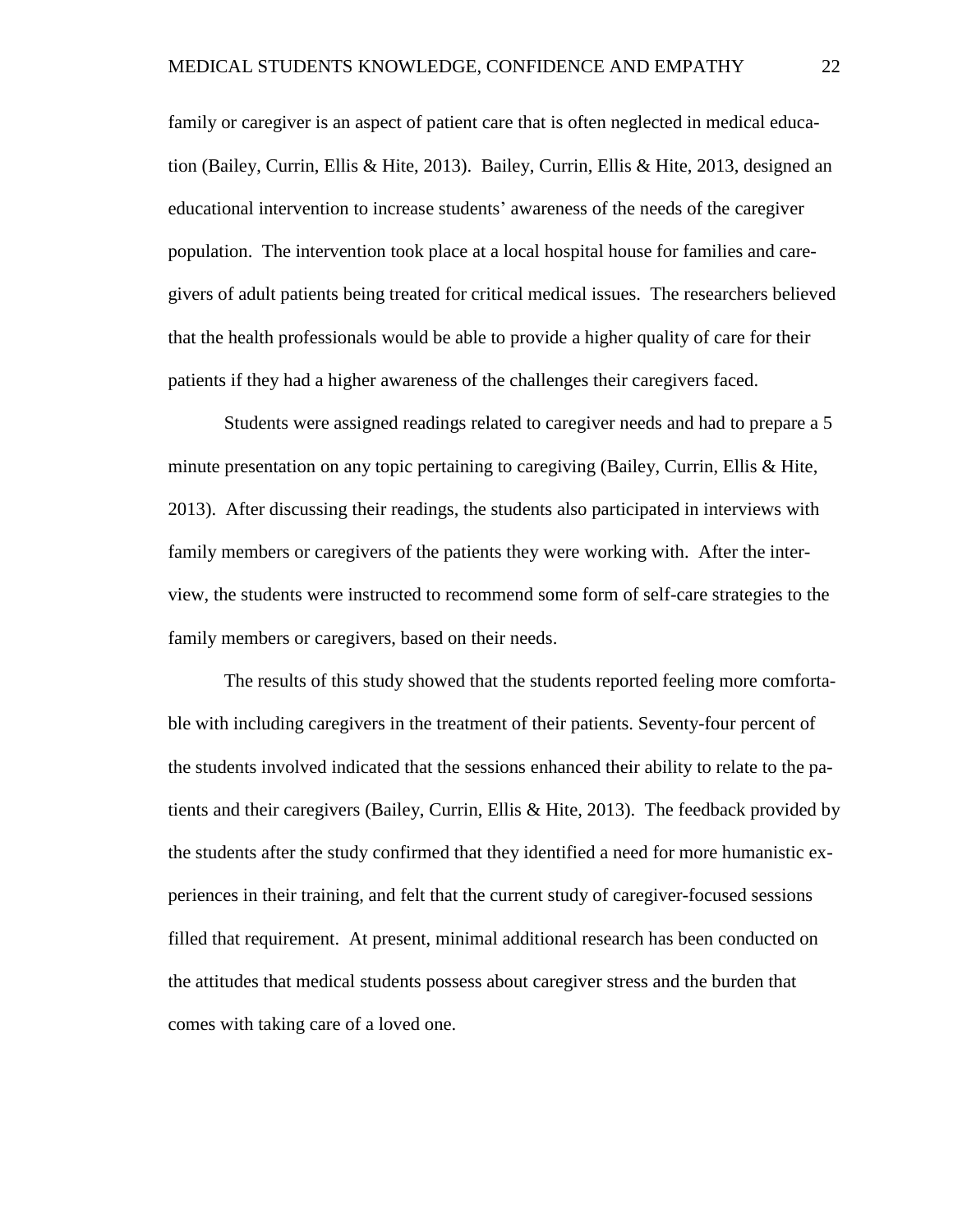#### **Chapter 3: Method**

#### **Overview**

Approval was obtained through PCOM's Institutional Review Board prior to the initiation of any study-related activities. To determine the difference in attitudes between 2<sup>nd</sup> and 4<sup>th</sup> year Doctor of Osteopathic medical students in regards to dementia and caregiver stress, medical students were asked to complete an online survey via Survey Monkey and Qualtrics, which provided quantitative data about the knowledge, empathy and confidence level they feel when working with the dementia population and their caregivers.

The central research question was:

• What empathy, confidence, and knowledge do medical students possess about working with and treating individuals diagnosed with Dementia or a Dementia related illness, and do these attitudes affect their perceptions on the caregiver stress present within this group?

Secondary research question was:

Do medical students who are further along in the program  $(4<sup>th</sup>$  year) possess stronger negative empathy then students in the beginning stages of the program  $(2<sup>nd</sup>$  year)?

#### **Design and Design Justification**

 The current study was a between-groups, cross-sectional correlational design, used to determine current medical students' knowledge, confidence, and empathy about dementia, and how those feelings correlate with their perceptions towards the stresses of caregiving for that population.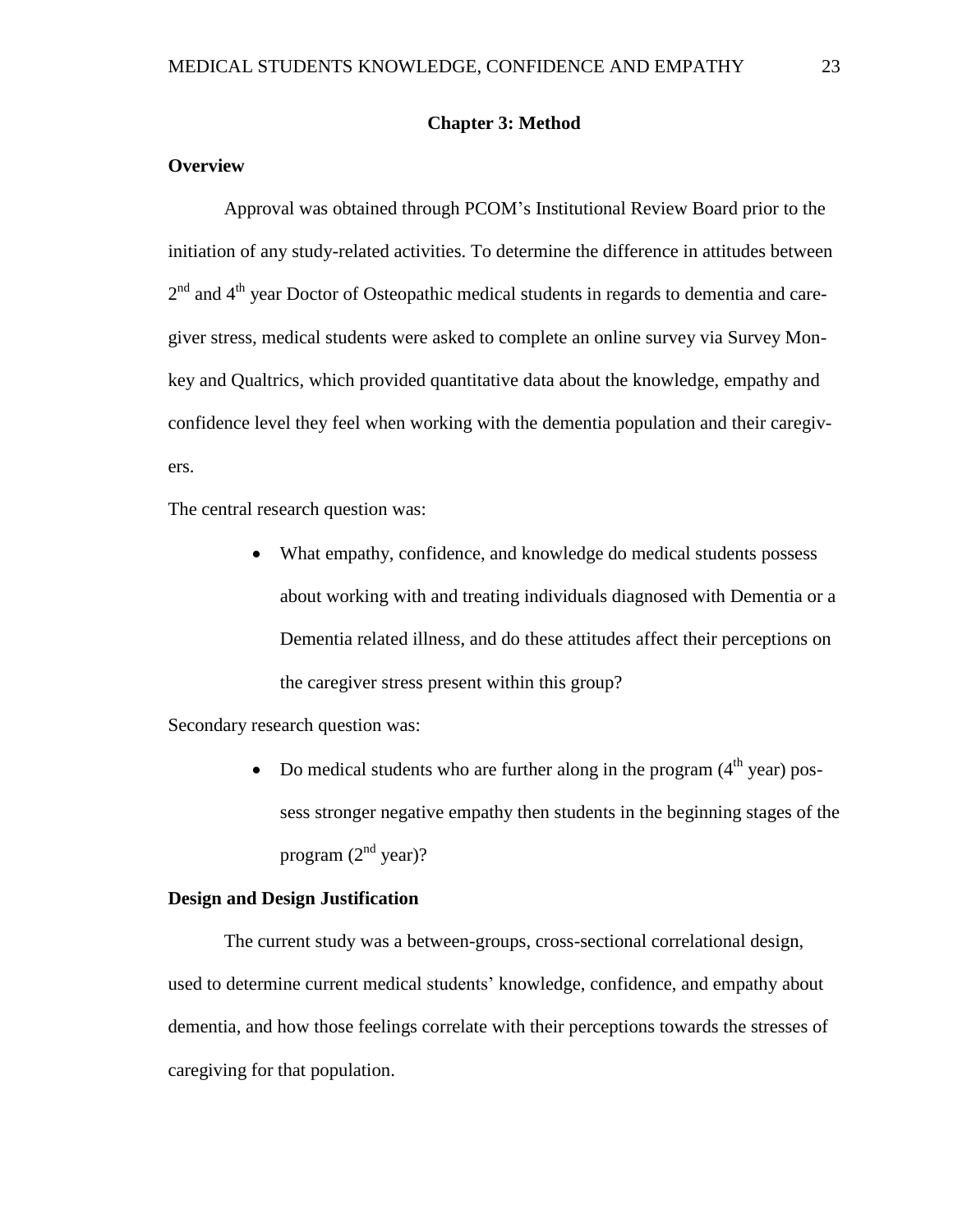#### **Participants**

Approximately 215  $2<sup>nd</sup>$  and 4<sup>th</sup> year students were recruited from Philadelphia College of Osteopathic Medicine (PCOM) Doctor of Osteopathic Medicine program and Rowan University School of Osteopathic Medicine. To access the students at PCOM, the researcher collaborated with faculty members of the DO program to provide the survey to the 2nd and 4th year students. Fourth year students were provided with the survey via email, as were second year students, during class when appropriate. A recruitment email was sent out to all 2nd and 4th year medical students with access to the survey link. The researcher also reached out to Rowan University School of Osteopathic Medicine via email to ask if they would be interested in participating in the study. The researcher submitted the current study through the Rowan University IRB, through which it was approved. After approval, an email was sent to all 2nd and 4th year medical students at the school, giving them access to the survey. The students participating in the research were obtaining their Doctorate in Osteopathic Medicine, and were currently enrolled full time in their program. All students in the program had the same opportunity to participate in the study; all received a link with the survey attached via email from Survey Monkey or Qualtrics.

 Eligible participants were at least 18 years old and were fluent in English. They had to be enrolled either in a Doctor of Osteopathic Medicine or in a Doctor of Medicine program full time. Eligible participants have not graduated from the program. Participants were excluded if they were not full time students, or if they were in any year other then 2nd or 4th year. Field experience was not required to participate in this study.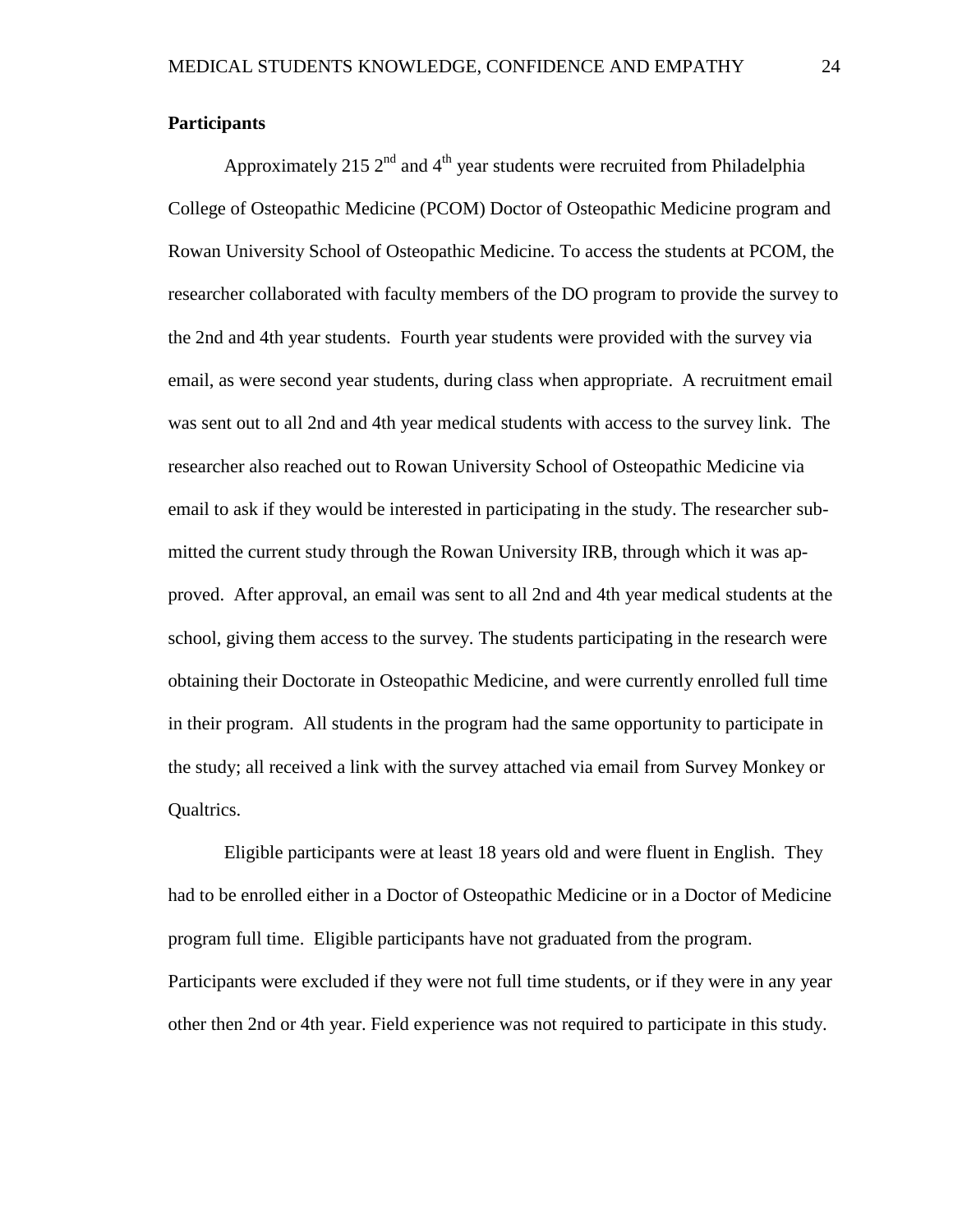#### **Measures**

A 64-question survey was organized by the investigator to examine the current knowledge, empathy and confidence of 2nd and 4th year DO students for the dementia population and their respective caregivers. Demographic questions were asked of the study participants including year currently enrolled in the program, specialty, age, and the speciality they plan to pursue upon graduation.

 To address the medical students knowledge of dementia, they were given the Knowledge in Dementia Scale (Elvish, Burrow, Cawley, Harney, Graham, Pilling, Gregory, Roach, Fossey & Keady, 2014). The Knowledge in Dementia Scale contains 16 items on a 2 point rated scale (agree/disagree). The scale, which involves 27 items, was originally developed in the United Kingdom for a training seminar. It was distributed to one hundred and fifteen dementia direct care personnel. Participants were required to be staff members working within the general hospital on one of the six wards; the majority of the patients were over the age of 65, including complex care, trauma orthopedic, and orthopedic wards. Of the 115 participants, 41% of the sample were nurses; 15% were foundation year 1 doctors; 15% were physiotherapists or occupational therapists, and 11% were health care assistants. Eleven items were removed, leaving a revised 16 item version. Items are scored with 2 options; agree responses are given a 1 point score and disagree responses are given a score of 0. The higher the overall score, the higher the representation of knowledge. A Cronbach's alpha for the scale of .72, and a Kaiser– Meyer–Olkin score of .70, measures sampling adequacy for each variable in the model and for the complete model, suggests good internal consistency and an adequate sample. Examples of items in this scale include statements such as "People with dementia will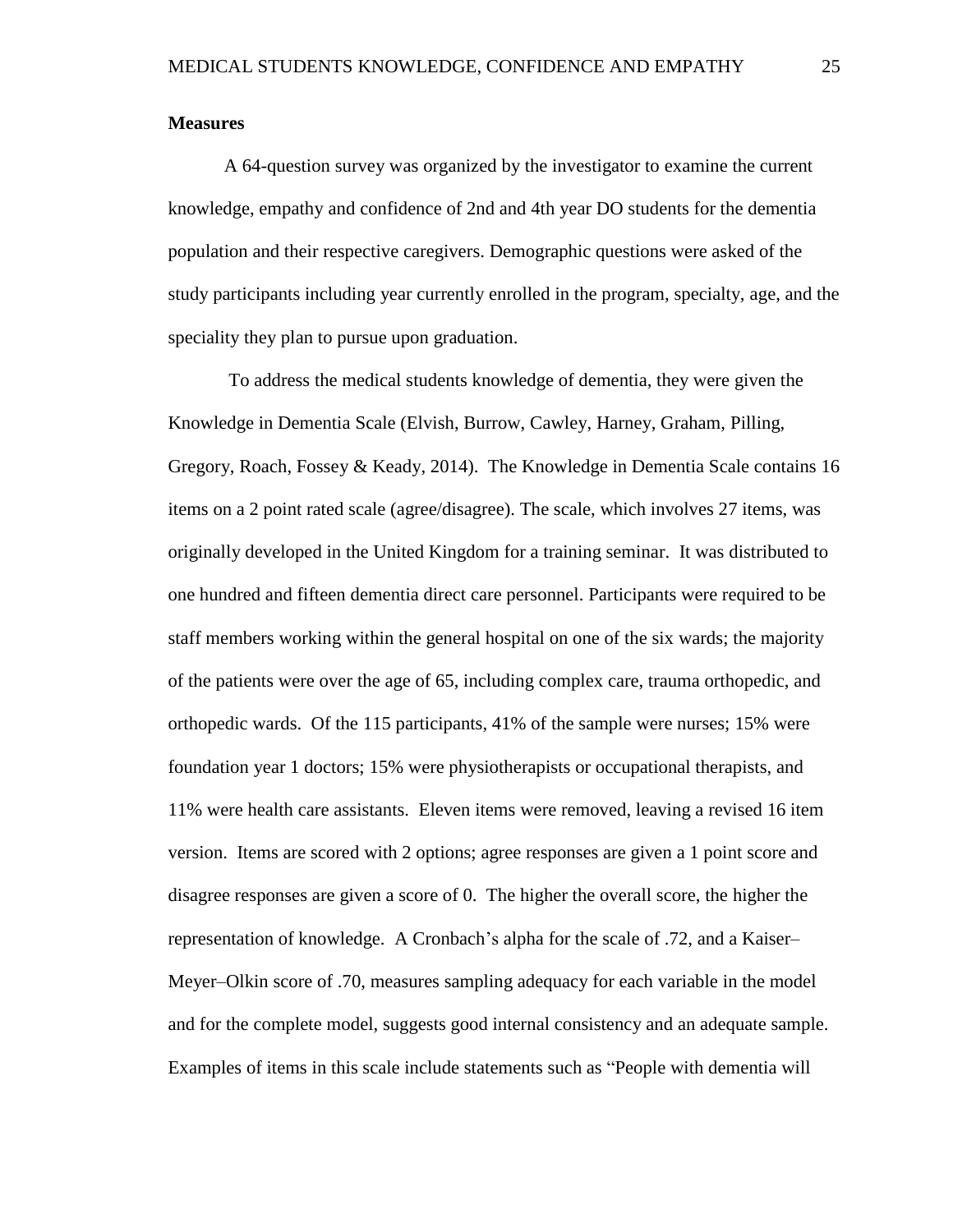eventually lose all their ability to communicate,"and "A person with dementia is less likely to receive pain relief than a person without dementia when they are in hospital."

The participants were also given the Jefferson Scale of Empathy-Medical Student Version to look for empathy possessed by medical students. A preliminary version of the Empathy scale was developed, based on a review of literature, and included 90 items answered on a 7-point Likert scale ranging from 1 (strongly disagree) to 7 (strongly agree) (Hojat, Mangione, Nasca, Cohen, Gonnella, Erdmann & Magee, 2001). The final version on the scale consisted of 20 items after a psychometric analysis. Of the 20 retained items, 17 with positive factor structure coefficients were directly scored on the previously mentioned Likert ranges. The other 3 items that had large negative factor structure coefficients were reverse scored. The alpha reliability estimate for residents was 0.87 and for students it was 0.89; both are in an acceptable range for scores (Hojat, Mangione, Nasca, Cohen, Gonnella, Erdmann & Magee, 2001). The findings that the Empathy scale scores yielded a higher correlation with the external criterion measures that were more conceptually related to physician empathy (e.g., Empathic Concern, Sympathy, Compassion, Warmth) than other less relevant criterion measures (e.g., Self-Protection, Clinical Neutrality) provided evidence in support of the criterion-related validity of the Physician Empathy scale (Hojat, Mangione, Nasca, Cohen, Gonnella, Erdmann & Magee, 2001). Psychometric findings showed support for construct validity, criterion-related validly (convergent and discriminant), and internal consistency reliability (coefficient alpha).

Additionally, the Confidence in Dementia Scale was administered to assess the medical students' own perceived confidence in working with this population. The Confidence in Dementia Scale is a 9 item self-report questionnaire on a 5 point Likert scale,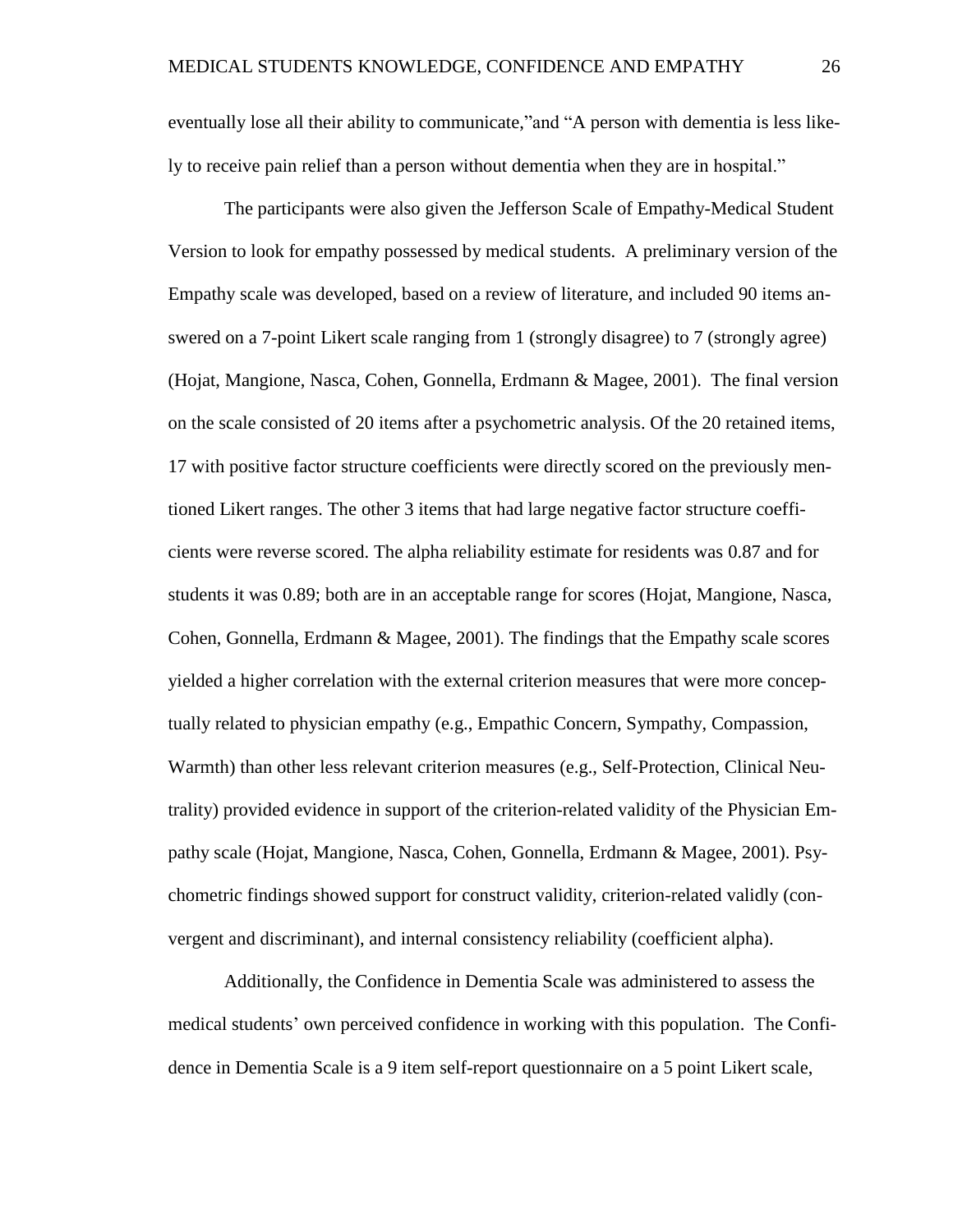with anchored ratings of 'not confident', 'somewhat confident', and 'very confident' (Elvish, Burrow, Cawley, Harney, Graham, Pilling, & Keady, 2014). The Cronbach alpha value was 0.91 and the overall KMO was 0.90, suggesting that the scale had good internal consistency. Additionally, the scale shows good content validity which was determined after discussion with the authors. Based upon pre- and post-test scores on this scale, the test has good criterion validity (Elvish, Burrow, Cawley, Harney, Graham, Pilling, & Keady, 2014). Examples of items in this scale include, "I feel able to understand the needs of a person with dementia when he or she cannot communicate well verbally," "I feel able to interact with a person with dementia when he or she cannot communicate well verbally," and "I feel able to manage situations when a person with dementia becomes agitated." This scale is being used to assess the confidence level that medical student have towards working with and treating the dementia population. Working with this population can be more difficult than working with others, and addressing their confidence level about this is important when looking at their attitudes.

Participants read a small vignette; which describes a typical experience had by caregivers when attending to the needs of someone with dementia. After reading the vignette, the participant answered three questions about the stress of the caregiver, based on a Likert scale; these questions include how stressful they perceive that situation to be for the caregiver, if they feel they could have been of help to the caregivers, and whether or not they agreed with the ultimate decision of the doctor.

#### **Procedure**

 The design of this study is a correlational factor-relating quantitative study, focusing on collecting information through survey. As long as the students filling out the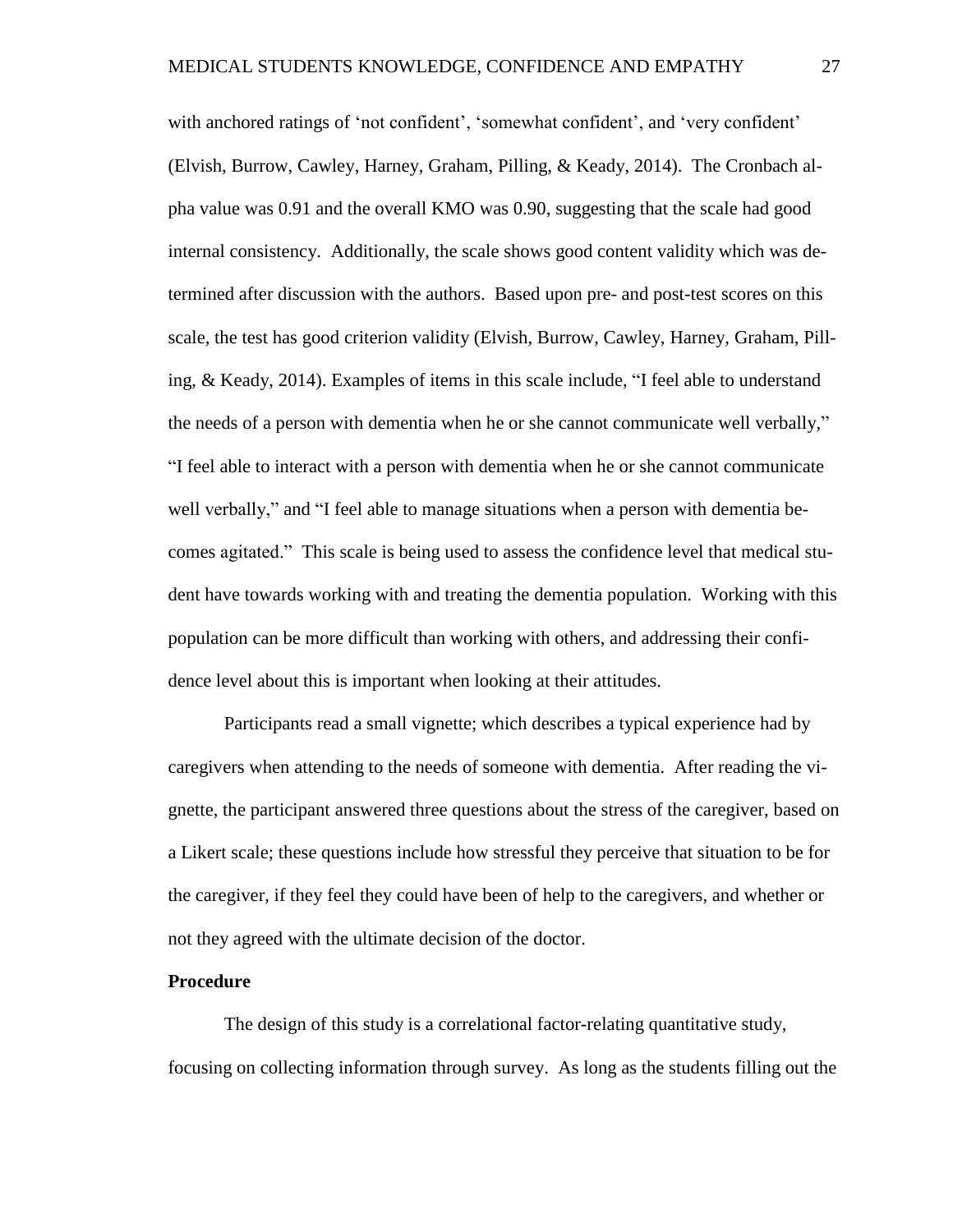survey did not meet exclusionary criteria, their surveys were used in the results of the study. During the demographic page at the beginning of the survey, the individual chose the year in the medical program in which they were currently enrolled. If any year other then 2nd and 4th year are selected as their current year in the program, the individuals were directed to a different page informing them that they were not eligible for the study.

 The medical students at PCOM were provided with a link to complete the survey either in class or through email. Additionally, administration was consulted for help with providing the link to 4th year students ready for graduation. The researcher reached out via email to the appropriate individual at Rowan University School of Osteopathic Medicine and asked for permission to circulate an email to their medical school student body for participation in the study. When possible, the link was provided to the individuals in person, and when not, the link was sent via email. In the body of the email, the recipient saw a description of the study, and a statement asking for participation in the study. The email asked the student for his or her participation in a study that would take, at most twenty minutes to complete. A brief description of what the participant would be doing was listed, along with a link to the survey in Survey Monkey or Qualtrics. By clicking the link to the survey, the participant consented to participate in the study. They were informed they could drop out at any time, and no identifying information was required or asked of them, unless they would like their email address to be placed in a raffle for a gift card at the end of the study. The raffle was conducted separately from the survey, in order not to link the email addresses to the specific surveys.

 If the link were clicked, the participants were taken to a survey on Survey Monkey. There was a statement which allowed them to affirm that they were second or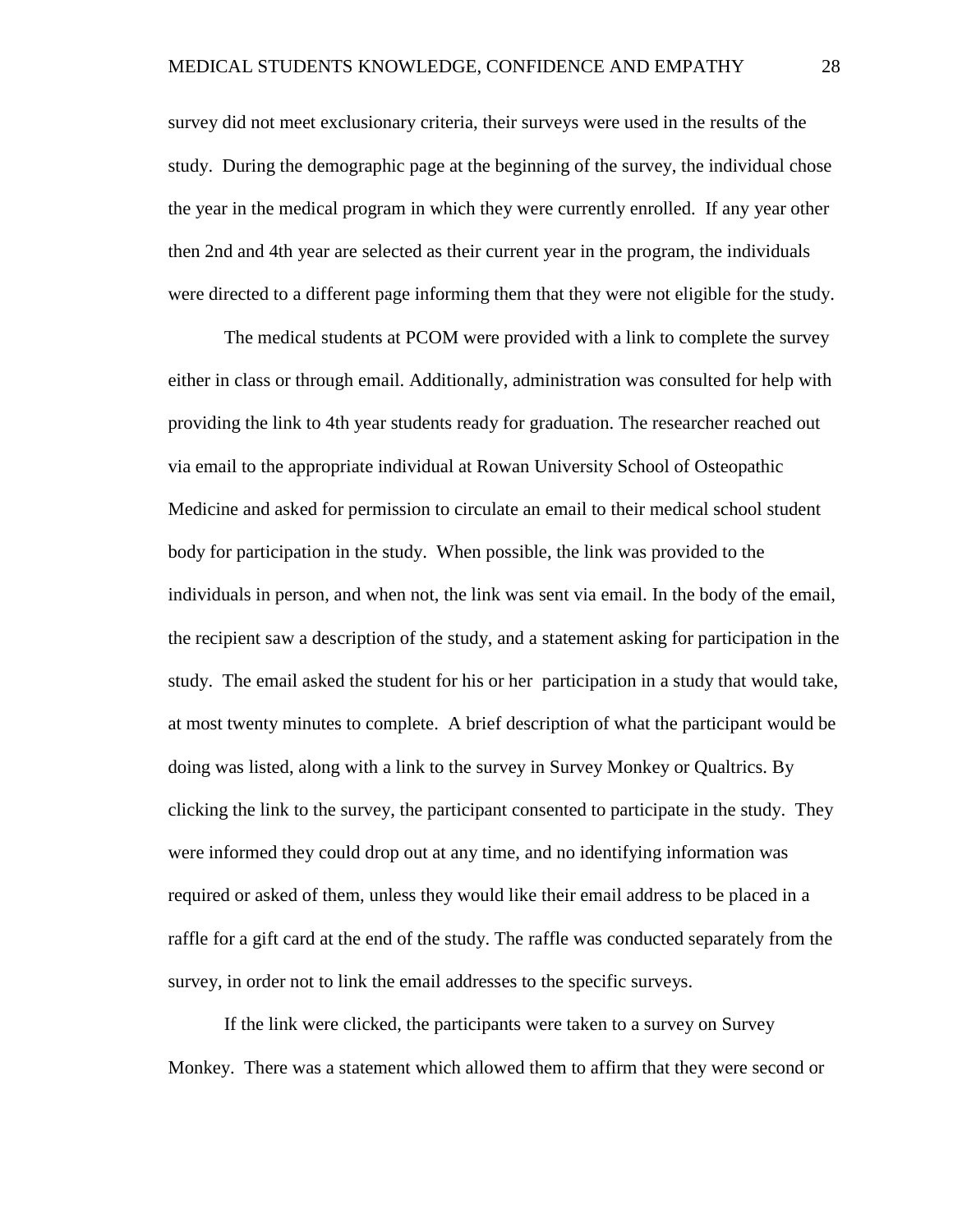fourth year medical students and, therefore, eligible to participate in the study. Basic demographic information was asked, which they had the option to answer or not. The participants were presented with a list of statements, which they answered on a Likert scale. After the participants got to the end of the page, they were asked to hit the submit button. At that time, they were prompted to enter their personal information if they wished to be entered into a raffle for one of ten, twenty dollar gift cards. Once completed, the results were sent to the researcher, and the participants were taken to a debriefing page. The participants were thanked for participating in the study, and provided links to services, in the event they felt a need for it. Contact information for the principal investigator and student investigator were also provided.

#### **Statistical Analysis**

A Power analysis for a MANOVA with two levels and two dependent variables was conducted in G\*Power to determine a sufficient sample size using an alpha of 0.05, a power of 0.80, and a medium effect size ( $f = 0.25$ ). Based on the aforementioned assumptions, the desired sample size is 158. To account for dropouts and incomplete surveys, 250 subjects were required.

Three statistical tests were completed. According to Weinfurt (1995), the Bonferroni inequality states that the overall alpha will be less than or equal to the sum of the alpha levels from those tests. Therefore, in order to keep the alpha set at  $\alpha = 0.05$ , the alpha level for each test was set at  $\alpha = 0.025$ .

Hypothesis I: 4th year medical students will score knowledge based questions from the Knowledge of Dementia Scale higher than 2nd year medical students. To test this hypothesis, a *t-test*, with medical students as the independent variable with two levels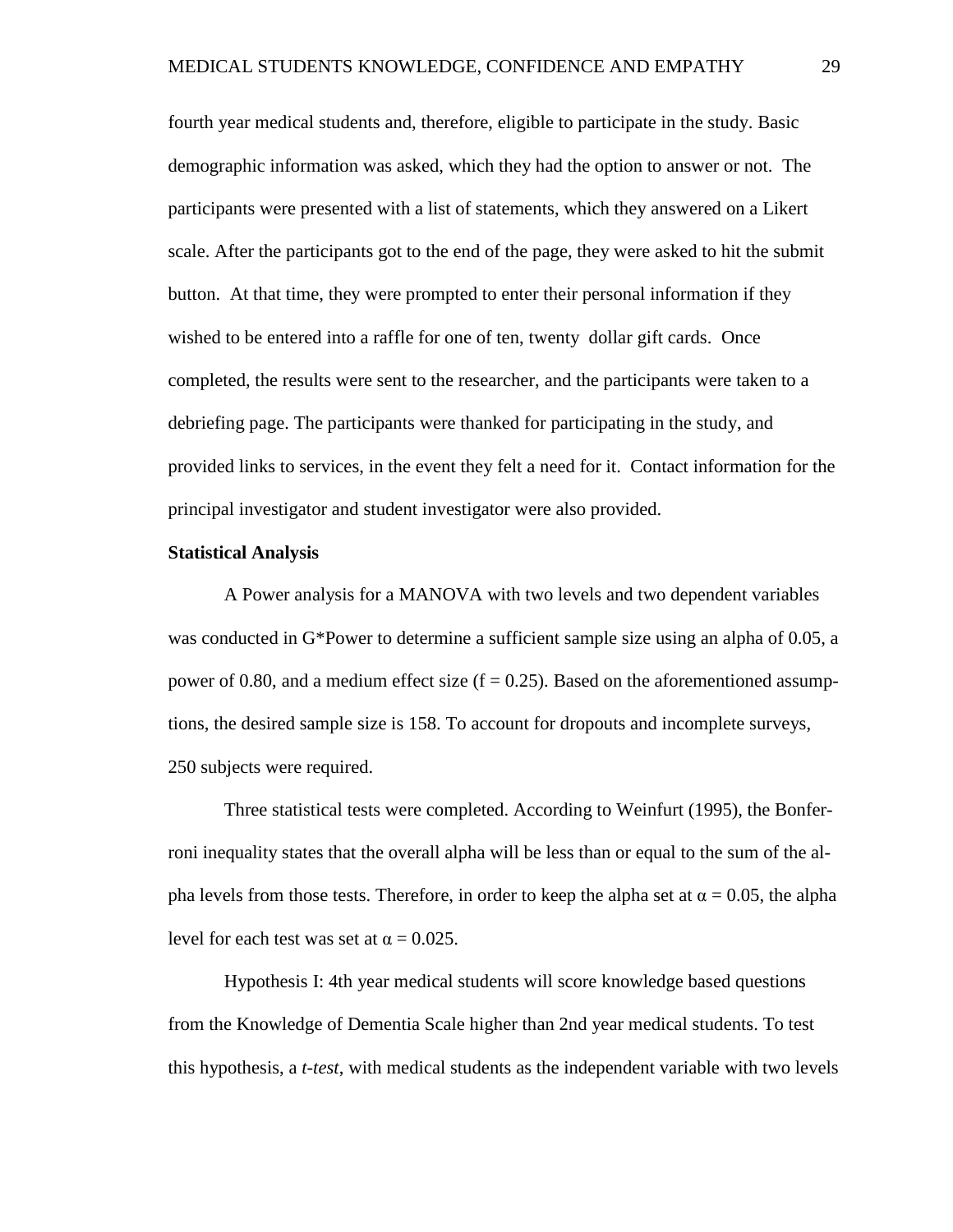(2nd year or 4th year) and knowledge about dementia as the dependent variable, will be conducted.

The following assumptions are made when using a *t-test*. The first assumption is that the scale of measurement applied to the data collected follows a continuous or ordinal scale, such as the scores for an IQ test. Second, the sample used should be collected from a representative, randomly selected portion of the total population. The third assumption when using a t-test is that the data, when plotted, result in a normal distribution, bell-shaped distribution curve. To help account for the 3rd assumption, the 4th assumption states that a reasonably large sample size is used. A larger sample size means that the distribution of results should approach a normal bell-shaped curve. Last, there should be homogeneity of variance. Homogeneous, or equal, variance exists when the standard deviations of samples are approximately equal.

Hypothesis II: 2nd year medical students will score statements about their levels of confidence working with these patients from the Confidence in Dementia Scale higher than 4th year medical students, and medical students in the beginning stages of their program (2nd year) will not have empathy towards the dementia population, as measured by the Jefferson Scale of Physician Empathy-Medical Student Version, that is differing from students who are further along in the program (4th year). To test this hypothesis a Multivariate analysis of variance (MANOVA) with medical students as the independent variable with 2 levels ( $2<sup>nd</sup>$  year or  $4<sup>th</sup>$  year) and empathy and confidence about dementia scores, including standard deviation, t-score and raw scores, as the 2 dependent variables was performed.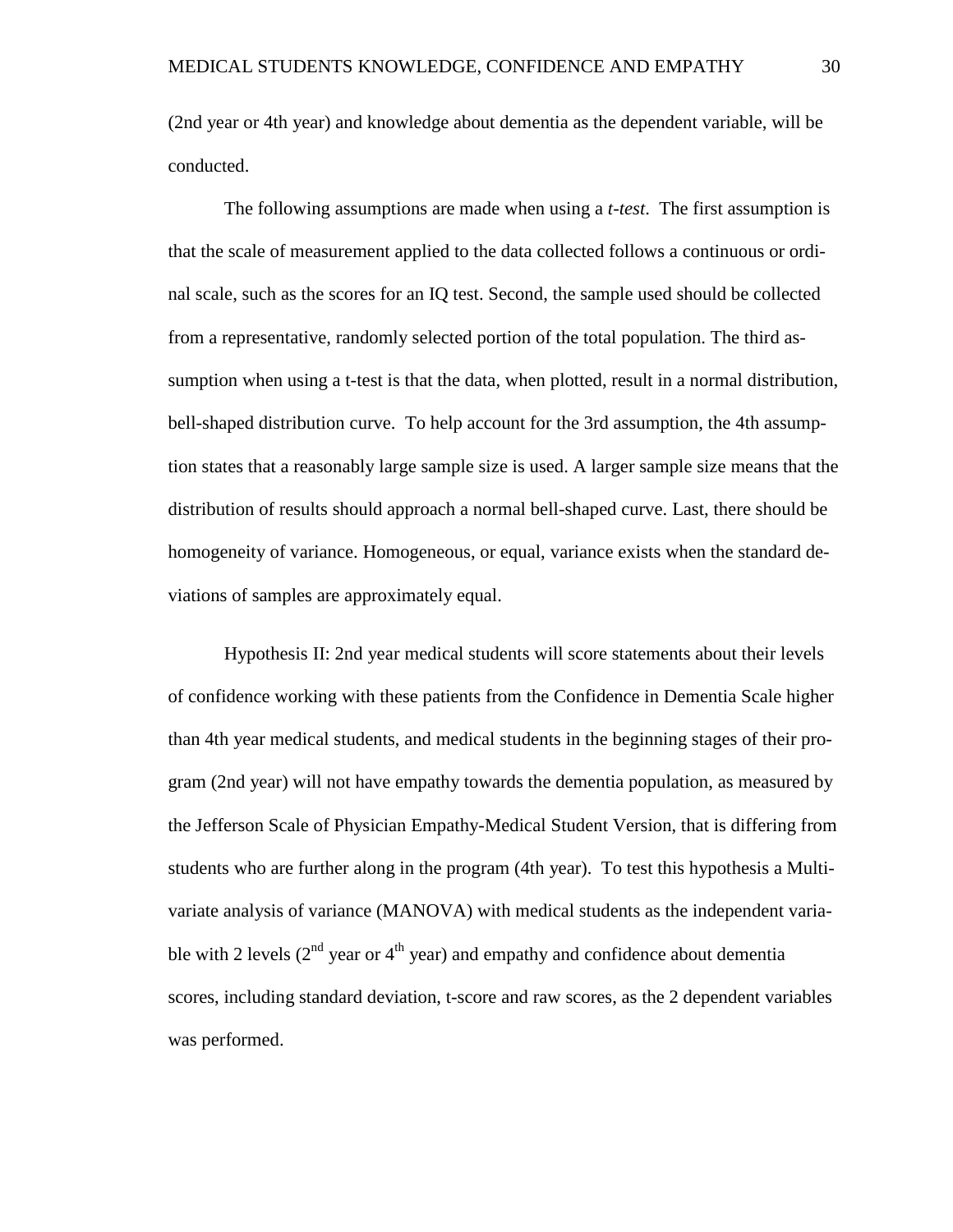In order to run an F test for MANOVA, a test of assumptions was conducted to determine that they have been met. The F test requires that the dependent variables are correlated; therefore, a Pearson product-moment correlation coefficient was used to determine if knowledge of dementia and confidence in working with dementia are linearly related. However, if there is a high correlation between the dependent variables,  $r \geq 0.7$ , then there is multicollinearity and the variables needed to be combined into a single measure. There are 4 assumptions made by the F test. The F test assumes a normal distribution in the dependent variables, and is robust to non-normality. Due to this, a test for outliers was run prior to performing the MANOVA, and outliners were transformed or removed. If extreme outliers were impacting the mean, a closer look at the data from the participant(s) was performed.

The F test also assumes homogeneity of variances and covariance for the dependent variables. In order to test for homoscedasticity, a Levene's Test of Equality of Error Variances was used. Another assumption of the F test is that there is homogeneity of covariance. To test for homogeneity of covariance, a Box's Test of Equality of Covariance Matrices was used. The multivariate test statistic utilized was determined by any violations of assumptions for the F test.

As Wilks' lambda is frequently recommended, investigator utilized this statistic unless there are unequal sample sizes for the two levels of my independent variable or if there is heterogeneity of covariance; if either of these conditions is present the investigator will utilize Pillai's trace as it is the most robust F statistic (Sheskin, 2007).

Hypothesis III: Medical students who report a higher rate of positive empathy, as measured by the Jefferson Scale of Physician Empathy-Medical Student Version, about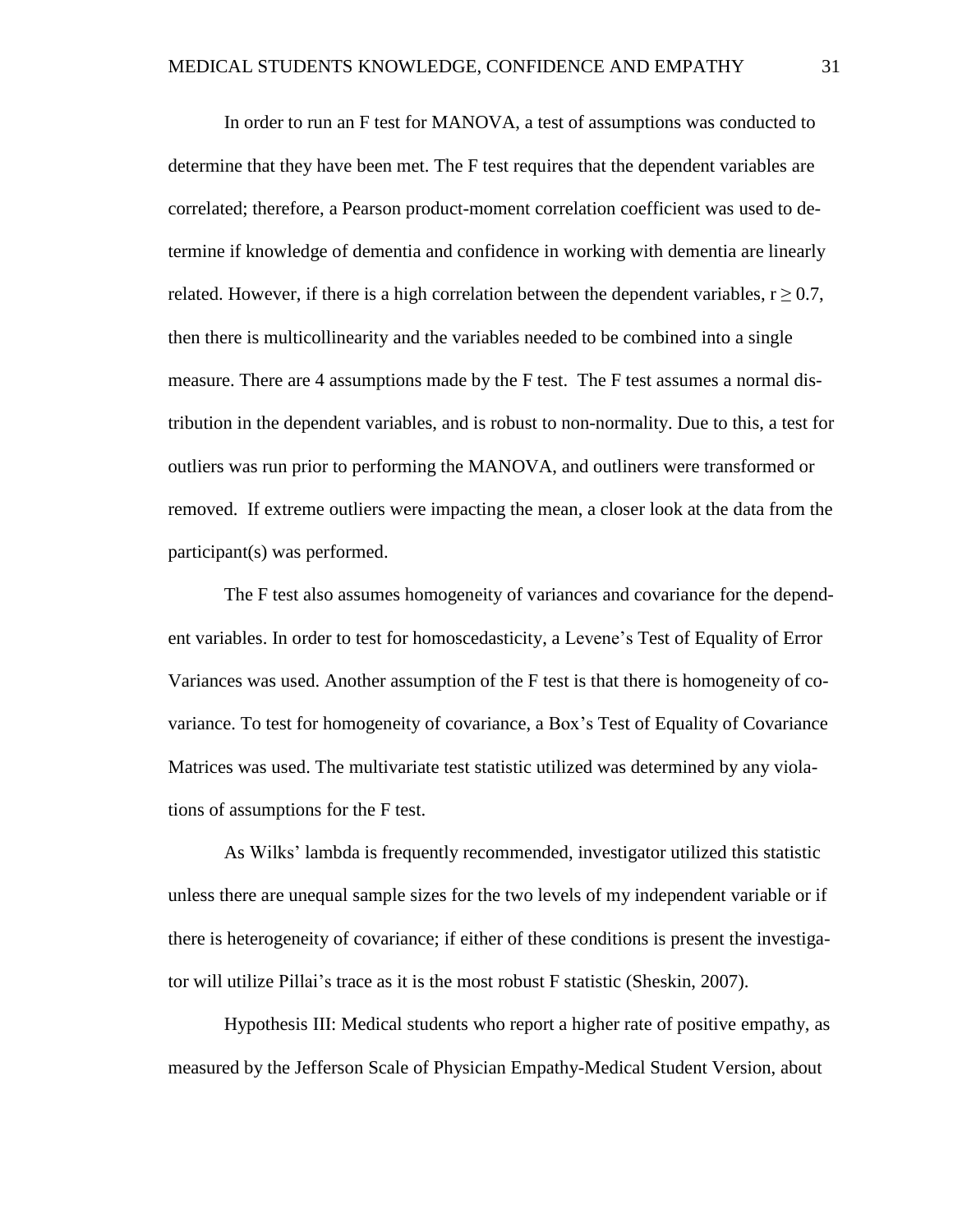dementia will rate the caregiver stress vignette as more stressful than those students who responded less empathically about the dementia population. To test this hypothesis, a Pearson correlation (r) was conducted to measure the degree and direction of linear relationship between these two variables.

When conducting a correlation, certain assumptions must be tested to assure any result is valid. Specifically, the variables being examined must have a linear relationship. A second assumption that must be met is homoscedasticity, or that the variance of the dependent variable is the same for all levels of the predictor.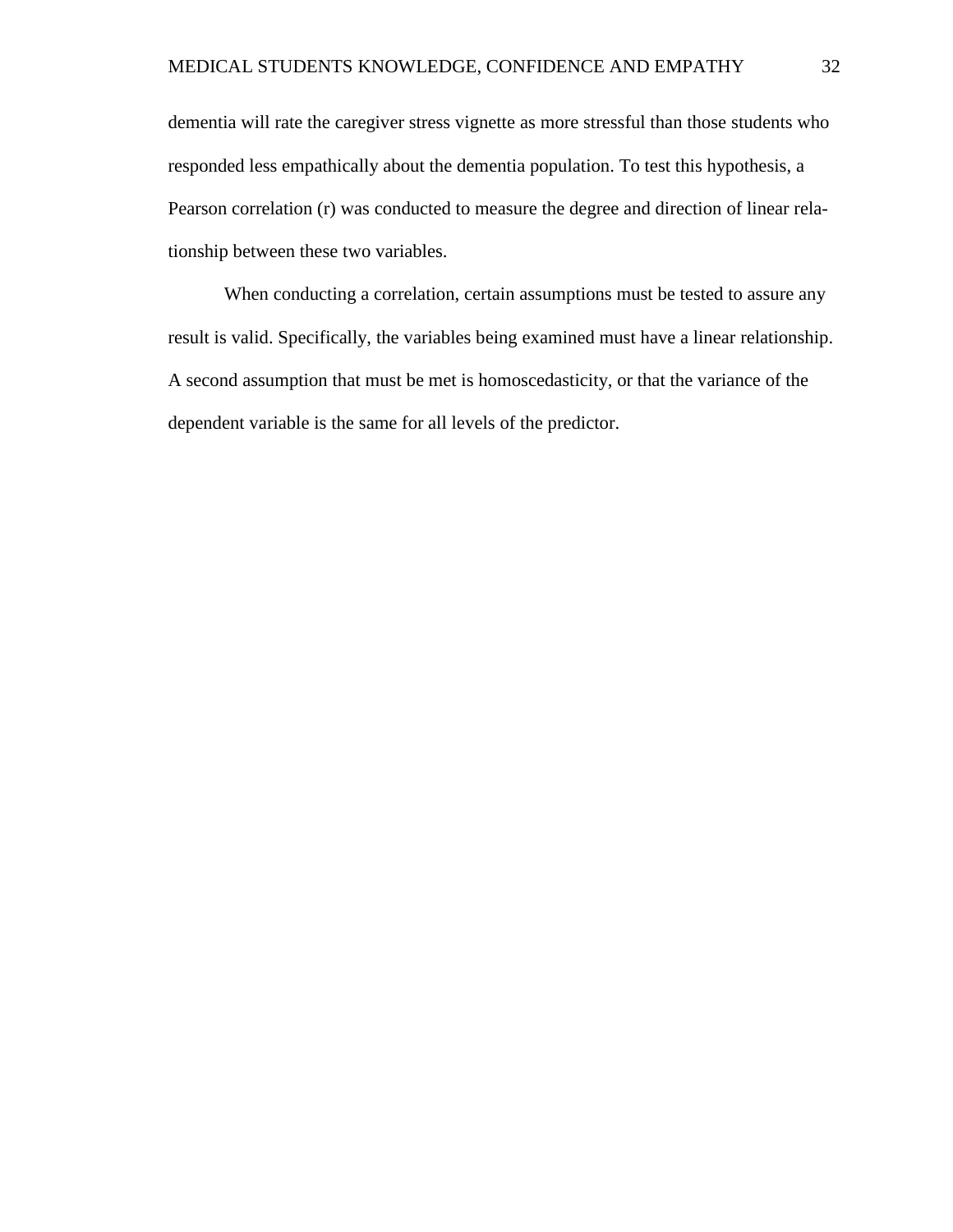#### **Chapter 4: Results**

#### **Participants**

To examine the differences between  $2<sup>nd</sup>$  and  $4<sup>th</sup>$  year DO students on their knowledge, empathy, and confidence in working with the dementia population, as well as their caregivers, a group of volunteer participants were collected by sending out a survey via email. This email utilized a Survey Monkey internet hyperlink for all PCOM participants, and a Qualtrics internet hyperlink for all Rowan SOM participants. The Survey Monkey survey for PCOM students was open for 10 months, and during that time three email blasts were sent, requesting participation. The Qualtrics survey for Rowan students was open for 4 months, and during that time three email blasts were also sent out requesting participation. At the closing of the surveys, it was found that 152 individuals had opened the Survey Monkey link, and 63 individuals opened the Qualtrics link, making a combined total of 215 surveys opened. Of the 215 respondents, 7 did not meet inclusion criteria (i.e. not a  $2<sup>nd</sup>$  or  $4<sup>th</sup>$  year DO student), and 50 did not complete the survey or had omitted items. The data for these 57 were omitted from the data analysis because of missing data and because of not meeting inclusion criteria, thus leaving 165 individuals who completed the survey and met inclusion criteria.

Of the 165 individuals who completed the survey and met inclusion criteria, 121 were students at Philadelphia College of Osteopathic Medicine, and 44 were students at Rowan University School of Medicine. A demographic breakdown of the distribution between  $2<sup>nd</sup>$  and  $4<sup>th</sup>$  years of the 165 individuals who completed the survey is shown in Table 1.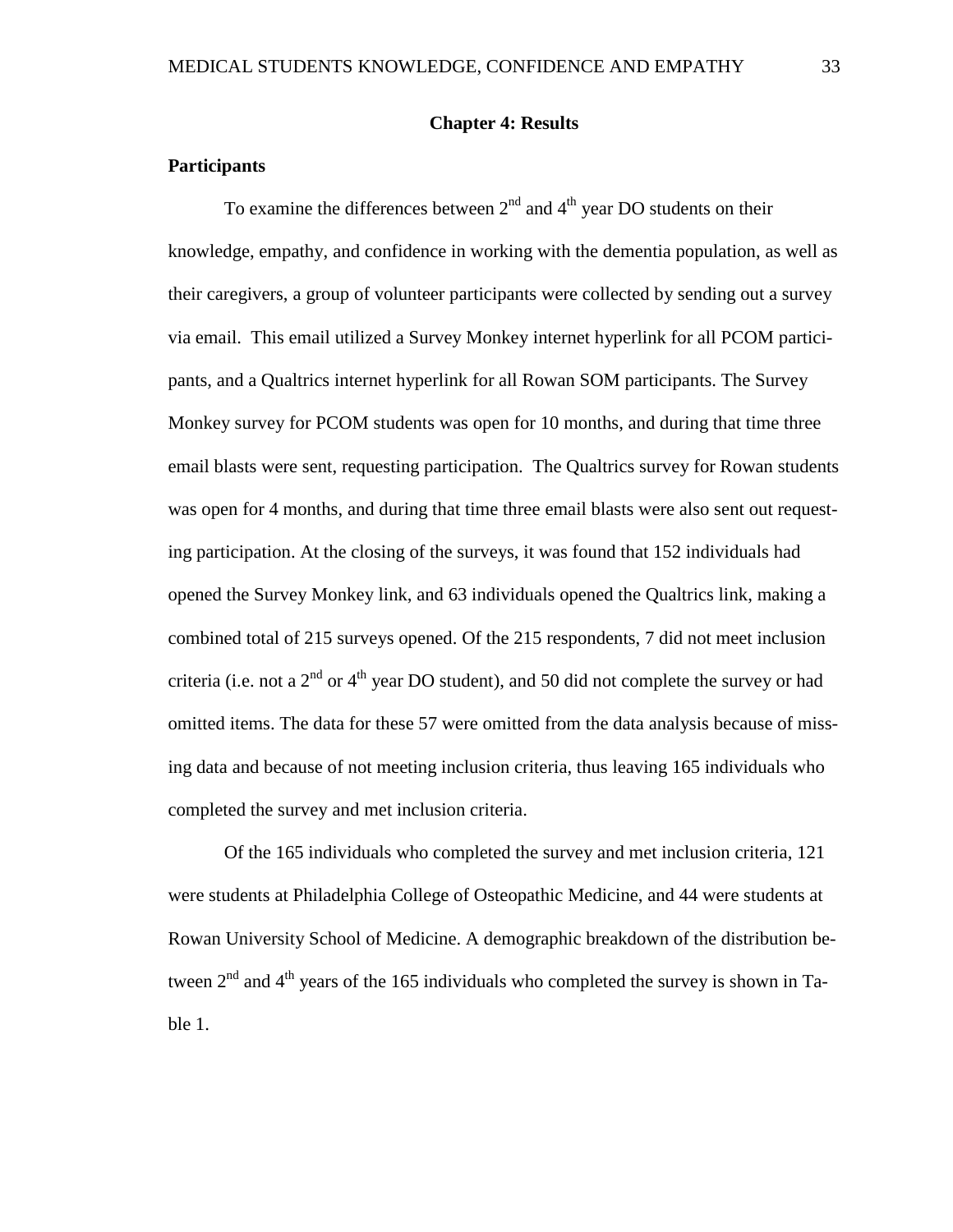|       |          | Frequency | Percent | <b>Valid Percent</b> | Cumulative<br>Percent |
|-------|----------|-----------|---------|----------------------|-----------------------|
| Valid | 2nd Year | 78        | 47.3    | 47.3                 | 47.3                  |
|       | 4th Year | 87        | 52.7    | 52.7                 | 100.0                 |
|       | Total    | 165       | 100.0   | 100.0                |                       |

| anlı |  |
|------|--|
|------|--|

*Year of medical school participants meeting inclusion criteria*

Ages of students ranged from 18 to greater than 35, with ages 23-29 making up 89.7 percent of individuals who completed the survey. A breakdown of age ranges can be seen in Table 2.

## **Table 2**

|  |  |  |  |  |  | Age of participants meeting inclusion criteria |  |  |  |  |
|--|--|--|--|--|--|------------------------------------------------|--|--|--|--|
|--|--|--|--|--|--|------------------------------------------------|--|--|--|--|

|       |           | Frequency | Percent | <b>Valid Percent</b> | Cumulative<br>Percent |
|-------|-----------|-----------|---------|----------------------|-----------------------|
| Valid | 18-22     | 1         | .6      | .6                   | .6                    |
|       | $23 - 25$ | 70        | 42.4    | 42.4                 | 43.0                  |
|       | $26-29$   | 77        | 46.7    | 46.7                 | 89.7                  |
|       | 30-35     | 13        | 7.9     | 7.9                  | 97.6                  |
|       | $>35$     | 4         | 2.4     | 2.4                  | 100.0                 |
|       | Total     | 165       | 100.0   | 100.0                |                       |

A demographic breakdown of the specialties in which the 165 individuals who completed the survey are shown in Table 3.

#### **Table 3**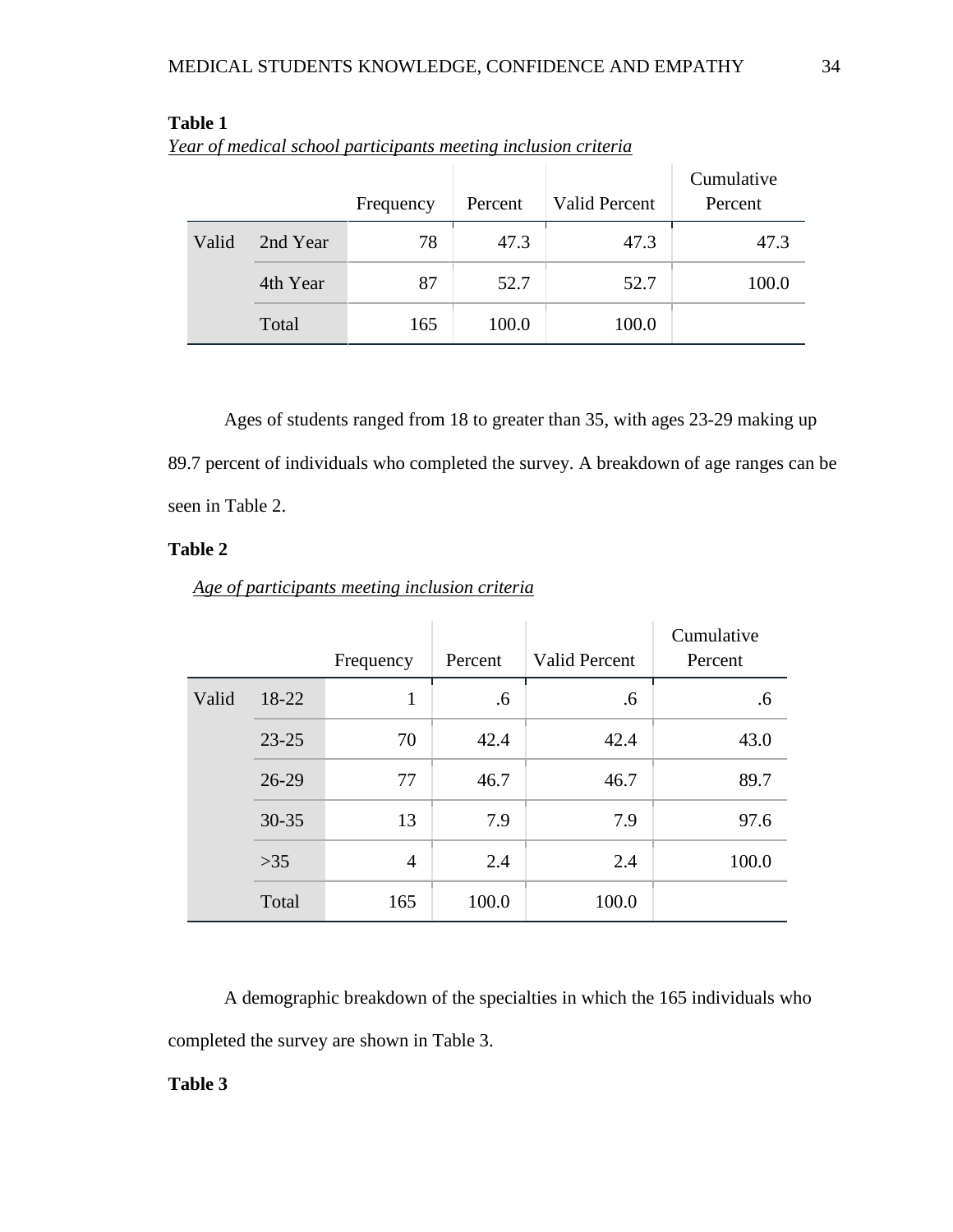|                                         | Frequency        | Percent   | Valid Percent | Cumulative<br>Percent |
|-----------------------------------------|------------------|-----------|---------------|-----------------------|
| Anesthesiology                          | 3                | 1.8       | 1.8           | 1.8                   |
| Family Medicine/General<br>Practitioner | 24               | 14.5      | 14.5          | 16.4                  |
| Neurosurgery                            | $\mathbf{2}$     | 1.2       | 1.2           | 17.6                  |
| Pediatrics                              | 20               | 12.1      | 12.1          | 29.7                  |
| Radiology                               | $\sqrt{5}$       | 3.0       | 3.0           | 32.7                  |
| Dermatology                             | $\overline{4}$   | 2.4       | 2.4           | 35.2                  |
| <b>Internal Medicine</b>                | 39               | 23.6      | 23.6          | 58.8                  |
| Obstetrics/Gynecology                   | 6                | 3.6       | 3.6           | 62.4                  |
| Physical Med/Rehabilitation             | $\overline{3}$   | 1.8       | 1.8           | 64.2                  |
| Psychiatry                              | 6                | 3.6       | 3.6           | 67.9                  |
| Surgery                                 | 9                | 5.5       | 5.5           | 73.3                  |
| <b>Emergency Medicine</b>               | 15               | 9.1       | 9.1           | 82.4                  |
| Neurology                               | $\boldsymbol{7}$ | 4.2       | 4.2           | 86.7                  |
| Opthalmology                            | $\mathbf{1}$     | $.6\,$    | .6            | 87.3                  |
| Pathology                               | $\mathbf{1}$     | .6        | .6            | 87.9                  |
| Public Health                           | $\mathbf{1}$     | .6        | $.6\,$        | 88.5                  |
| Urology                                 | $\sqrt{2}$       | $1.2\,$   | $1.2\,$       | 89.7                  |
| Undecided                               | $11\,$           | 6.7       | 6.7           | 96.4                  |
| Other                                   | $\sqrt{6}$       | $3.6\,$   | $3.6\,$       | $100.0\,$             |
| Total                                   | $165\,$          | $100.0\,$ | $100.0\,$     |                       |

## *Specialties of participants meeting inclusion criteria*

Of the 165 students who participated and completed the survey, 50.2% were in one of the three 'humanistic' fields of medicine (Internal Medicine, Family Medicine,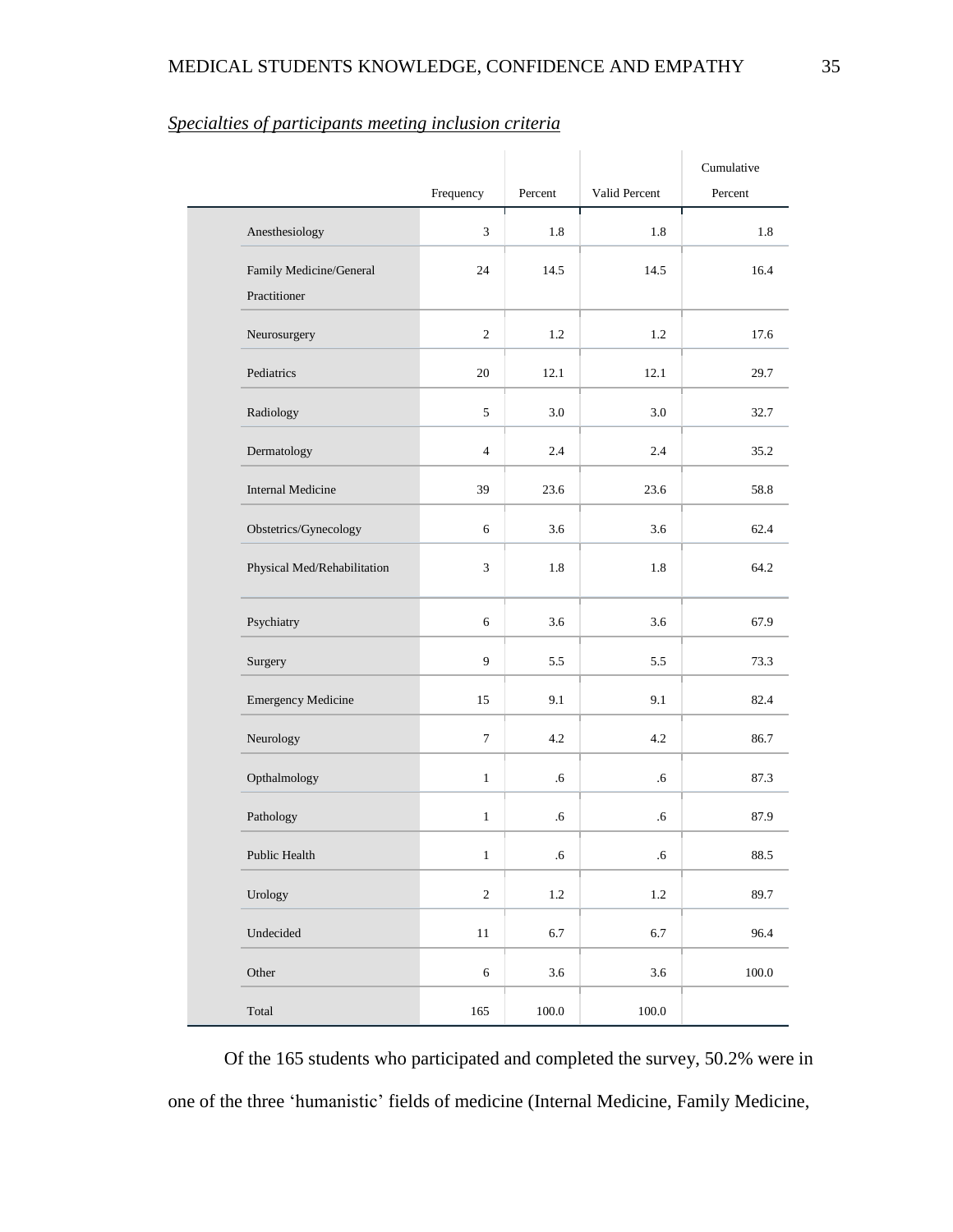and Pediatrics). Only 4.2% reported that their intended specialty was Neurology, one of the most important specialties for individuals with dementia.

Participation in the study was on a voluntary basis and all participants remained anonymous. The only identifying information obtained was the aforementioned demographic data.

#### **Hypothesis I**

An independent-samples t-test was conducted to determine the effect of current enrolled year in medical school on the amount of knowledge they have about dementia. There was not a significant difference between the  $2<sup>nd</sup>$  year medical students (M = 12.1154; SD = 1.39555) and the 4<sup>th</sup> year medical students (M = 12.2989; SD = 1.12182) on their amount of dementia knowledge, as measured by the Knowledge of Dementia Scale;  $t(163) = -0.935$ ,  $p = 0.351$ ,  $d = 0.14$ . The results suggest that the advance in years in a medical program does not increase the amount of knowledge obtained by individuals on the topic of dementia.

#### **Hypothesis II**

A multivariate analysis of variance (MANOVA) was run with independent variables year in medical school ( $2<sup>nd</sup>$  vs.  $4<sup>th</sup>$  year), and dependent variables of confidence and empathy. Box's M was not significant for the MANOVA ( $p = .147$ ), suggesting that there is overall homogeneity of covariance matrices. Wilks' Lambda was significant, suggesting that the overall MANOVA is significant (Wilks' $\Lambda$  = .926; F(2, 162) = 6.51, *p* < .001). Additionally, the partial eta squared is .074, suggests a small to moderate effect size. When examining the univariate tests, the Levene's test for the empathy dependent measure is not significant ( $p = .842$ ), but is significant for the confidence dependent variable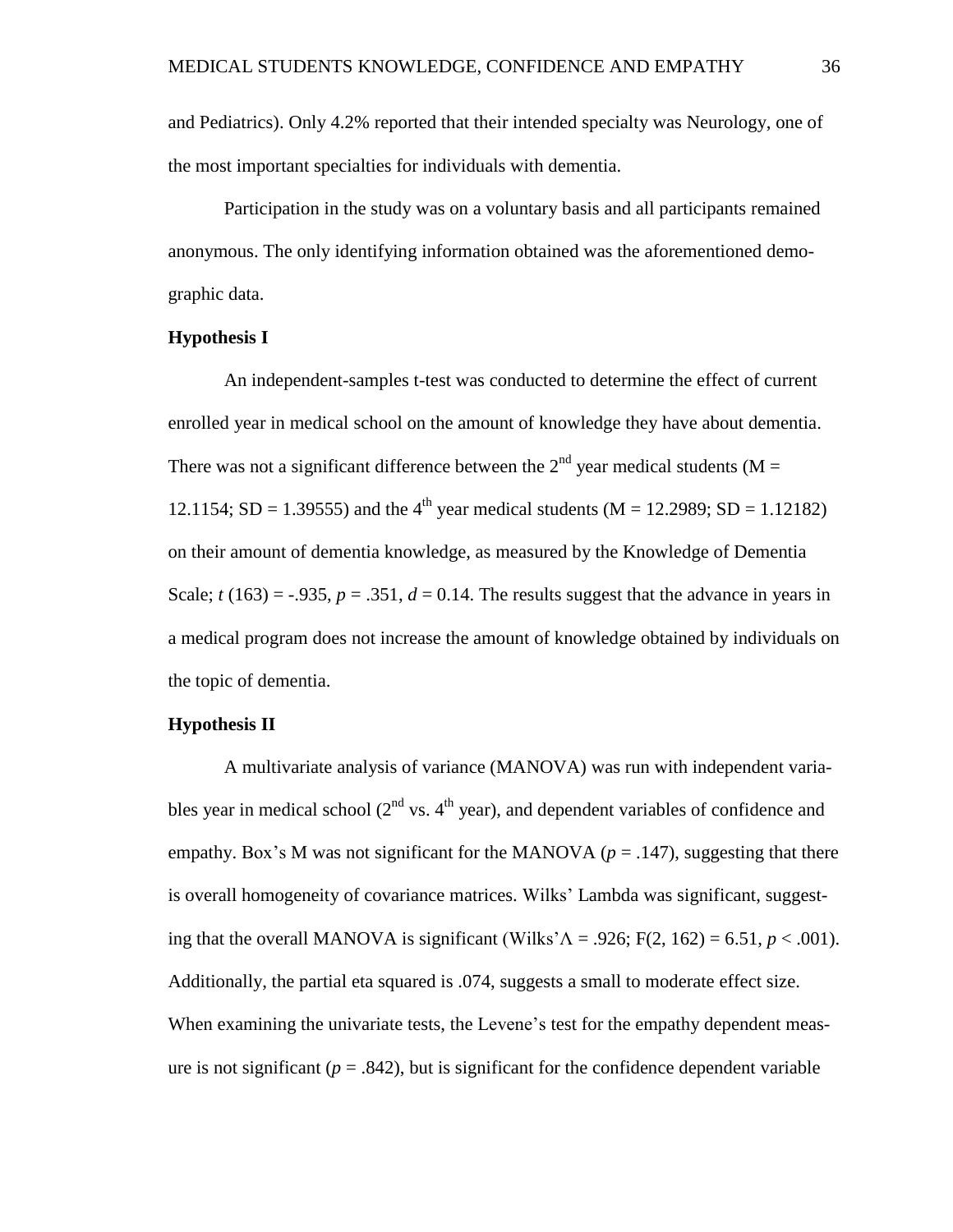$(p = .024)$ . This suggests heterogeneity of variances for the confidence variable. When looking at the empathy comparison, it is statistically significant (F  $(2, 163) = 5.38$ ,  $p =$  $.022$ ), and when using the MANOVA, this has a small effect size (partial eta squared  $=$ .032). The univariate analysis of variance for the confidence variable was also statistically significant with a small effect size  $(F (1, 163) = 4.72, p = .031$ ; partial eta squared = .028). However, due to the unequal variances for the confidence variable, an independent sample *t-test* was computed in order to account for the unequal variances. With a more conservative cut-off for significance when accounting for heterogeneity of variance, the independent samples *t-test* continued to suggest a significant difference between groups (t  $(145.44) = -2.14$ ,  $p = .034$ ). A Cohen's d was calculated to determine the effect size of the independent samples t-test for the confidence variable, and a small effect was found  $(d = 0.34)$ . Overall, it is suggested that both empathy and confidence are statistically different among 2nd and 4th year medical students.

#### **Hypothesis III**

A Pearson product-moment correlation coefficient was computed to assess the relationship between students' levels of empathy, as measured by the Jefferson Scale of Physician Empathy-Medical Student Version, and perceived levels of stress experienced by the family members in the vignette as reported by the participants. A moderate sized positive correlation was found between the variables,  $r(165) = 0.352$ ,  $p = .000$ , thus the hypothesis was accepted. Overall, there was a strong positive correlation between level of empathy and level of stress reported, based on the vignette. Increases in empathy were correlated with increases in the stress experienced by the family in the vignette.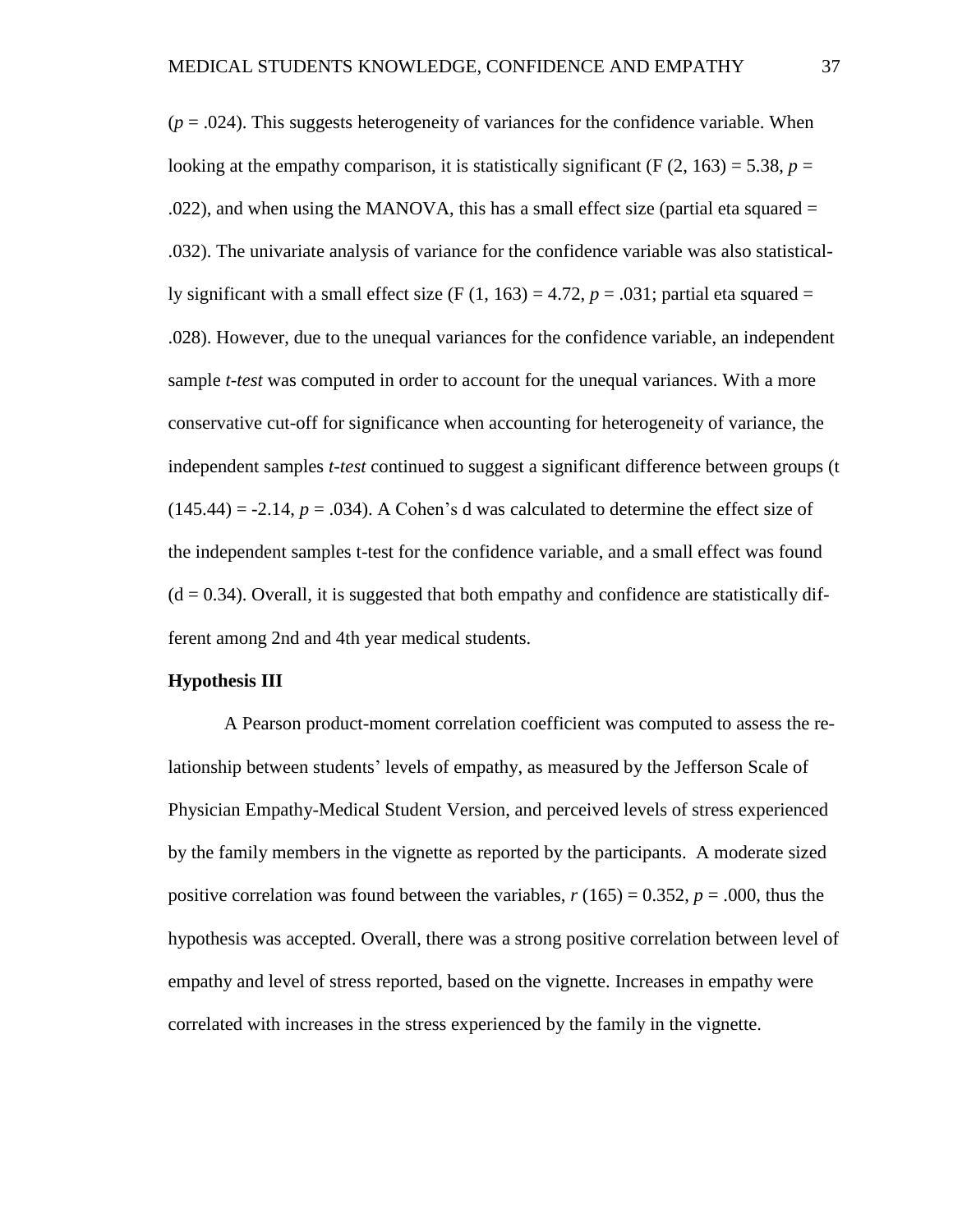#### **Chapter 5: Discussion**

This study sought to identify the relationships between knowledge of dementia, confidence in working with dementia, and empathy in  $2<sup>nd</sup>$  and  $4<sup>th</sup>$  year DO students and examined how progressing through medical training changes the confidence and empathy levels within students and whether or not knowledge of dementia increases over time. The notable difference between  $2<sup>nd</sup>$  and  $4<sup>th</sup>$  year medical students is the exposure to different populations while on rotations, including the geriatric population. If all hypotheses had been accepted, it would have been suggested that knowledge improves with experience, confidence decreases with experience, empathy remains the same, and student with stronger empathy relate more closely to perceived stress among the caregivers of individuals with dementia. Such findings would have suggested that interactions with the geriatric population can lower one's confidence, one's ability in terms of being able to provide effective care over the course of treatment. However, one's knowledge of dementia would increase due to increased exposure and continued learning through rotation placements. In addition, showing stronger empathy would make an individual more likely to understand the caregiver stress vignette, and acknowledge the caregiver's concerns in regard to medical procedures. The lack of significance across some of these findings points to the need for increased education and awareness of medical students' knowledge, confidence and empathy when working with this population.

Of the 165 participants, 50.2% reported that their intended specialty upon graduation will be Family Medicine, Internal Medicine or Pediatrics, and only 4.2% chose Neurology. This result is consistent with previous literature which has reported a decline in individuals choosing one of the 'brain related' fields to enter , including child neurology,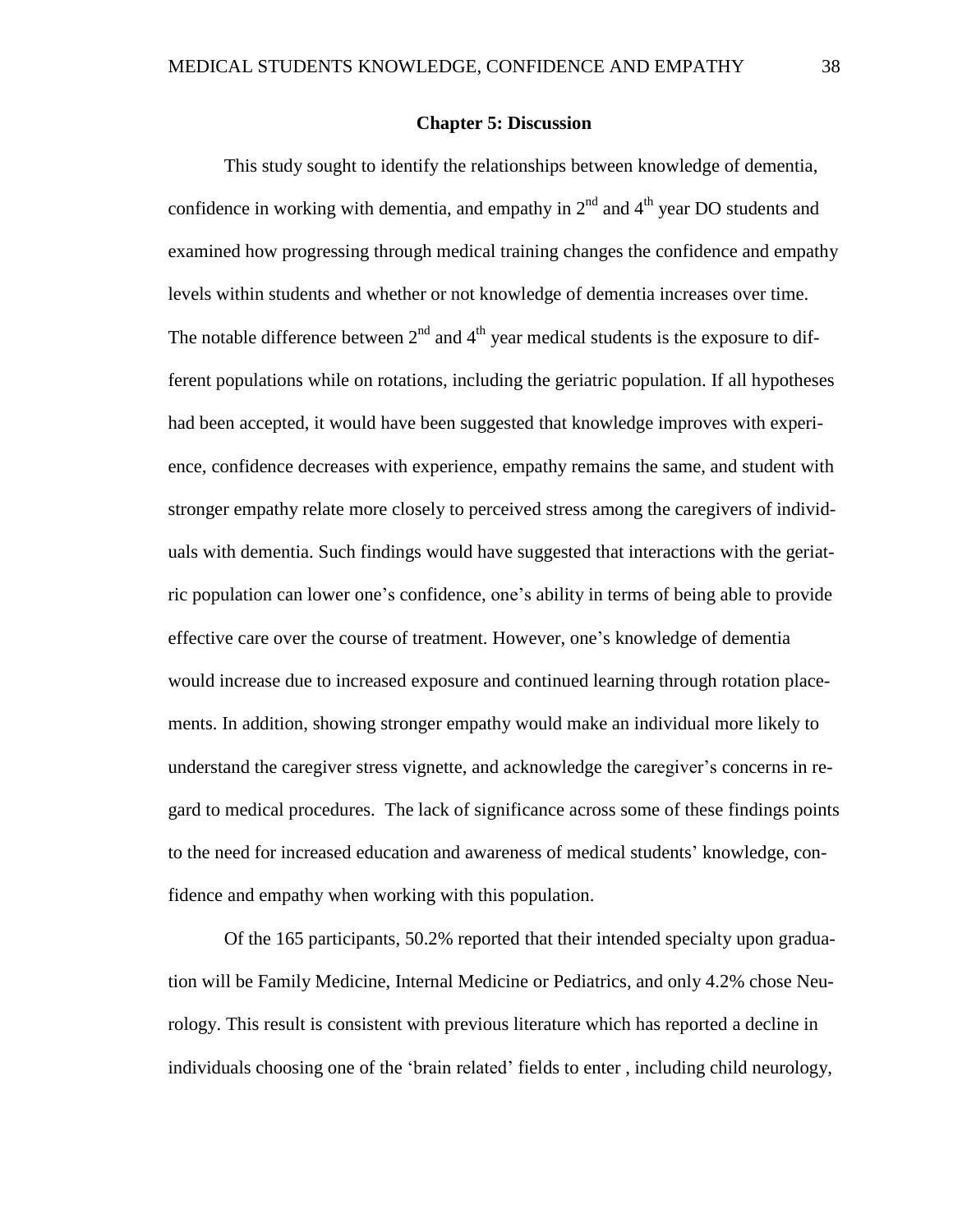medicine-neurology, medicine-psychiatry, neurodevelopmental disorder, neurosurgery, adult neurology, pediatric triple board, psychiatry, psychiatry-family medicine and psychiatry-neurology (Kamour, Han, Mannino, Hessler & Kedar, 2016). With this in mind, approximately 50% of the participants are choosing to go into one of the more humanistic fields and one that is often the first to treat individuals with dementia.

The training pathway for Geriatricians, those who specialize in the care of older adults varies, but typically starts with a specialty in either family medicine or internal medicine. After successful completion of these residencies, they must complete a fellowship in geriatrics. As of 1999, certain medical residency programs were required to incorporate a geriatrics training component into their programs (Weiss & Fain, 2009). These programs included Anesthesiology, Emergency Medicine, Family Medicine, Internal Medicine (general), Intern Medicine (all subspecialties), Neurology (pain management), Neurology (vascular neurology), Orthopedic surgery, Physical Medicine and Rehabilitation, Psychiatry, Surgery (critical care), and Urology.

The overall findings of this study suggest that there is no difference in the amount of dementia knowledge acquired during the course of medical education from  $2^{nd}$  and  $4^{th}$ year students. There was no statistical difference between the knowledge of dementia in  $2<sup>nd</sup>$  and  $4<sup>th</sup>$  year students. Other findings from the study suggest that confidence is higher in 4<sup>th</sup> year medical students than 2<sup>nd</sup> years; however, empathy is higher in 2<sup>nd</sup> years. This supports previous research conducted by Hojat et al.,(2009) which showed that empathy levels decrease during the course of medical education. In addition, higher empathy scores correlated with students' perceived higher levels of caregiver stress reported in response to the clinical vignette. When the students exhibited strong empathy, they were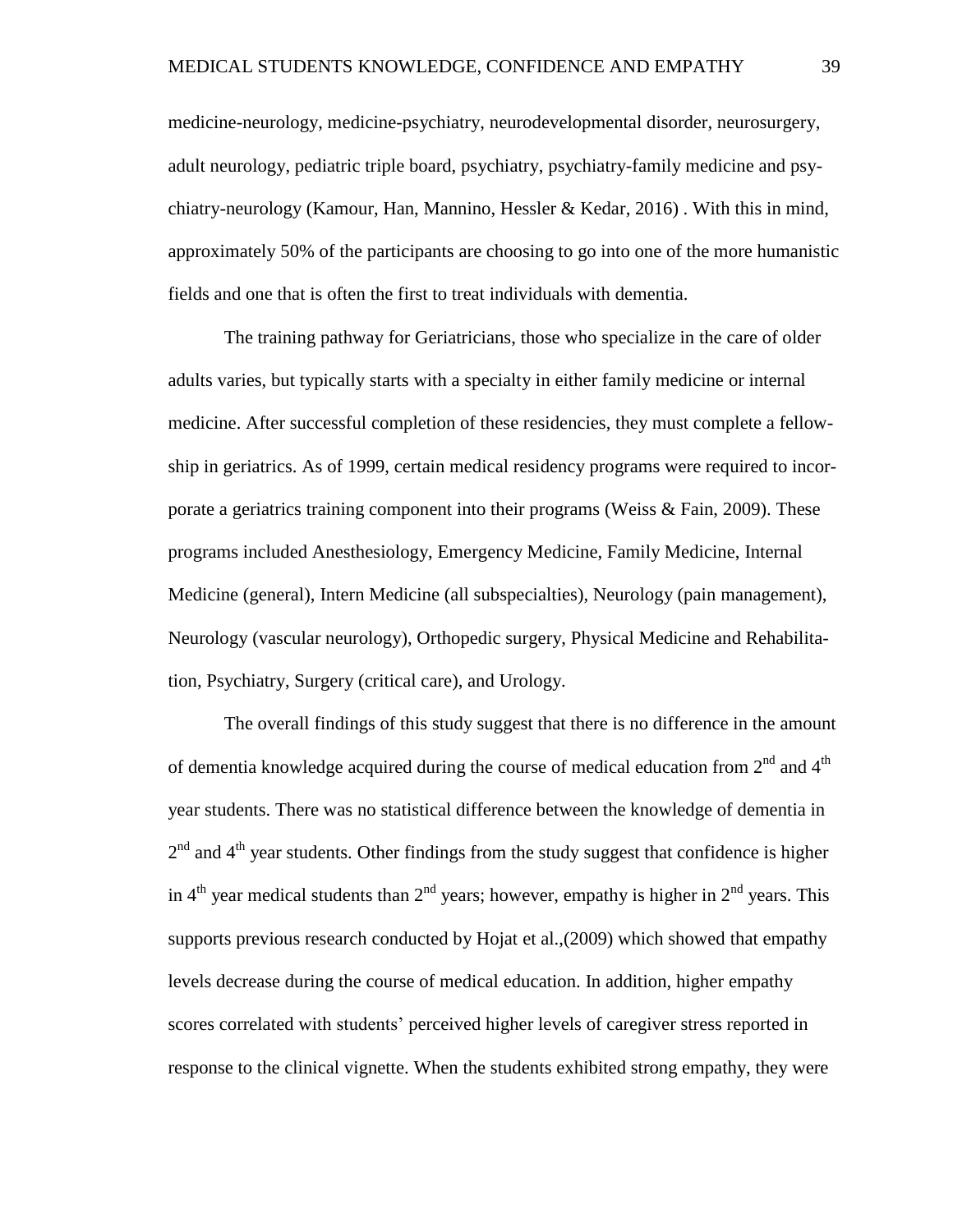able to understand the stressful scenario for the caregivers in the vignette, and challenge the decision to perform surgery on the elderly patient with dementia.

Despite rejecting hypothesis I, that there would be a difference in knowledge between  $2<sup>nd</sup>$  and  $4<sup>th</sup>$  year medical students, valuable conclusions may be drawn from this information, and the results suggest that the focus on the geriatric population within medical education could be enhanced. Current literature notes that when additional information is provided to students about topics such as dementia, they demonstrate an increased knowledge and skill sets for working with them (Isaacson, Safdieh & Ochner, 2011). This could translate to increased confidence in being able to treat individuals with dementia as patients, as was demonstrated in the current study.

#### **Knowledge of Dementia**

The World Health Organization has called for a greater dementia awareness and education in response to the increasing global population of this particular group and their need for services (Annear, Toye, Eccleston, McInerney, Elliott, Tranter, Robinson, 2015). Working with this population requires a specific skill set and knowledge base to best serve them and their unique needs. The need for physicians willing to take on this task is a great one because the number of medical students choosing to go into brain related programs is dropping (Kamour, Han, Mannino, Hessler & Kedar, 2016). Through the course of learning and working in rotation sites, which enable access to the geriatric population, it is thought that the knowledge level would increase with exposure. However, it appears that  $4<sup>th</sup>$  year students demonstrate no additional knowledge in dementia facts than  $2^{nd}$  year students. With a possible top score of 16, the  $2^{nd}$  year medical students scored a mean of 12.12 and the  $4<sup>th</sup>$  year students scored a mean of 12.30. Previous re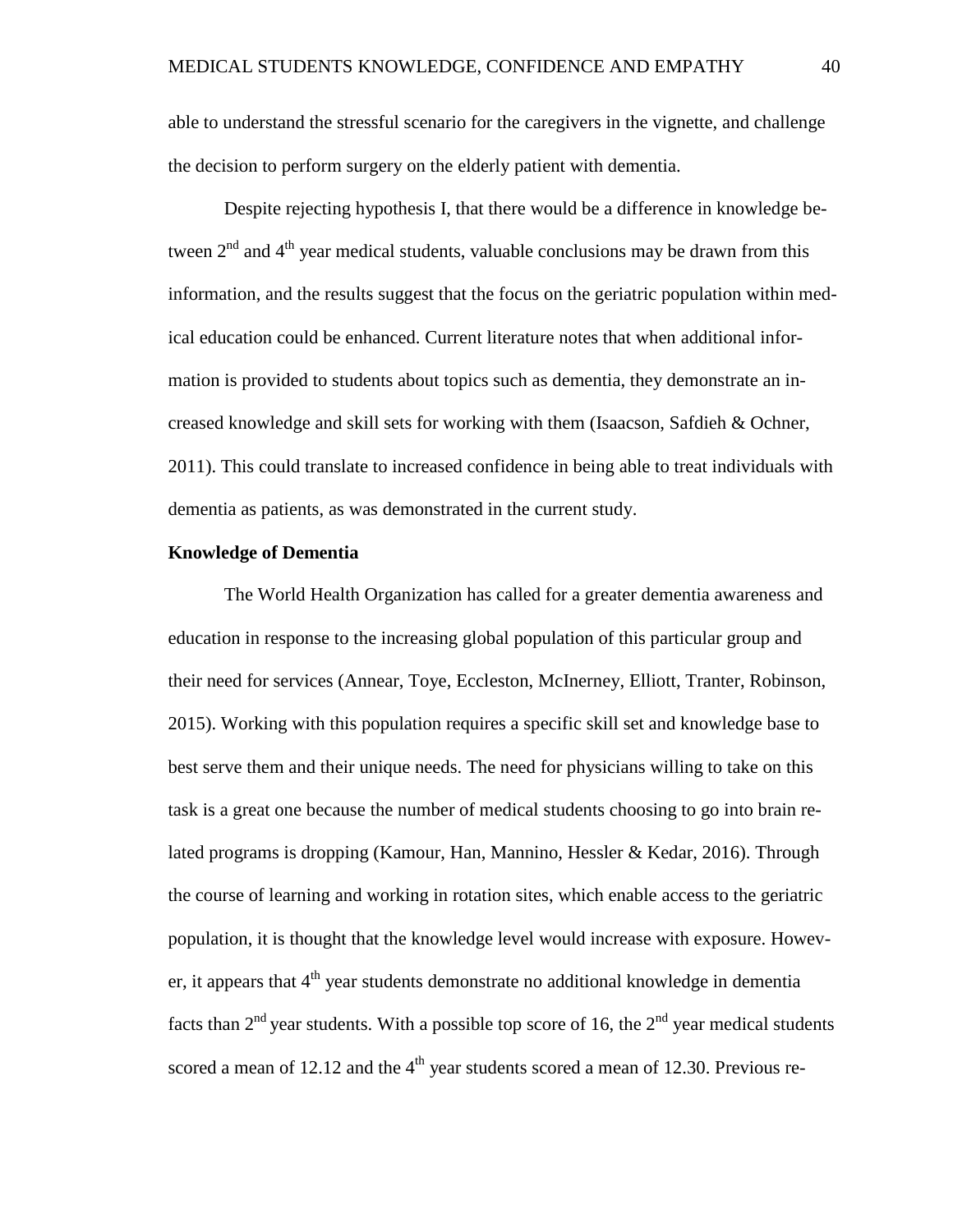search using the Knowledge in Dementia Scale looked at various health care professionals' pre- and post-test knowledge of dementia after completing a training specifically intended to enhance dementia knowledge (Elvish, Burrow, Cawley, Harney, Graham, Pilling, Keady, 2014). The investigators found that the median pretest score was 13 and the post-test score was 15. Additionally, they rolled out a second phase of the training in 2018, using the same study design (Elvish, Burrow, Cawley, Harney, Pilling, Gregory & Keady, 2018). Once again, they found pre-test median scores of 12 and post-test median scores of 14. Overall, a broad range of healthcare providers benefited from extra education about dementia.

Garrie, Goel, & Forsberg (2016), who also utilized Rowan University School of Osteopathic Medicine students as study subjects, found that exposure to the dementia population had an impact only on students' knowledge on two particular questions, which were "people with ADRD can enjoy life" and "we can do a lot now to improve the lives of people with ADRD," with ADRD being defined as Alzheimer's disease and related dementias. This study utilized a poetry workshop to bring individuals with dementia from a dementia care unit and medical students together in a social setting. Findings from this study suggest that change in knowledge may occur only when direct experience is provided to medical students to increase knowledge.

#### **Confidence in Dementia**

Working with the dementia population can be challenging and requires a unique skill set and confidence level. Dementia has particular difficulties when it comes to end of life care and treatment. A 2013 study on medical students, nurses, and pharmacy students' attitudes about and confidence in palliative care of dementia patients found that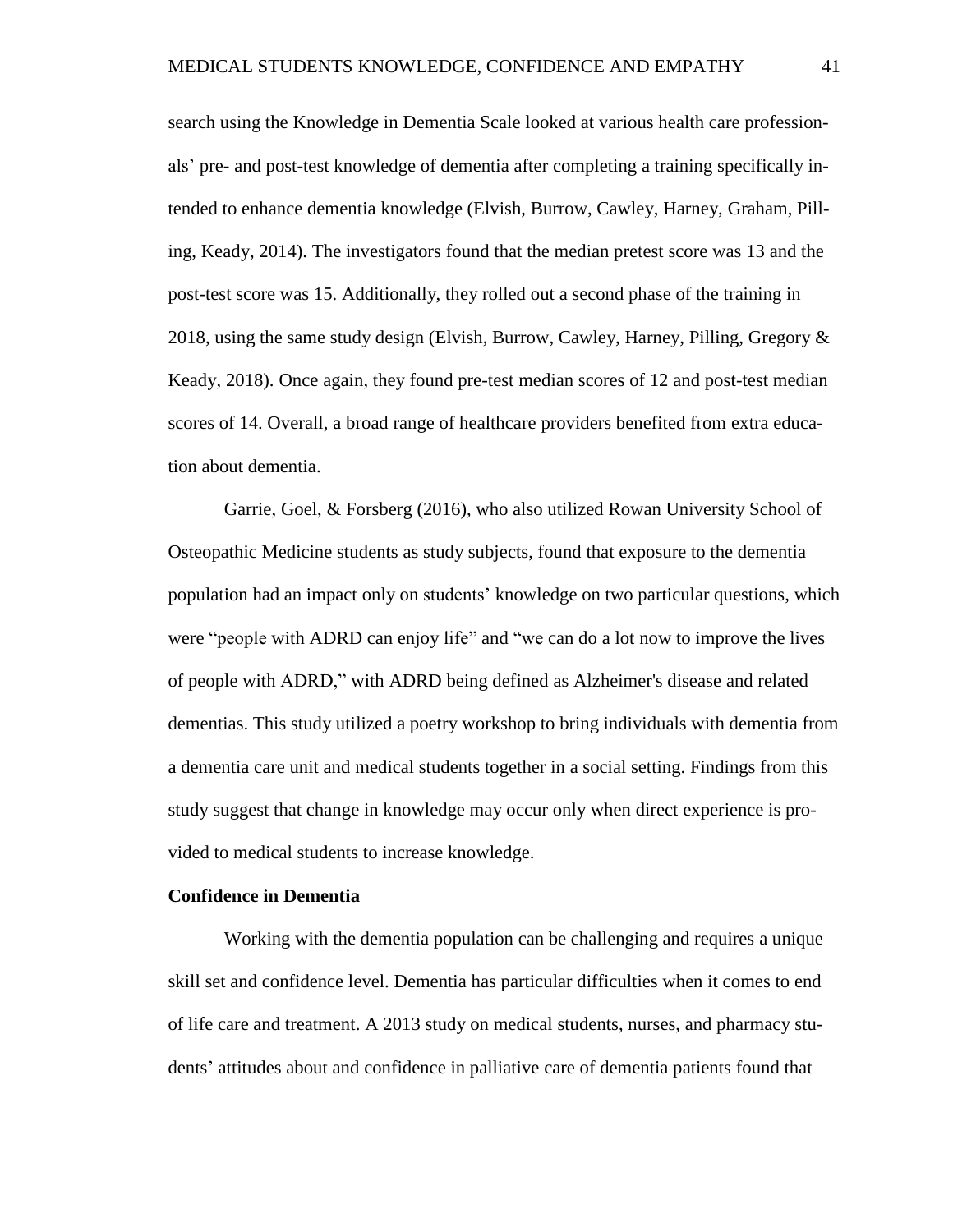medical students were more likely to report low confidence in discussing non-medical aspects of dying (De Witt Jansen, Weckmann, Nguyen, Parsons & Hughes, 2013). Medical students also reported low confidence with aspects of medication-related care. Although their attitudes were positive, their confidence in providing care remained challenging.

The current study found that  $4<sup>th</sup>$  year medical students had higher rates of confidence in their ability to provide good care and treatment to patients with dementia, than  $2<sup>nd</sup>$  year students. This difference could be accounted for in multiple ways. Increased exposure to the different demands that come with care of the dementia population may provide additional insight into the treatment course, thus making medical students feel more confident in their abilities to be of help. Additionally, in working with physicians during rotations who feel confident and comfortable treating that population may also increase 4<sup>th</sup> year medical students' confidence levels.

#### **Empathy**

Research has shown that empathy among medical students declines by the third year of medical school, at the time in which students begin engaging in clinical rotations and participating in direct patient care (Hojat et al., 2009). Participants of this study were strategically chosen from the  $2<sup>nd</sup>$  and  $4<sup>th</sup>$  years because they represent the two main groups of medical students, before rotation (pre-clinical) and during clinical rotations. This study looked to see if a difference emerged between the two groups, possibly suggesting that direct care may influence the empathy levels of students.

Empirical research suggests that there are a number of personality attributes, which include empathy, that are predictors of patient outcomes (Hojat, DeSantis, Shan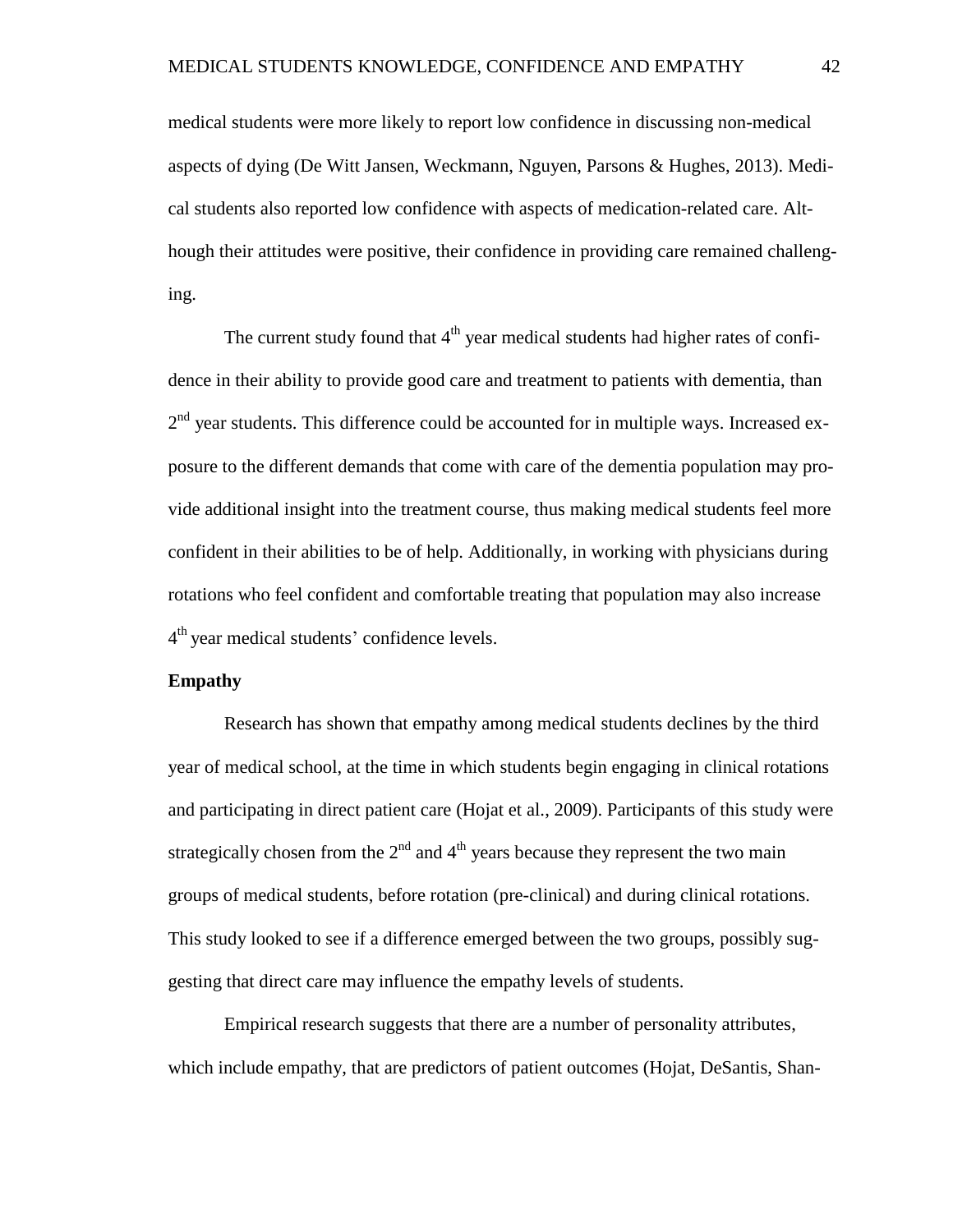non, Mortensen, Speicher, Bragan & Calabrese, 2018). Instilling and cultivating empathy is among the goals of medical education which is endorsed by professional medical organizations. For instance, the American Board of Internal Medicine has recommended that humanistic qualities, such as empathy, should be instilled and assessed as an essential part of the physical education process (Hojat, DeSantis, Shannon, Mortensen, Speicher, Bragan & Calabrese, 2018).

The present study supports the notion that a change in empathy occurs during the course of medical education, based on the findings that  $4<sup>th</sup>$  year medical students scored lower in empathy than  $2<sup>nd</sup>$  year medical students. These findings suggest that there is a shift in the understanding of pain and suffering of the patient, as well as the capacity to communicate that understanding and possess an intention to help (Hojat, DeSantis, Shannon, Mortensen, Speicher, Bragan & Calabrese, 2018).

#### **Caregiver Stress**

Effective treatment and care of all forms of dementia requires a partnership between the physician and caregiver of the individual (Kurz, 1998). The caregivers play a crucial role in the day to day care and management, and they should be looked at as part of the care team. Caregivers provide information to the physician on their loved ones cognitive, functional, and behavioral symptoms, as well as any concern for medical issues. There are many burdens suffered by caregivers in an attempt to better care for someone with dementia, including physical, emotional, financial and psychological burdens (Kurz, 1998). When there is a strong, effective physician-caregiver alliance, physicians are able to stay fully informed about patients, which places them in the best possible position to prescribe individualized treatment (Kurz, 1998). The clinical vignette in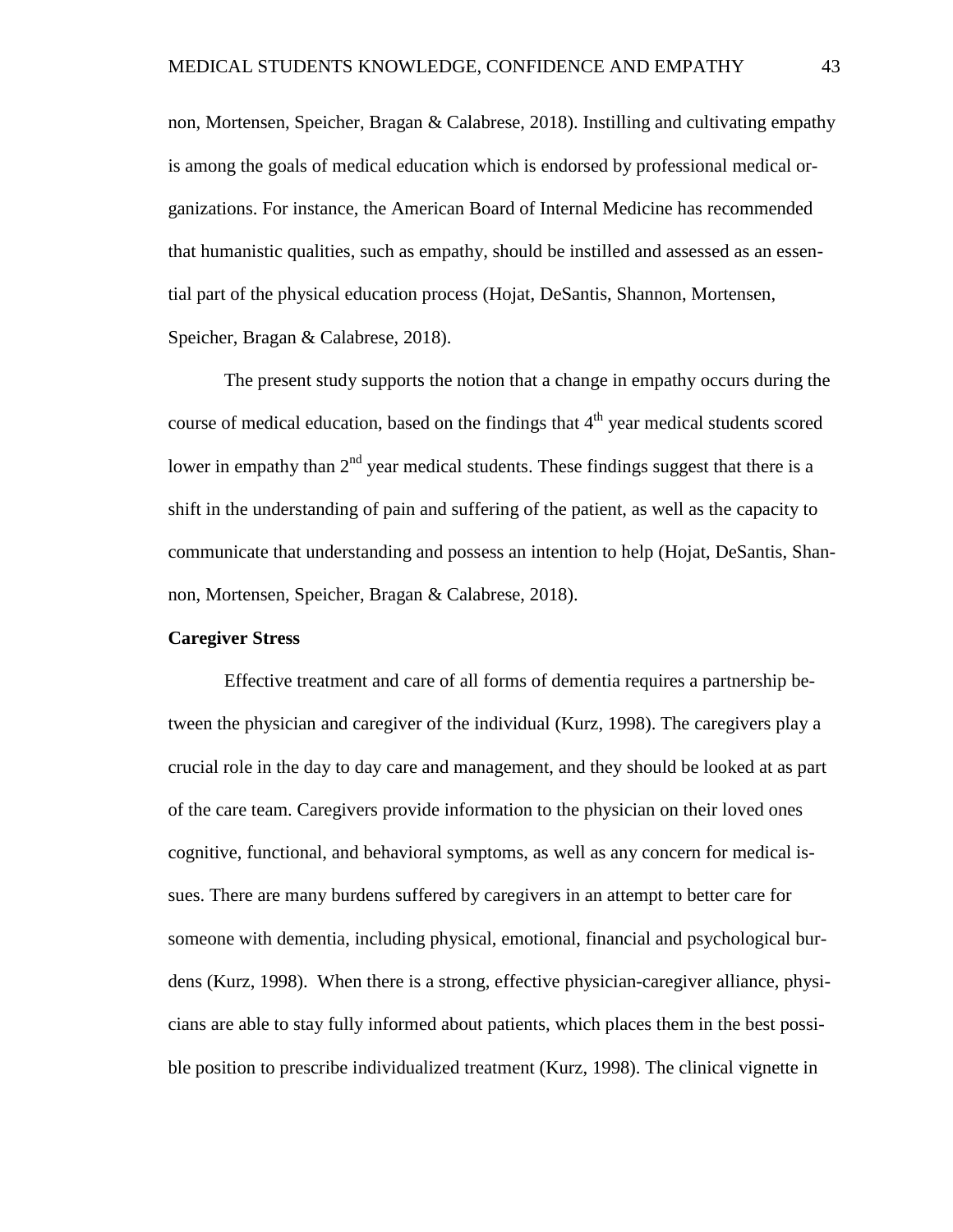this study looked at the communication and empathy between a physician and the caregivers of an individual with dementia. Empirical research has indicated that cognitive complications are common after surgery in the elderly, with several studies showing a risk of irreversible cognitive impairment after surgery in the elderly, especially for those already diagnosed with dementia (Steinmetz  $\&$  Rasmussen, 2018). The present study indicated that students who scored higher in empathy also rated the clinical vignette as more stressful for the caregivers, which shows higher recognition and understanding of the caregiver burden. In addition, the results indicated that students with higher levels of empathy did not agree with the decision of the doctor to perform the surgery, thus disregarding the family's opposition. The better the understanding and ability to communicate that understanding the medical students had, the more willing were they were to disregard the potential inclination to go ahead with the surgery and consider other factors.

#### **Implications**

There are several implications of this study that may help guide future research and areas for discussion, not only in the field of medical education but also in the dementia field. This study has the potential to help increase knowledge in the area of medical students' feelings and understanding of caregiver stress. As previously mentioned, there is little research in the area of medical students' knowledge and attitudes towards the stress experienced, not only by dementia caregivers but also by caregivers of any chronically ill or medically compromised population. Knowing how graduating medical students feel and relate towards this increasingly large issue will serve only to benefit that population, and possibly help guide medical schools in their training of our future physicians. Given the importance of empathy, in this regard, the current study supports the use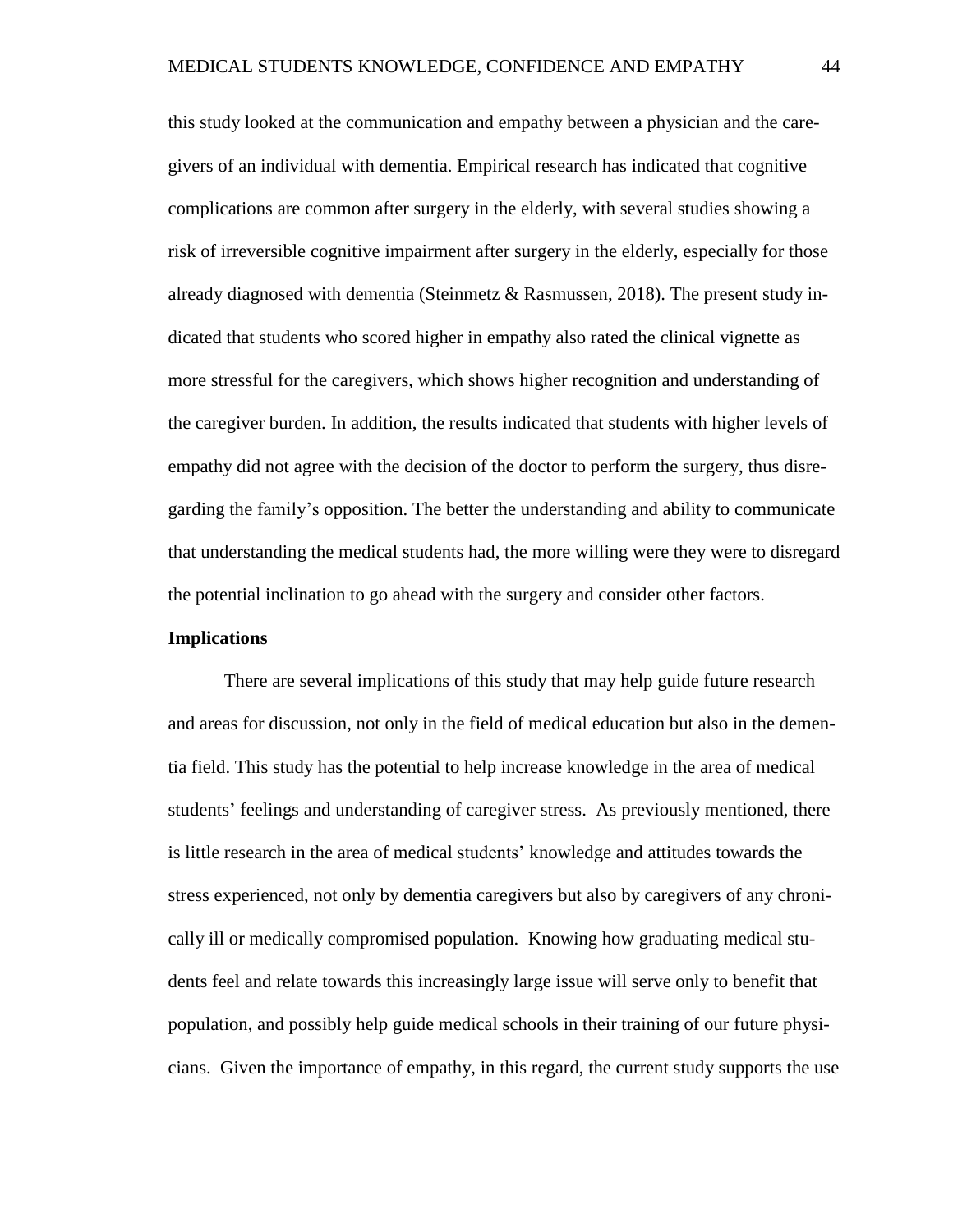of the Jefferson Scale of Empathy as a means to assess medical students' sensitivity to the stress of caregivers of individuals with dementia.

Another area of benefit from these findings would include looking at the change in empathy that occurs within the different years of medical students because there is currently conflicting research. Current research shows that medical students experience an increase in negative feelings towards the dementia population once they begin working with them during rotations in their medical programs; however, other research shows a decrease in negative feelings once exposed to that group. All research can agree on one aspect though, which is that the change, whether positive or negative, occurs when rotations and exposure to the population occur in the  $3<sup>rd</sup>$  academic year of the program, which is the introduction to clinical medicine.

Medical training, as with training in any particular area, prepares individuals to perform competently and comfortably within their chosen careers. Although counterintuitive to this thought process, medical students and residents have reported in previous research that the more exposure to the dementia population they have, the less comfortable and less confident they feel in managing and treating this population. This study aims to contribute knowledge to the concept that exposure does not always mean increased comfort level, knowledge or empathy.

This study has the potential to help inform medical programs about students' feelings towards patients with dementia and about their caregivers and may provide insight into how to better help serve that population. Students may be hesitant to report, in person, that they feel uncomfortable about working with the geriatric population. With the numbers of individuals aged 70 years and older increasing, students of most medical spe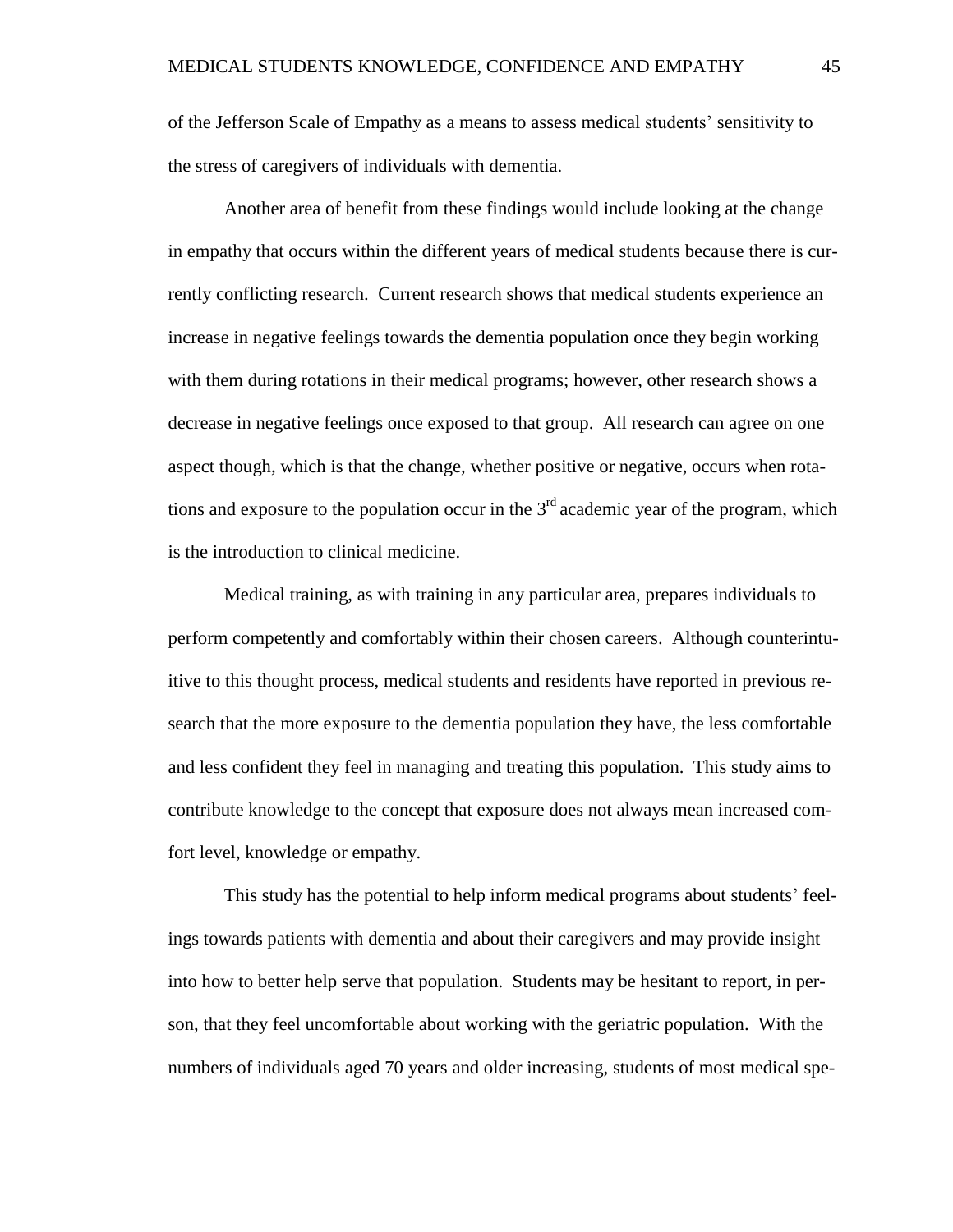cialties are likely to encounter this population. Students being able to address these difficulties earlier in medical training rather than waiting until they are residents or practicing physicians can help boost confidence and ensure the best care standards are being met.

Research has shown that medical students with lower levels of altruism, which is closely related to empathy, are more likely to pick specialties that are higher paying, as opposed to choosing a specialty based on the primary desire to help others (Li, 2018). The number of individuals with a diagnosis of dementia is increasing rapidly in the near future; therefore, it is important that specialty care and services are also available to meet the needs of this population. Research by Compton, Frank, Elon & Carrera, 2008, has found that over the course of medical school, only 30% of the students who were initially interested in primary care were still interested and that they intended on that becoming their specialty in their senior year. They found that most students changed their specialty choices, regardless of their initial interests (Compton, Frank, Elon & Carrera, 2008). Often times, individuals are unaware of what they do not know, which can affect the decisions they make or paths they choose to follow. Medical students may benefit from earlier exposure or more intensive introduction to some specialties earlier in their medical education.

#### **Limitations**

It is important to note the limitations of the current study. First, the sample comprises a mixture of Doctor of Osteopathic Medicine students from two different institutions. Although similar in most aspects, their programs may have slight differences in sequence of classes and specific material being taught. In addition, the number of participants was not equally distributed between the two schools, meaning that 73% were from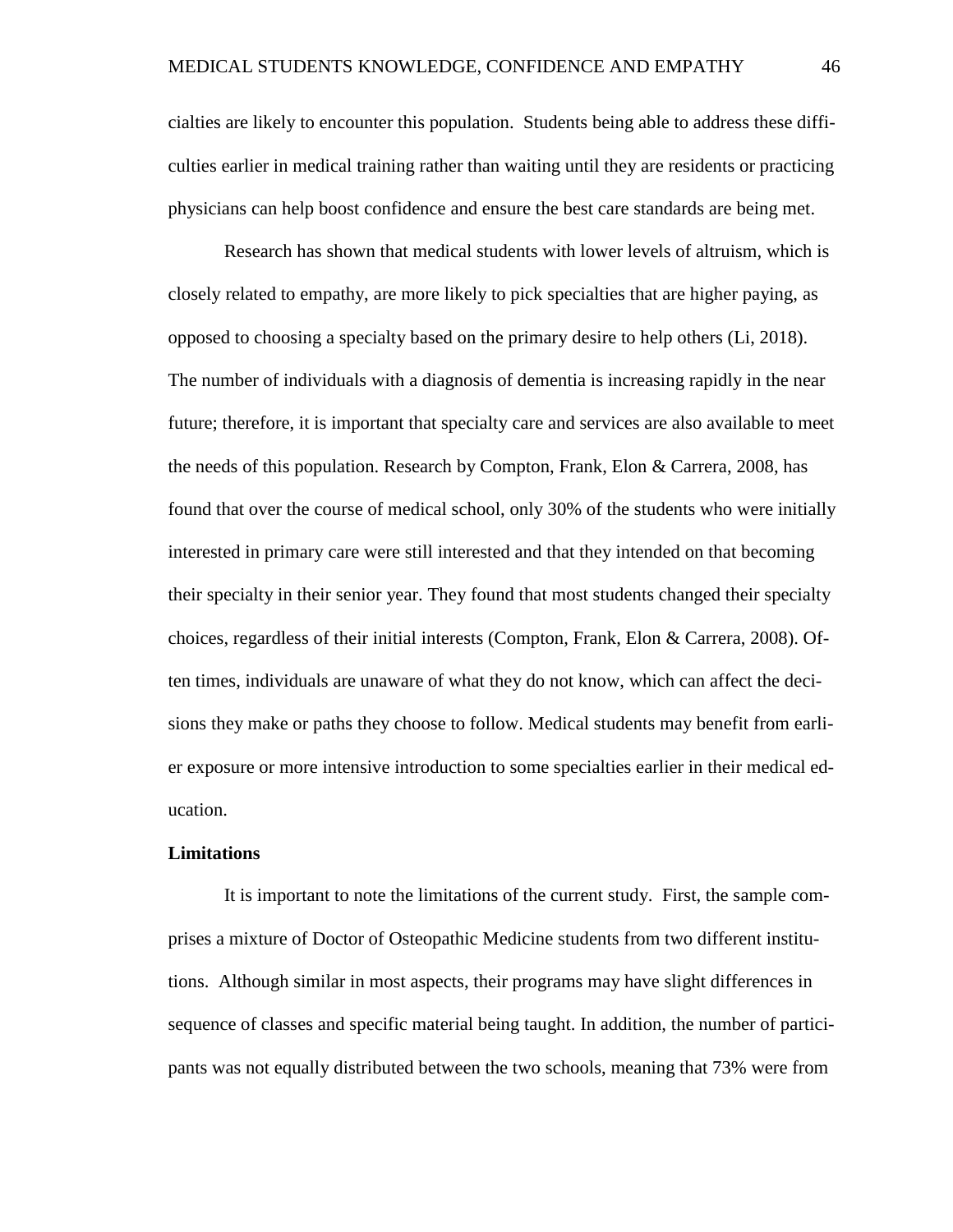Philadelphia College of Osteopathic Medicine (PCOM) and 27% were obtained from Rowan University School of Medicine, lowering the generalizability.

After looking into the variations between the number of participants from PCOM and Rowan, it is to be noted that the enrollment sizes are different between the two institutions. For the Philadelphia College of Osteopathic Medicine 2017-2018 1<sup>st</sup> year class, approximately 270 individuals enrolled in the program. As for Rowan School of Medicine, the 2017-2018 1<sup>st</sup> year class had approximately 188 students. However, after looking at this data, the number of individuals who participated in the survey from the PCOM  $2<sup>nd</sup>$  and  $4<sup>th</sup>$  year students was approximately 22%, and the number of Rowan students who participated from the  $2<sup>nd</sup>$  and  $4<sup>th</sup>$  year's was 11%. Even with taking class size into consideration, there is still a difference between the two schools and the rate of participation, which could be accounted for due to the difference in school size and the timeframe of this study.

A second limitation of the current study involves the sample recruitment methodology because the current study utilized a non-probability sample to obtain data, given that respondents self-selected to participate in the survey. Additionally, all those that participated needed to have a working email account which they check regularly, in order to have access to the survey.

An additional limitation involves the time frame in which survey responses were collected. Through the course of data collection, the medical students at Philadelphia College of Osteopathic Medicine matriculated into their next year, or graduated from the school. The survey was sent to the new  $2<sup>nd</sup>$  and  $4<sup>th</sup>$  year students, with the understanding that they also represent students who are not on rotation, and are starting their last year of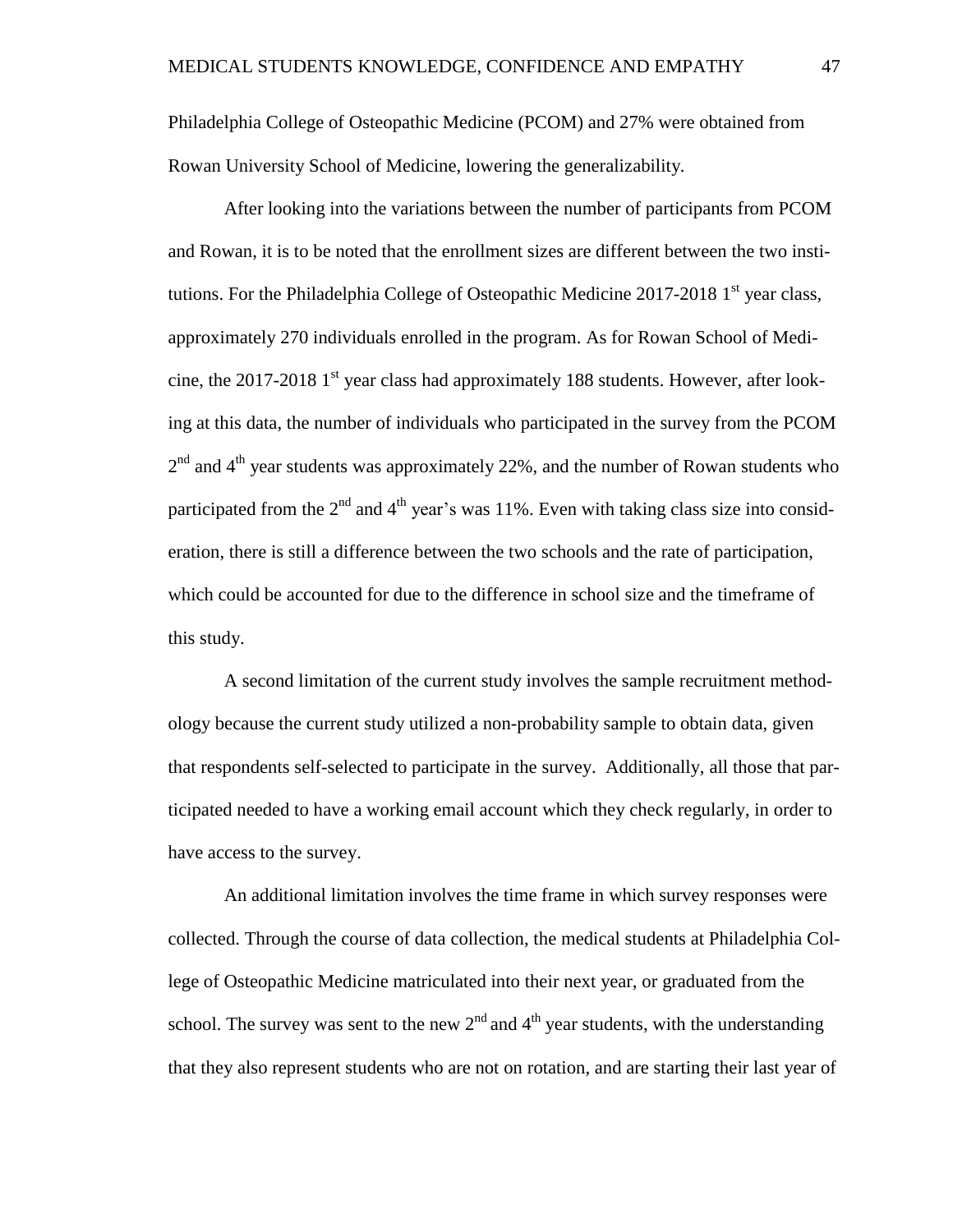rotation. Spanning different cohorts could affect the overall results of knowledge, confidence and empathy, because the two different groups may have had different experiences. Following the same group on students in a longitudinal study will allow for more a more detailed account of factors that contribute to changes over the course of medical training.

#### **Future Directions**

Although the current study provides useful information about the empathy of medical students towards dementia and caregiver stress, future research in this area should be conducted to look for specific attitudes or irrational thoughts that the medical students possess which contribute to this outcome. This study queried only whether or not empathy was stronger for  $4<sup>th</sup>$  year medical students as opposed to  $2<sup>nd</sup>$  year medical students. Future studies could look at specific thoughts and the origins of these thoughts. Along similar lines, a qualitative study on medical students' beliefs about the geriatric population may prove to be rather informative in a variety of areas of importance to this field.

As previously mentioned in this paper, the number of medical students choosing to specialize in a brain related specialty of medicine is increasingly lower than in previous years. At the current time, the medical specialties of neurology and psychiatry, along with specialized geriatricians, play a prominent role in the diagnosis and treatment recommendations for the dementia population. Future studies may look to determine how these roles are changing in the larger realm of more integrated healthcare, as more interprofessional education occurs and treatment is delivered by treatment teams.

Empathy is an interpersonal skill which allows a patient of a medical practice to experience his/her doctor's consistent, professional concern for his/her feelings (Dyche,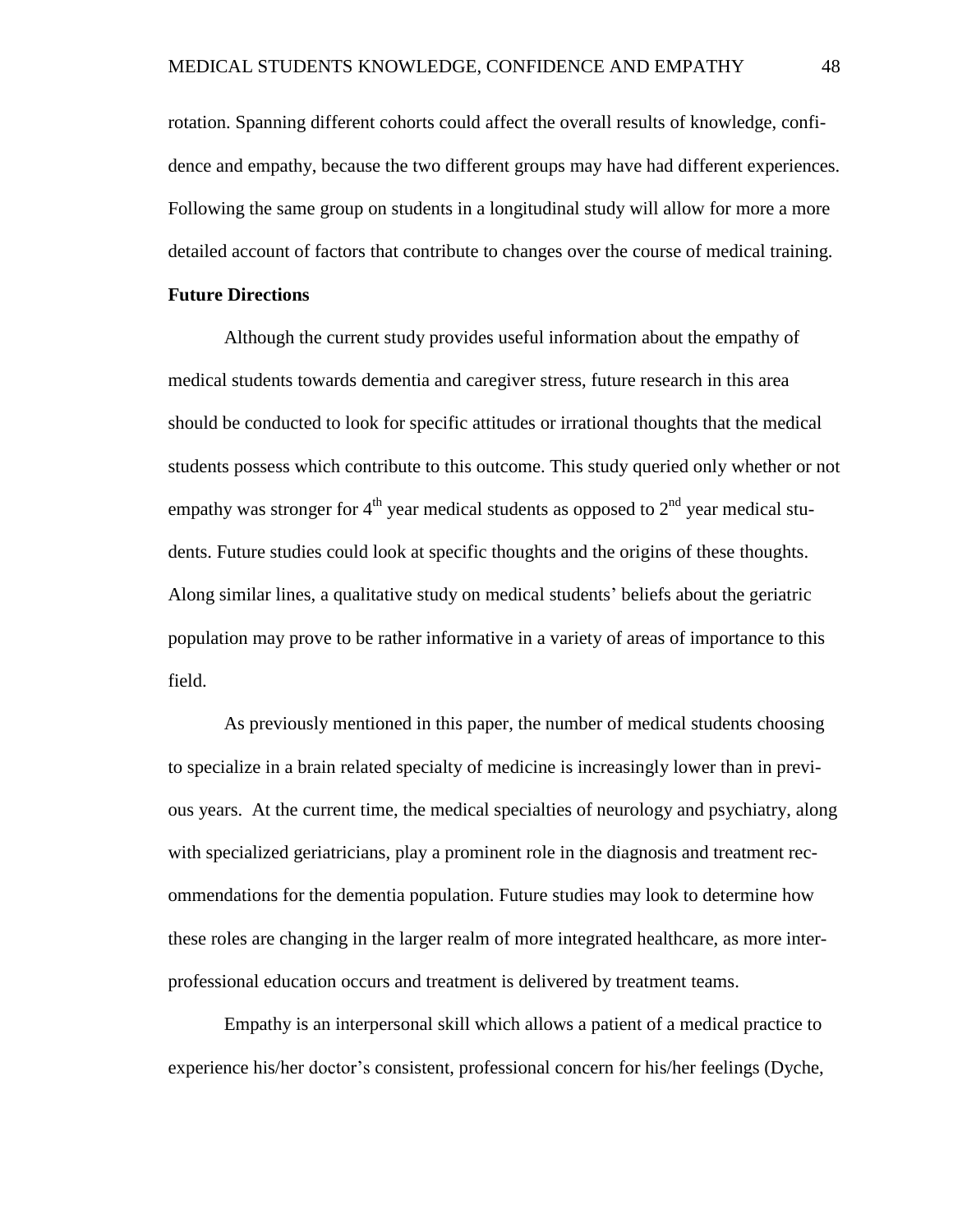2007). There is a fine line between unbounded and disciplined caring, which could compromise a physician's judgement. It can be hypothesized that some medical students may put up a metaphorical 'coat of armor' to protect themselves from the possibility of getting hurt due to caring and showing empathy to their patients. Empathy may require that physicians understand and manage their reactions to patients they find difficult to treat and work with and to forgive themselves and their patients when things do not go according to plan (Dyche, 2007). Empathy can be best looked at when examining the care of what some may consider to be the 'undesirable' patient, and often those with dementia are considered difficult to work with and treat. Incorporating increased interpersonal skills into the core curriculum for medical education would be a way to address the decrease in empathy and improve the overall relationships between medical students, soon to be physicians, and their patients.

This study examined the difference between two simultaneous years of medical school; future research should consider researching the same cohort over the course of their medical education. A longitudinal study of one group over 4 years may yield additional results about what changes for an individual through the course of the program, and when things specifically start to change.

#### **Conclusion**

Empirical studies have shown a decline in empathy during undergraduate and graduate medical education (Hojat, Vergare, Maxwell, Brainard, Herrine, Isenberg & Gonnella, 2009). Knowledge of dementia has the potential to grow with direct exposure to the population, along with increased confidence and empathy. By examining the knowledge, confidence, empathy and attitude toward caregiver stress of  $2<sup>nd</sup>$  and  $4<sup>th</sup>$  year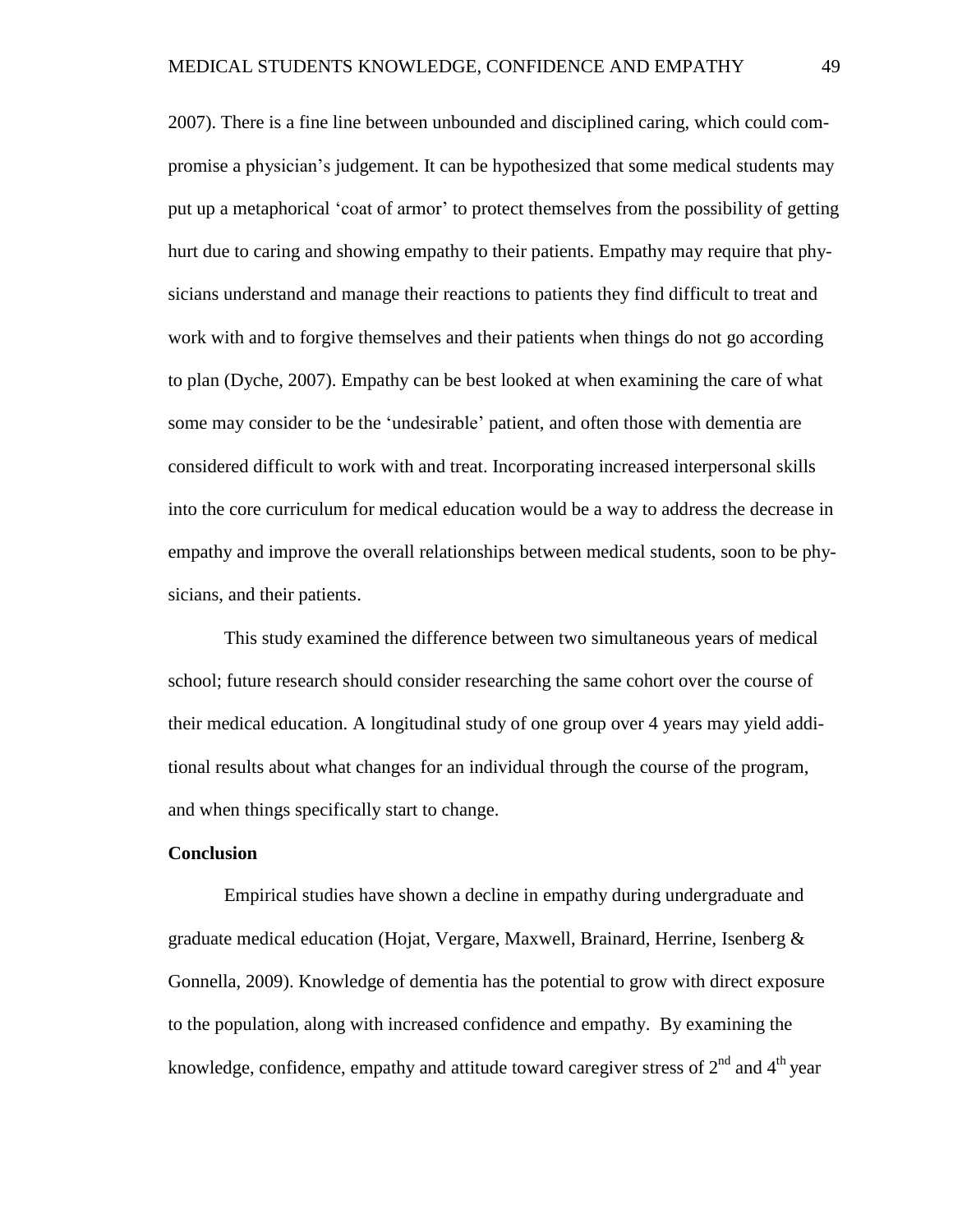medical students, this study highlighted changes that occur or do not occur over the course of medical training. One of the outcomes of this study found that that there was no significant difference between  $2<sup>nd</sup>$  and  $4<sup>th</sup>$  year DO students in their knowledge of dementia. In addition,  $2<sup>nd</sup>$  year students possessed higher empathy levels and lower confidence, but 4<sup>th</sup> year students possessed lower empathy but higher confidence. When students had higher rates of empathy, they exhibited increased recognition of the stress experienced by caregivers that, in turn, may contribute to a more holistic approach to patient care. Future studies could examine how to cultivate empathy during the course of medical education.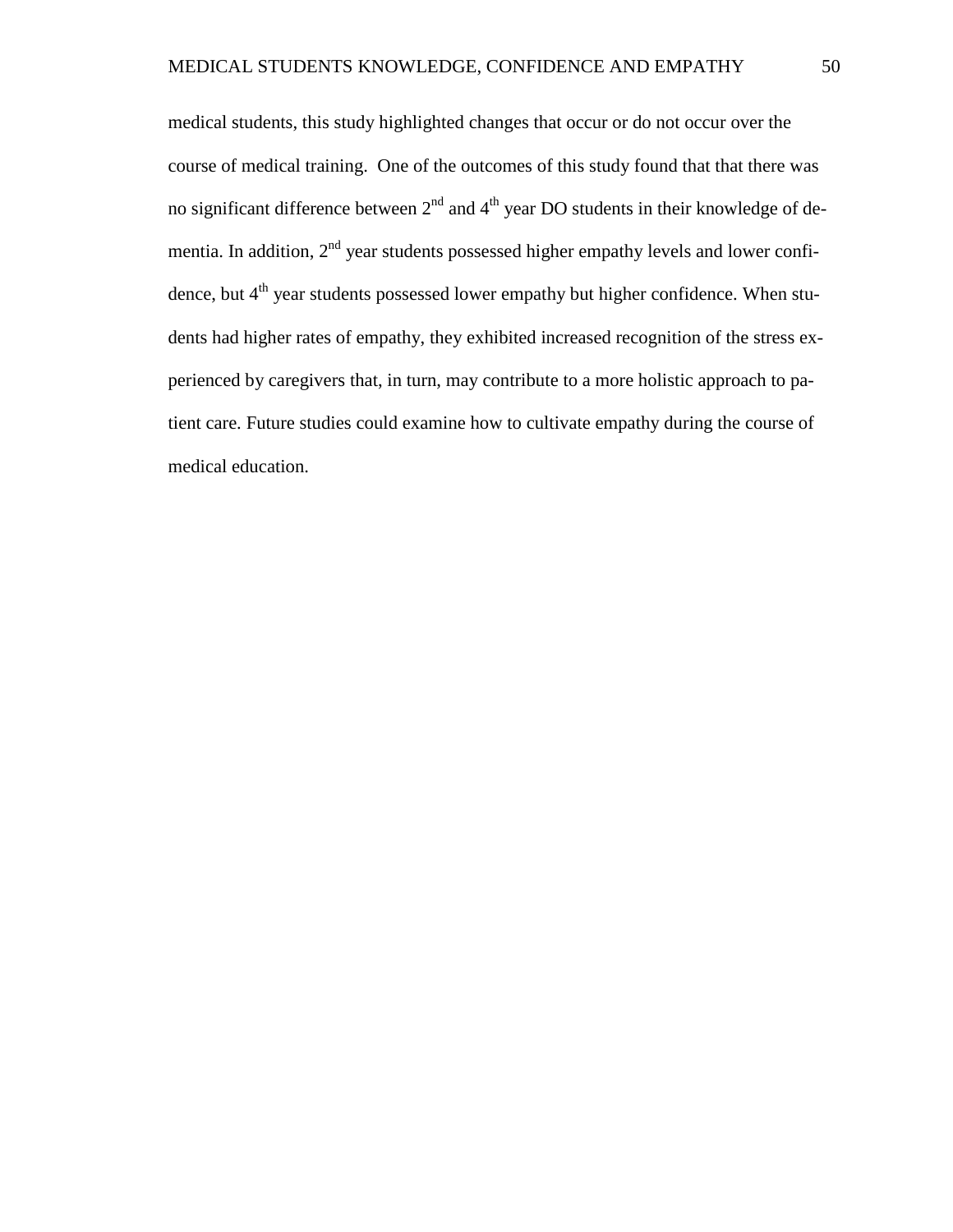#### **References**

Annear, M. J., Toye, C. M., Eccleston, C. E., McInerney, F. J., Elliott, K. J., Tranter, B. K., … Robinson, A. L. (2015). Dementia Knowledge Assessment Scale: Development and preliminary psychometric properties. Journal of the American Geriatrics Society, 63(11), 2375–2381. https://doi.org/10.1111/jgs.13707

Bailey, J., Currin, D., Ellis, L., & Hite, R. D. (2013). Integrating the caregiver perspective: An interprofessional opportunity. *Medical Education*, *47*(11), 1137-1138. doi:10.1111/medu. 12331

- Balin, B., & Hudson, A. (2014). Etiology and Pathogenesis of Late-Onset Alzheimer's Disease. Current Allergy and Asthma Reports, 14(417). doi:10.1007/s11882-013- 0417-1
- Burns, A., Spiegel, R., & Quarg, P. (2004). Efficacy of rivastigmine in subjects with moderately severe Alzheimer's disease. International Journal of Geriatric Psychiatry, 19, 243-249.
- Cedervall, Y., Torres, S., & Åberg, A. C. (2015). Maintaining well-being and selfhood through physical activity: Experiences of people with mild Alzheimer's disease. *Aging & Mental Health*, *19*(8), 679-688. doi:10.1080/13607863.2014.962004
- Chen D, Lew R, Hershman W, Orlander J (2007). A cross-sectional measurement of medical student empathy. J Gen Intern Med.;22:1434–1438.
- Childress, M. D., & Chen, D. T. (2015). Art and Alzheimer dementia: a museum experience for patients may benefit medical students. Neurology, 85(8), 663-664. doi:10.1212/WNL.0000000000001874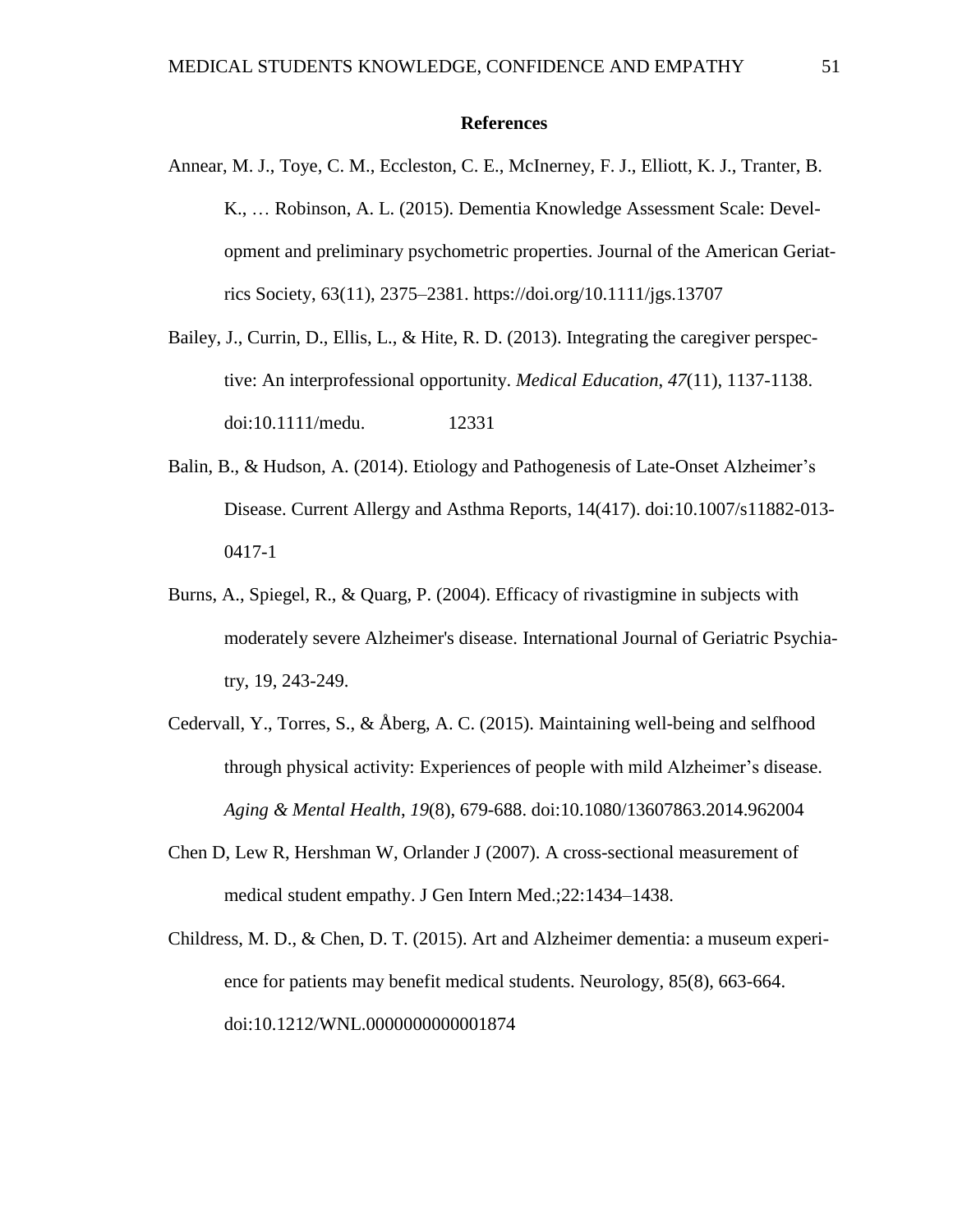- Compton, M., Frank, E., Elon, L. & Carrera, J. (2008). Changes in U.S. Medical Students' Specialty Interests over the Course of Medical School. Journal of General Internal Medicine, (7), 1095. <https://doi.org/10.1007/s11606-008-0579-z>
- Dementia: Turning fine aspirations into measurable progress. (2015). The Lancet, 385(9974), 1151. doi:10.1016/S0140-6736(15)60618-3
- De Witt Jansen, B., Weckmann, M., Nguyen, C. M., Parsons, C., & Hughes, C. M. (2013). A cross-national cross-sectional survey of the attitudes and perceived competence of final-year medicine, nursing and pharmacy students in relation to end-of-life care in dementia. Palliative Medicine, 27(9), 847–854. https://doiorg.ezproxy.pcom.edu/ 10.1177/0269216313483661
- Dyche, L. (2007). Interpersonal skills in medicine: The essential partner of verbal communication. Journal of General Internal Medicine, 22(7), 1035–1039. <https://doi.org/10.1007/s11606-007-0153-0>
- Elvish, R., Burrow, S., Cawley, R., Harney, K., Graham, P., Pilling, M., & ... Keady, J. (2014). Confidence in Dementia Scale. Psyctests, doi:10.1037/t48638-000
- Elvish, R., Burrow, S., Cawley, R., Harney, K., Graham, P., Pilling, M., & ... Keady, J. (2014). Knowledge in Dementia Scale. Psyctests, doi:10.1037/t48676-000
- Elvish, R., Burrow, S., Cawley, R., Harney, K., Graham, P., Pilling, M., … Keady, J. (2014). 'Getting to Know Me': the development and evaluation of a training programme for enhancing skills in the care of people with dementia in general hospital settings. Aging & Mental Health, 18(4), 481–488 <https://doi.org/10.1080/13607863.2013.856860>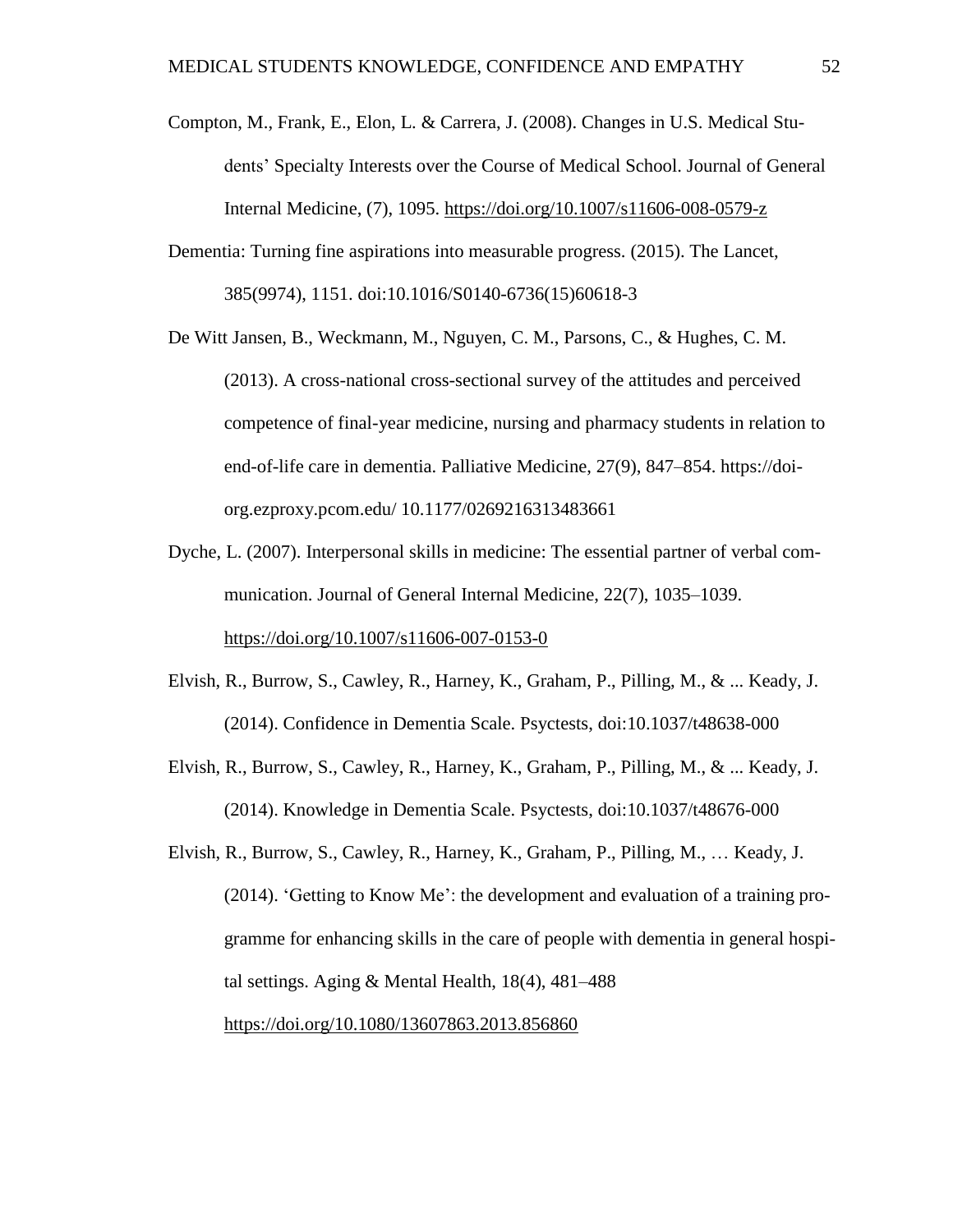- Elvish, R., Burrow, S., Cawley, R., Harney, K., Pilling, M., Gregory, J., & Keady, J. (2018). 'Getting to Know Me': The second phase roll-out of a staff training programme for supporting people with dementia in general hospitals. Dementia: The International Journal of Social Research and Practice, 17(1), 96–109. https://doi.org/10.1177/1471301216634926
- Galluzzi, K., Appelt, D., & Balin, B. (2010). Modern care for patients with Alzheimer disease: rationale for early intervention. The Journal of The American Osteopathic Association, 110(9), S37-42
- Garrie, A. J., Goel, S., & Forsberg, M. M. (2016). Medical Students' Perceptions of Dementia after Participation in Poetry Workshop with People with Dementia. International Journal of Alzheimer's Disease, 1–7. https://doiorg.ezproxy.pcom.edu/10.1155/2016/2785105
- George, D. R., Stuckey, H. L., & Whitehead, M. M. (2014). How a creative storytelling intervention can improve medical student attitude towards persons with dementia: A mixed methods study. Dementia (14713012), 13(3), 318-329. doi:

10.1177/1471301212468732

- Gnanalingham, K. K., Byrne, E. J., Thornton, A., Sambrook, M. A., & Bannister, P. (1997). Motor and cognitive function in Lewy body dementia: comparison with Alzheimers and Parkinsons diseases. Journal of Neurology, Neurosurgery & Psychiatry, 62(3), 243-252. doi:10.1136/jnnp.62.3.243
- Hojat, M., DeSantis, J., Shannon, S. C., Mortensen, L. H., Speicher, M. R., Bragan, L., … Calabrese, L. H. (2018). The Jefferson Scale of Empathy: A nationwide study of measurement properties, underlying components, latent variable structure, and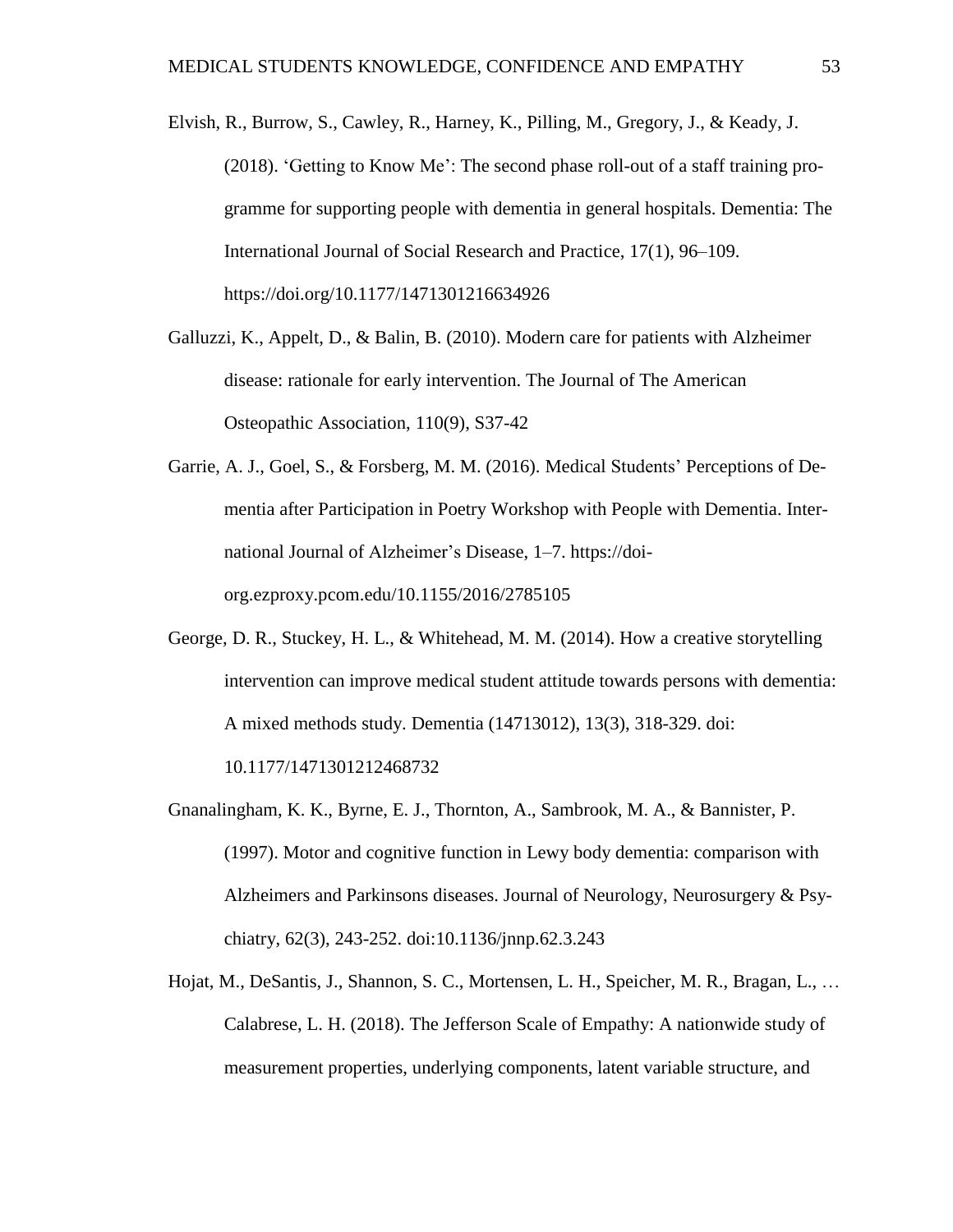national norms in medical students. Advances in Health Sciences Education, 23(5), 899–920. https://doi-org.ezproxy.pcom.edu/10.1007/s10459-018-9839-9

- Hojat, M., Mangione, S., Nasca, T. J., Cohen, M. J., Gonnella, J. S., Erdmann, J. B., . . . Magee, M. (2001). The Jefferson Scale of Physician Empathy: Development and Preliminary Psychometric Data. Educational and Psychological Measurement, 61(2), 349-365. doi:10.1177/00131640121971158
- Hojat, M., Vergare, M. J., Maxwell, K., Brainard, G., Herrine, S. K., Isenberg, G. A., & ... Gonnella, J. S. (2009). The devil is in the third year: A longitudinal study of erosion of empathy in medical school. Academic Medicine, 84(9), 1182-1191. doi:10.1097/ACM.0b013e3181b17e55
- Holle, R., Grässel, E., Ruckdäschel, S., Wunder, S., Mehlig, H., Marx, P., & ... Lauterberg, J. (2009). Dementia care initiative in primary practice: study protocol of a cluster randomized trial on dementia management in a general practice setting. BMC Health Services Research, 991. doi:10.1186/1472-6963-9-91
- Isaacson, R. S., Safdieh, J. E., & Ochner, C. N. (2011). Effectiveness of a modified Continuum curriculum for medical students: A randomized trial. Neurology, 76(2), 125-130. doi:10.1212/WNL.0b013e318205d4fa
- Kamour, A. H., Han, D. Y., Mannino, D. M., Hessler, A. B., & Kedar, S. (2016). Factors that impact medical student and house-staff career interest in brain related specialties. Journal Of The Neurological Sciences, 369312-317. doi:10.1016/j.jns.2016.08.046
- Klages, K., Zecevic, A., Orange, J. B., & Hobson, S. (2011). Potential of Snoezelen room multisensory stimulation to improve balance in individuals with dementia: a fea-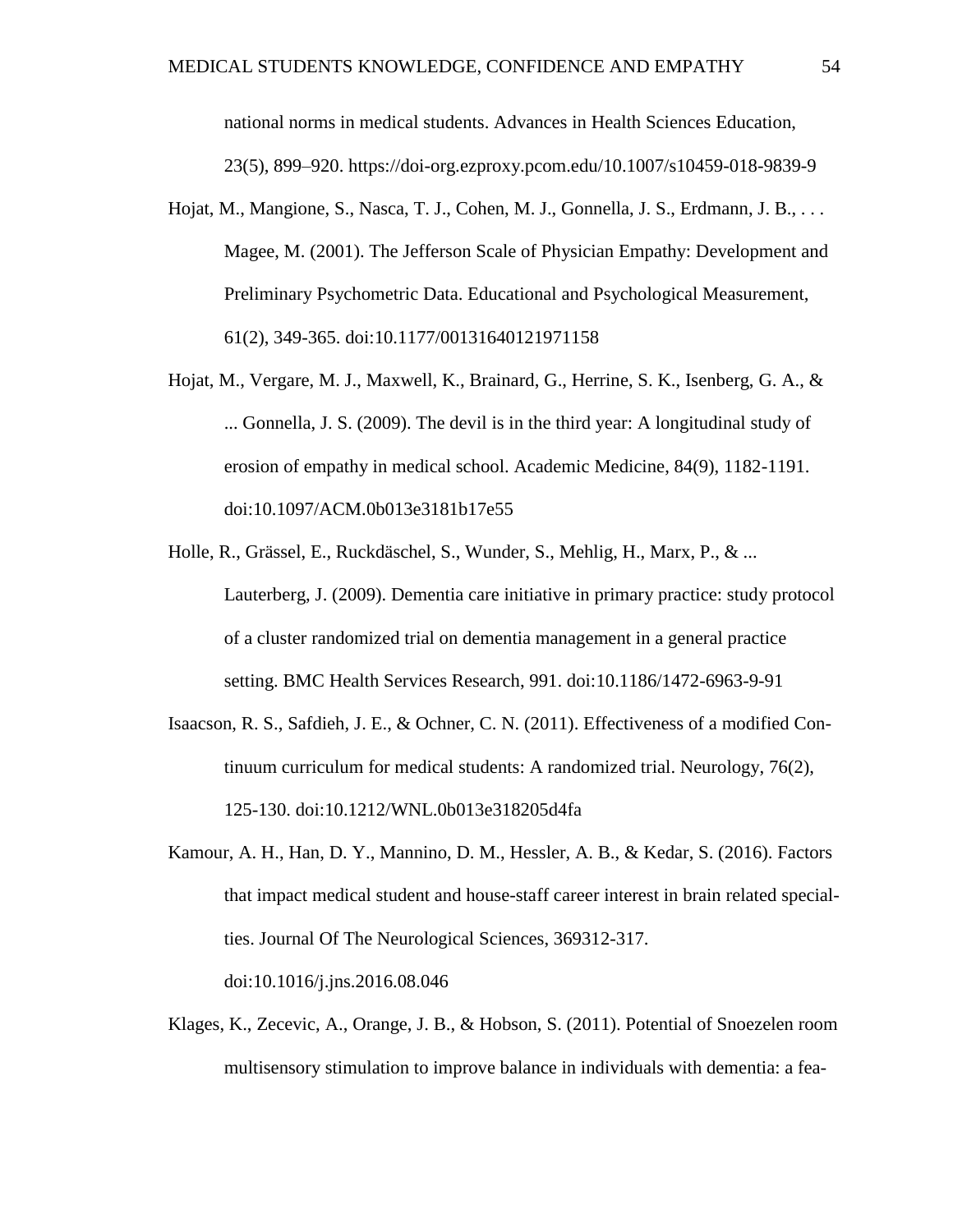sibility randomized controlled trial. *Clinical Rehabilitation*, *25*(7), 607-616. doi:10.1177/0269215510394221

- Kurz, A. (1998). Managing the burden of Alzheimer's disease: A partnership between caregiver and physician. European Journal of Neurology, 5(Suppl 4), S1–S8. [https://doi-o](https://doi-/)rg.ezproxy.pcom.edu/10.1046/j.1468-1331.1998.510001.x
- Li, J. (2018). Plastic surgery or primary care? Altruistic preferences and expected specialty choice of U.S. medical students. Journal of Health Economics, 62, 45–59. <https://doi.org/10.1016/j.jhealeco.2018.09.005>
- Maslow, K., Selstad, J., & Denman, S. (2002). Guidelines and Care Management Issues for People with Alzheimer's Disease and Other Dementias. Disease Management & Health Outcomes, 10(11), 693-706.
- Mason, R. L., Annear, M. J., Lo, A., McInerney, F., Tierney, L. T., & Robinson, A. L. (2016). Development and preliminary psychometric properties of the General Practitioner Attitudes and Confidence Scale (GPACS-D) for dementia. BMC Family Practice, 171-8. doi:10.1186/s12875-016-0506-z
- Mayo Clinic Staff Print. (2016, April 05). Dementia. Retrieved January 10, 2017, from <http://www.mayoclinic.org/diseases-conditions/dementia/symptoms-causes/> dxc-20198504
- Milne, A. J., Hamilton-West, K., & Hatzidimitriadou, E. (2005). GP attitudes to early diagnosis of dementia: Evidence of improvement. Aging & Mental Health, 9(5), 449-455. Doi:10.1080/13607860500142762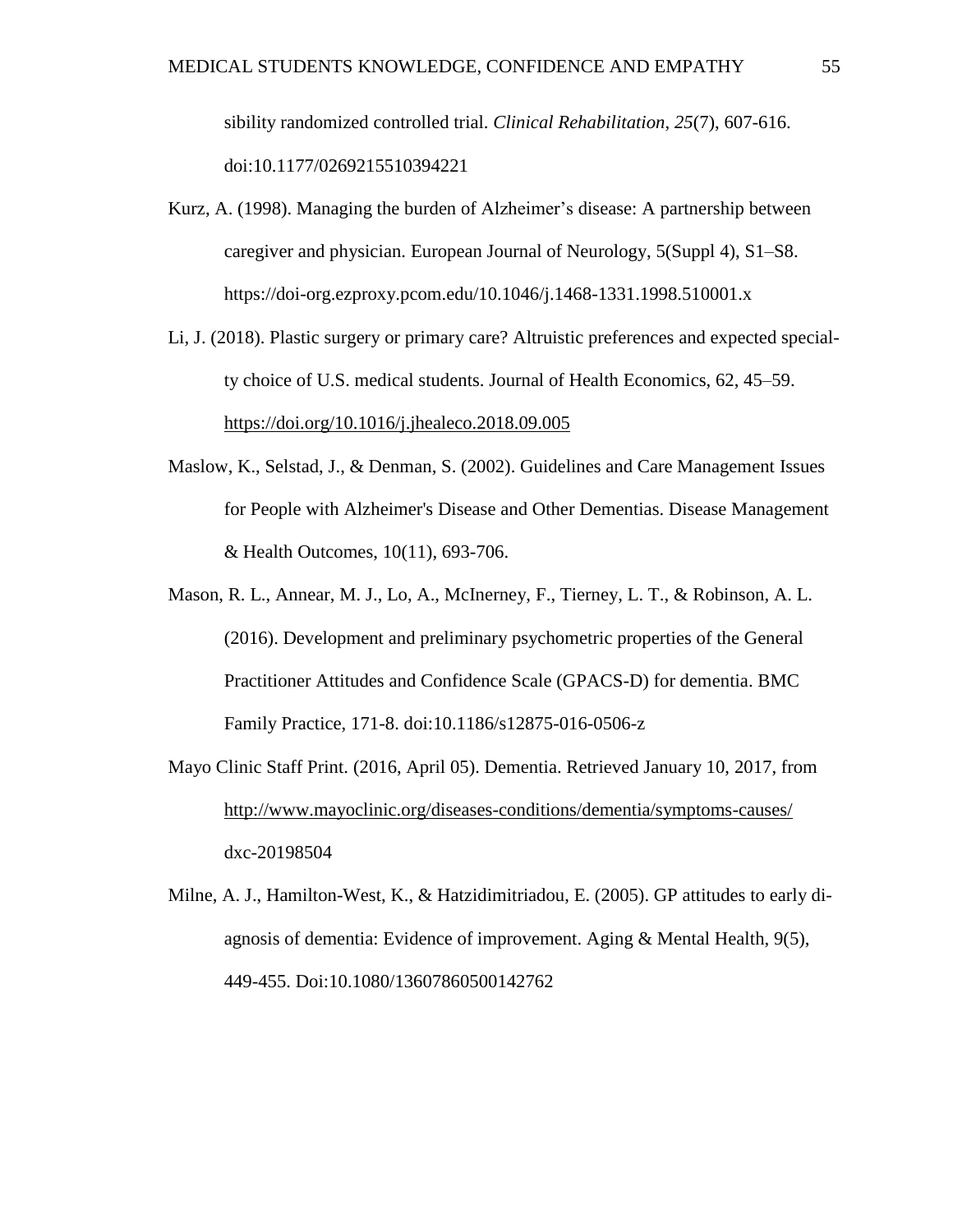- Muangpaisan, W., Intalapapron, S., & Assantachai, P. (2008). Attitudes of Medical Students and Residents toward Care of the Elderly. Educational Gerontology, 34(5), 400-406.
- Nguyen, C. M., Jansen, B. W., Hughes, C. M., Rasmussen, W., & Weckmann, M. T. (2015). A qualitative exploration of perceived key knowledge and skills in end-oflife care in dementia patients among medical, nursing, and pharmacy students. Journal Of Palliative Medicine, 18(1), 56-61. doi:10.1089/jpm.2014.0029
- Ory, M. G., Hoffman, R. R., Yee, J. L., Tennstedt, S., & Schulz, R. (1999). Prevalence and impact of caregiving: A detailed comparison between dementia and nondementia caregivers. The Gerontologist, 39(2), 177-186.
- Pressman, P. S., & Miller, B. L. (2014). Diagnosis and management of behavioral variant frontotemporal dementia. Biological Psychiatry, 75(7), 574-581. doi:10.1016/j.biopsych.2013.11.006
- Quinn, J. F. (2014). Dementia. [electronic resource]. Chichester, West Sussex : Wiley Blackwell/John Wiley & Sons, Inc., 2014.
- Rae-Grant, A., Fedorowicz, Z., & Ehrlich, A. (2017). Alzheimer dementia . American College of Physicians . Retrieved February 23, 2017.
- Sivananthan, S. N., Puyat, J. H., & McGrail, K. M. (2013). Variations in Self-Reported Practice of Physicians Providing Clinical Care to Individuals with Dementia: A Systematic Review. Journal Of The American Geriatrics Society, 61(8), 1277- 1285.